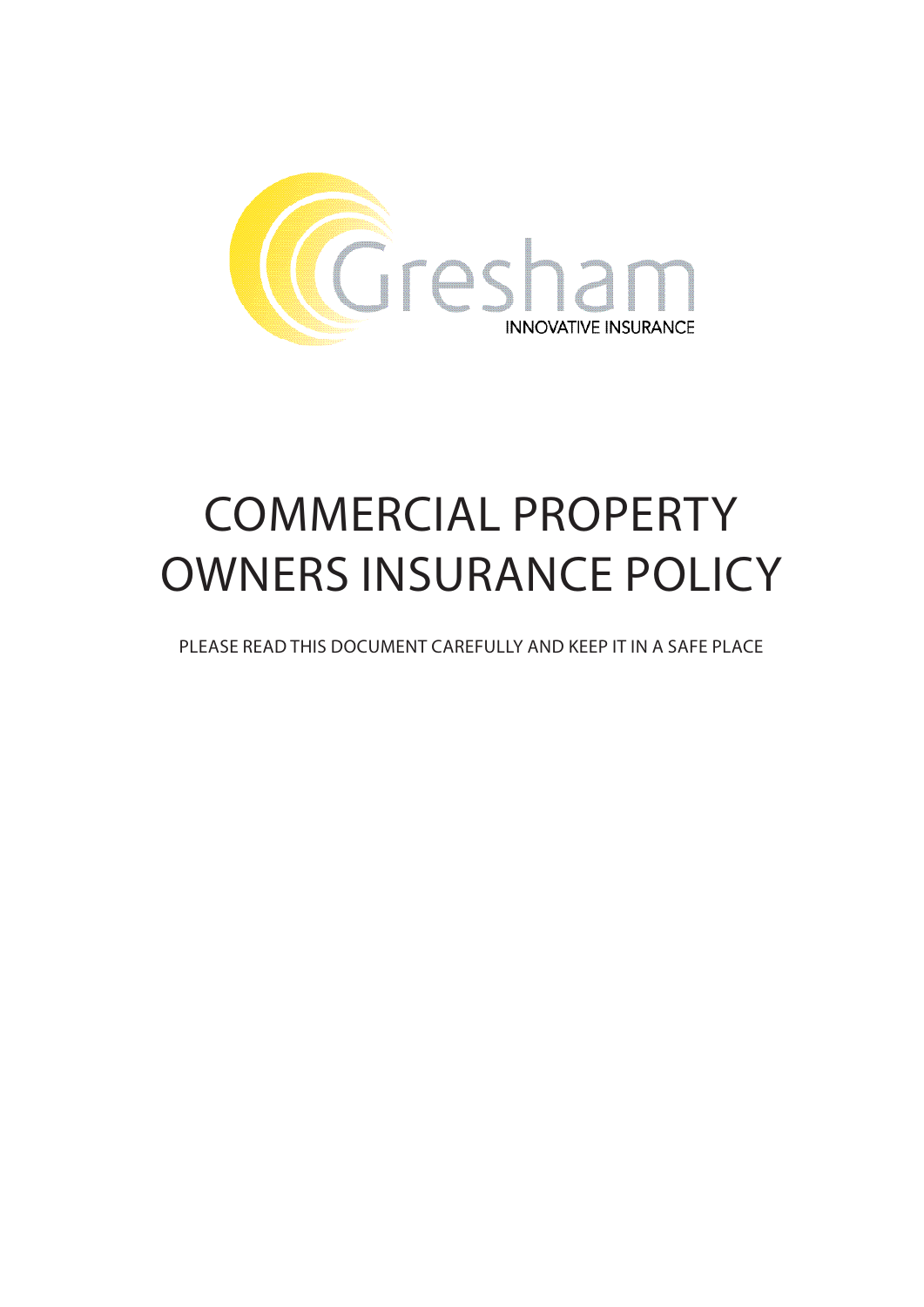

Do not wait until you have a claim before you read and understand this **Policy** – please read it now and keep it in a safe place.

In particular make sure that:-

- All the details shown in the Schedule are correct (let your Insurance Broker know immediately if any changes are necessary).
- You have read the conditions relating to those Sections covered including the General Conditions and Exclusions.
- You understand the notes on how to make a claim as stated in General Conditions & your duties in respect of Ministry of

Justice Portal Claims as outlined in the schedule

• You understand the notes and how to make a complaint as stated in the Complaints Section of the schedule

If you have any queries about the **Policy** do not understand any part of it or feel that it does no meet your requirements please consult your Insurance Broker.

#### **Important**

This policy has been prepared in accordance with Your instructions. It is a legal contract. Please read it carefully to ensure that it is in accordance with Your requirements and the You understand its limits, terms, conditions and exclusions. The insurance broker or other intermediary who arranged this Insurance should be contacted immediately if any correction is necessary.

You should immediately notify the Insurer via your insurance broker or other intermediary of any changes which may affect the insurance provided by this policy.

Alterations to the cover required after issue of the Policy will be confirmed by separate schedules and/or endorsements which You should file with the Policy. You should refer to these schedules and/or endorsements and the Policy to ascertain precise details of cover currently in force.

In the event of a claim or any circumstances that is likely to result in a claim you must immediately notify the nominated claims handlers as specified in your schedule.

We also remind you of your obligations under the Health and Safety at Work Act 1974 to protect the health, safety and welfare of your Employees which includes:-

- Workplace risk and assessments
- Full and effective training
- Provision of appropriate personal protective equipment (PPE)
- Communication of health and safety procedures

It is understood by you that any information provided to the **Insurers** regarding the **Insured** will be processed by the **Insurers** in compliance with the provisions of the Data Protection Act 1998.

We will use your information to manage your insurance **Policy** including underwriting and claims handling. This may include disclosing it to other **Insurers** third party suppliers loss adjusters and reinsurers (the Group) or Governmental bodies. Your information includes data about your transactions. We may use and share your information with other members of the Group or Governmental bodies to help us and them:-

- Asses financial and insurance risks
- Recover debt
- Prevent and detect crime
- Develop services and systems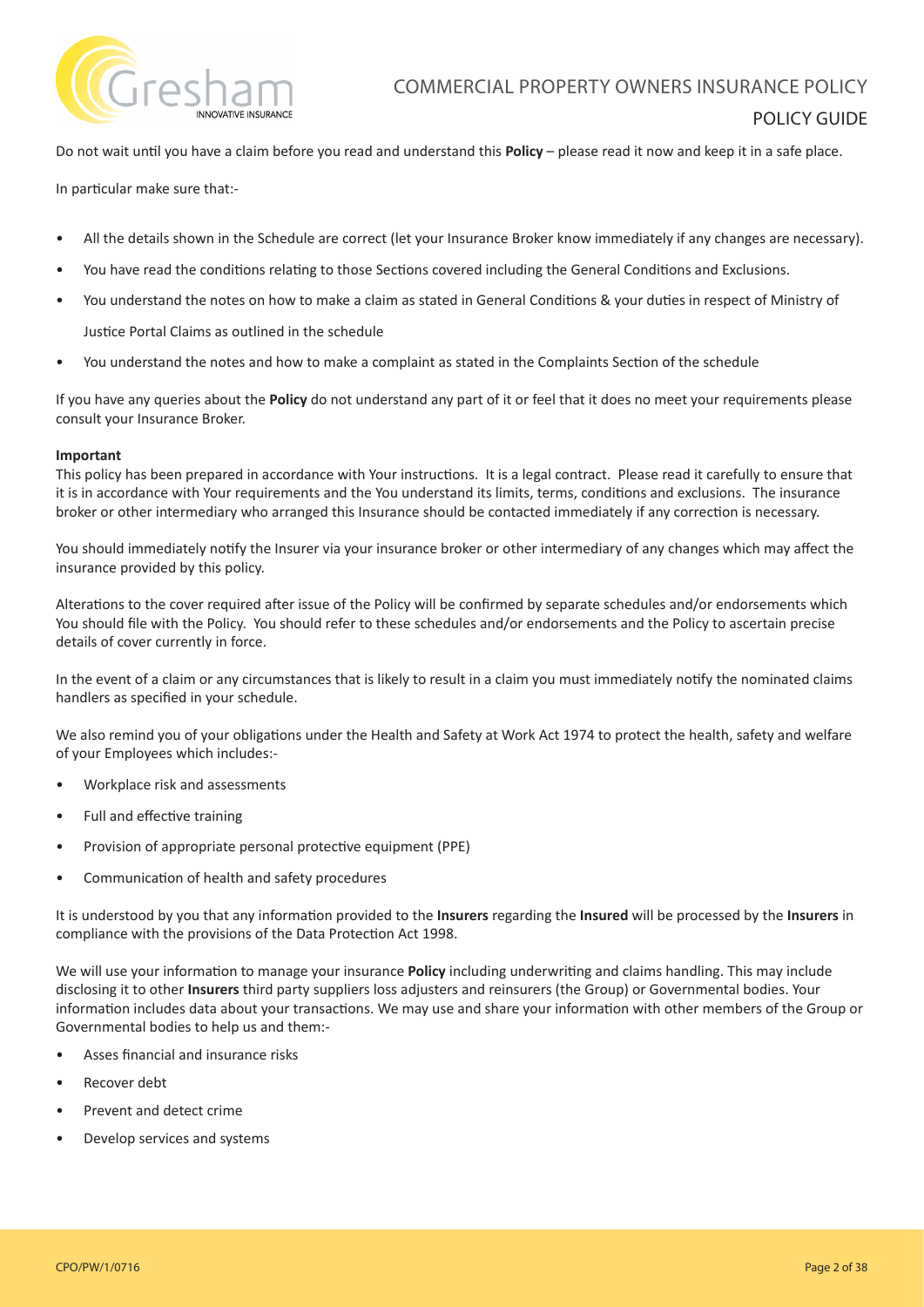

We do not disclose your information to anyone outside the Group except:-

- When we have your permission or
- Where we are required or permitted to do so by Law or
- To other companies who provide a service to us or you or
- Where we may transfer rights and obligations under this agreement.

#### **Sensitive Information**

Some of the personal information we ask you may be sensitive personal data defined by the Data Protection Act 1998 (such as information about criminal convictions and civil proceedings). We will not use sensitive personal data about you or others except for the specific purpose for which you provide it and provide the services described in you **Policy** Documents.

#### **Credit Reference Agencies**

Your information may be linked to and your application assessed using reference agency records to anyone with whom you have a joint account or similar financial association.

#### **Fraud Prevention Agencies**

If false or inaccurate information is provided and fraud is identified or suspected details may be passed to fraud prevention agencies. Law enforcement agencies may access and use this information. We and other organisations may also access and use this information to prevent fraud and money laundering when for example:-

- Checking applications for and managing credit and other facilities and recovering debt
- Checking insurance proposals and claims
- Checking details of job applicants and Employees

We and other organisation that may access and use information recorded by fraud prevention agencies may do so from other counties.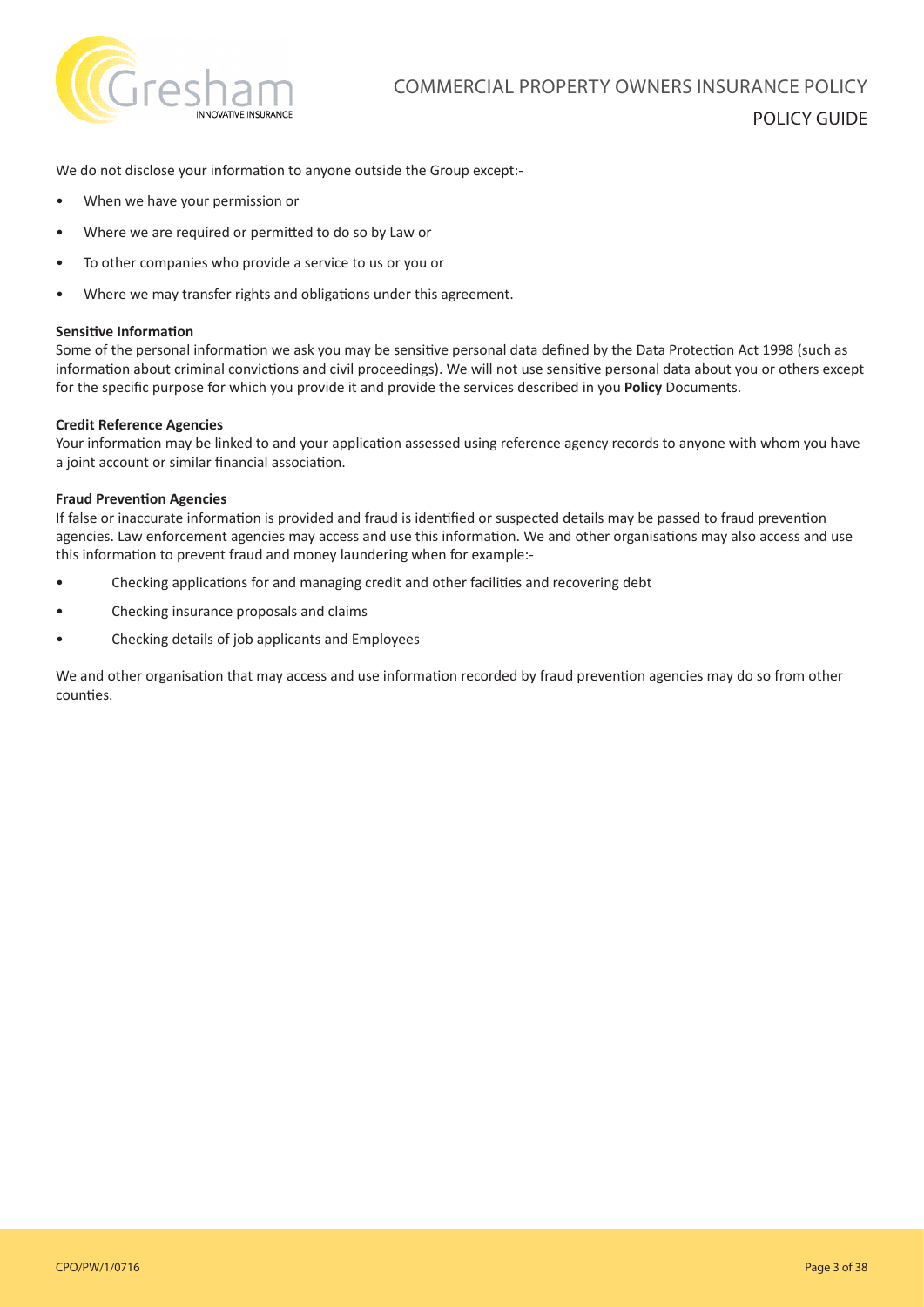

# POLICY DOCUMENT

The **INSURED** carrying on the **BUSINESS** described herein and having paid or agreed to pay the premium as consideration for such insurance during the period stated in the Schedule or any subsequent period stated in the Schedule for which the **INSURERS** shall have accepted the premium required for this **Policy**.

#### The **INSURERS** and the **INSURED** agree that:

this **Policy** the Schedule (including any Schedule issued in substitution) and any Endorsement shall be considered one document and any word or expression to which a specific meaning has been attached shall bear such meaning wherever it appears

the liability of the **INSURERS** shall in no case exceed the limits or sum insured or Amount of Benefit set out in the Schedule or contained in each Section or part thereof

the **INSURERS** will provide the insurance described in this **Policy** subject to the terms and conditions specified herein.

#### **Law applicable to the contract**

The contract will be subject to English Law. Where a **Policy** Holder is resident in the Channel Islands or the Isle of Man then it may be agreed that the relevant law to be applicable relates to the **INSURED**'s address as shown in the Schedule. If there is any dispute as to which law applies it will be English Law. The parties agree to submit to the exclusive jurisdiction of the English courts.

#### **Several Liability**

The subscribing **INSURERS** obligations under Policies to which they subscribe are several and not joint and are limited solely to the extent of their individual subscriptions. The subscribing **INSURERS** are not responsible for the subscription of any co-subscribing **INSURER** who for any reason does not satisfy all or part of its obligations. The proportion of liability under this contract underwritten by a company (or in this case of a Lloyd's syndicate the total of the proportions underwritten by all the members of the syndicate taken together) is shown in this contract.

In the case of a Lloyd's syndicate each member of the syndicate (rather than the syndicate itself) us a company. Each member has underwritten a proportion of the total shown for the syndicate (that total itself being the total of the proportions underwritten by all the members of the syndicate taken together). The liability of each member of the syndicate is several and not joint with other members. A member is liable only for that member proportion. A member is not jointly liable for any other members proportion. Nor is any member other responsible for any liability of any other **INSURER** that may underwrite this contract.

Although reference is made at various points in this clause to "this contract" in the singular where the circumstances so require this should be read as a reference to contacts in the plural.

**This is to certify** that in accordance with the authorisation granted under the contract to the undersigned by certain **Insurers** as specified in the schedule and in consideration of the payment of the premium specified herein, the said **Insurers** are hereby bound, severally and not jointly, their Executors and Administrators, to insure in accordance with the terms and conditions contained herein or endorsed hereon.

Signed for and on behalf of the **Insurers** named in the schedule

Which

**Gresham Underwriting Limited** 

Gresham Underwriting Limited is authorised and regulated by the Financial Conduct Authority. Registered office 107 Leadenhall Street, London EC3A 4AF.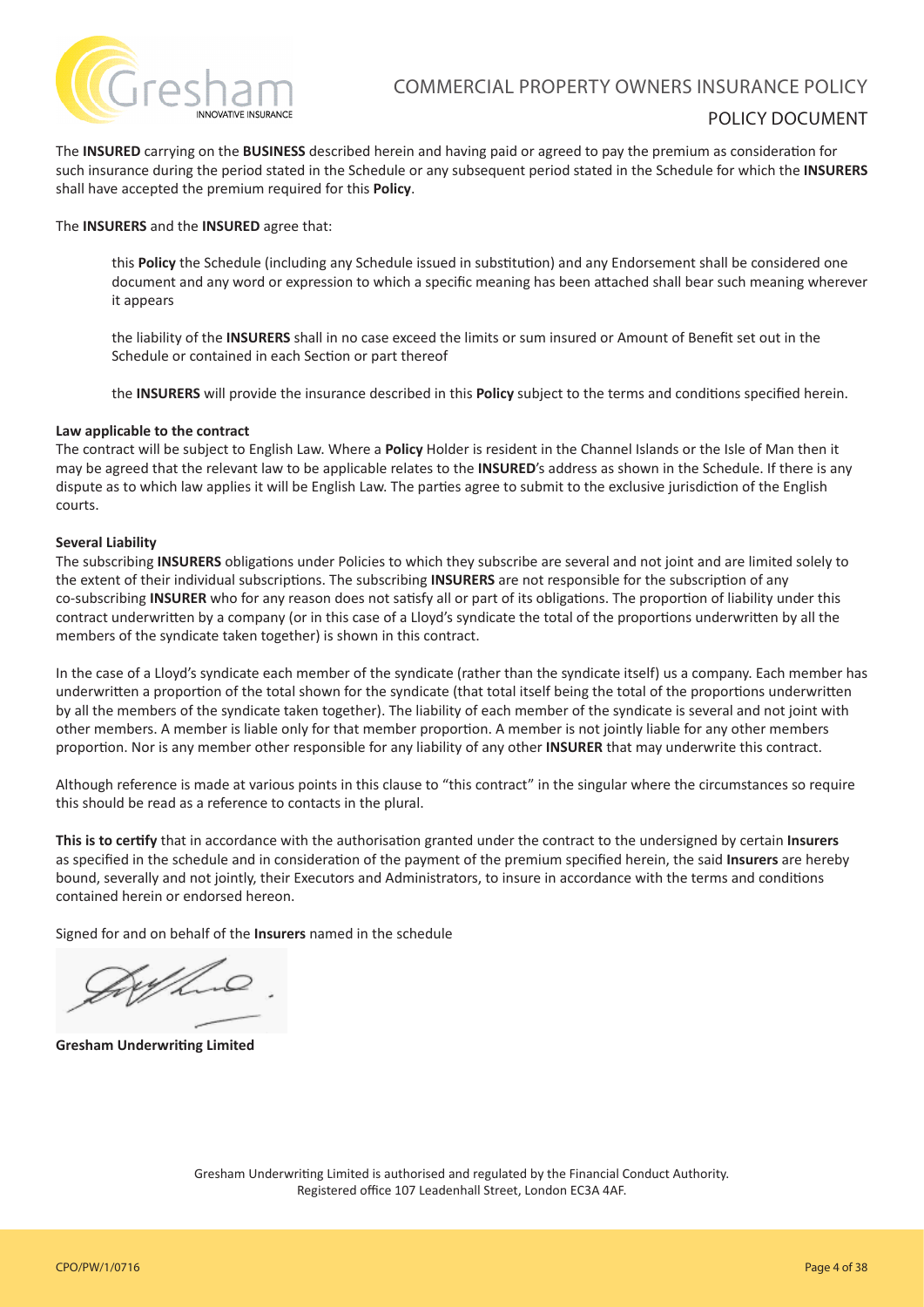

Wherever the following words and phrases appear in the **Policy** they will always have these meanings

#### **Insurer/Our/Us/We**

The **Insurers** as shown in the **Policy** schedule

#### **Business**

The ownership by the **Insured** of the Property Insured including

- a) maintenance occupation or use of the Property Insured by the **Insured**
- b) the provision and management of canteen sports social or welfare organisations for the benefit of Employees and fire security first aid medical and ambulance services
- c) private work undertaken with the prior consent of the **Insured** by **Employee**s for any director or senior official of the **Insured**

#### **Damage**

The word **DAMAGE** in capital letters shall mean accidental loss or destruction of or damage to the Property Insured in respect of Section 1 and accidental loss or destruction of or damage to the property used by the **Insured** at the Premises for the purposes of the **Business** in respect of Section 2

#### **Defined Peril**

The words **Defined Peril** shall mean fire lightning explosion aircraft or other aerial devices or articles dropped therefrom riot civil commotion strikers locked-out workers persons taking part in labour disturbances malicious persons theft earthquake storm flood escape of water from any tank apparatus or pipe or impact by any road vehicle or animal

#### **Empty**

The word Empty shall mean wholly unoccupied mainly unoccupied or not in use

#### **Employee**

- a) Any person under a contract of service or apprenticeship with the **Insured**
- b) Any person who is hired to or borrowed by the **Insured**
- c) Any person engaged in connection with a work experience or training scheme
- d) Any labour master or person supplied by him
- e) Any person engaged by labour-only sub-contractors
- f) Any self-employed person working on a labour-only basis under the control or supervision of the **Insured**

#### **Injury**

Bodily injury death disease illness or nervous shock

#### **Insured/You/Your**

The Person(s) or company named in the Schedule

#### **Offshore**

From the time of embarkation onto a conveyance at the point of final departure from land to any offshore rig or any offshore platform and until such time of disembarkation from a conveyance onto land upon return from any offshore rig or any offshore platform

#### **Policy**

The **Policy** and Schedule and any endorsements attached or issued

#### **Proposal**

The signed Proposal or Statement of Fact and declaration and any additional information supplied to the **Insurer** by or on behalf of the **Insured**

#### **Standard Construction**

Brick stone or concrete built and roofed with slates tiles metal concrete or sheets or slabs composed entirely of incombustible mineral ingredients and plastic roof lights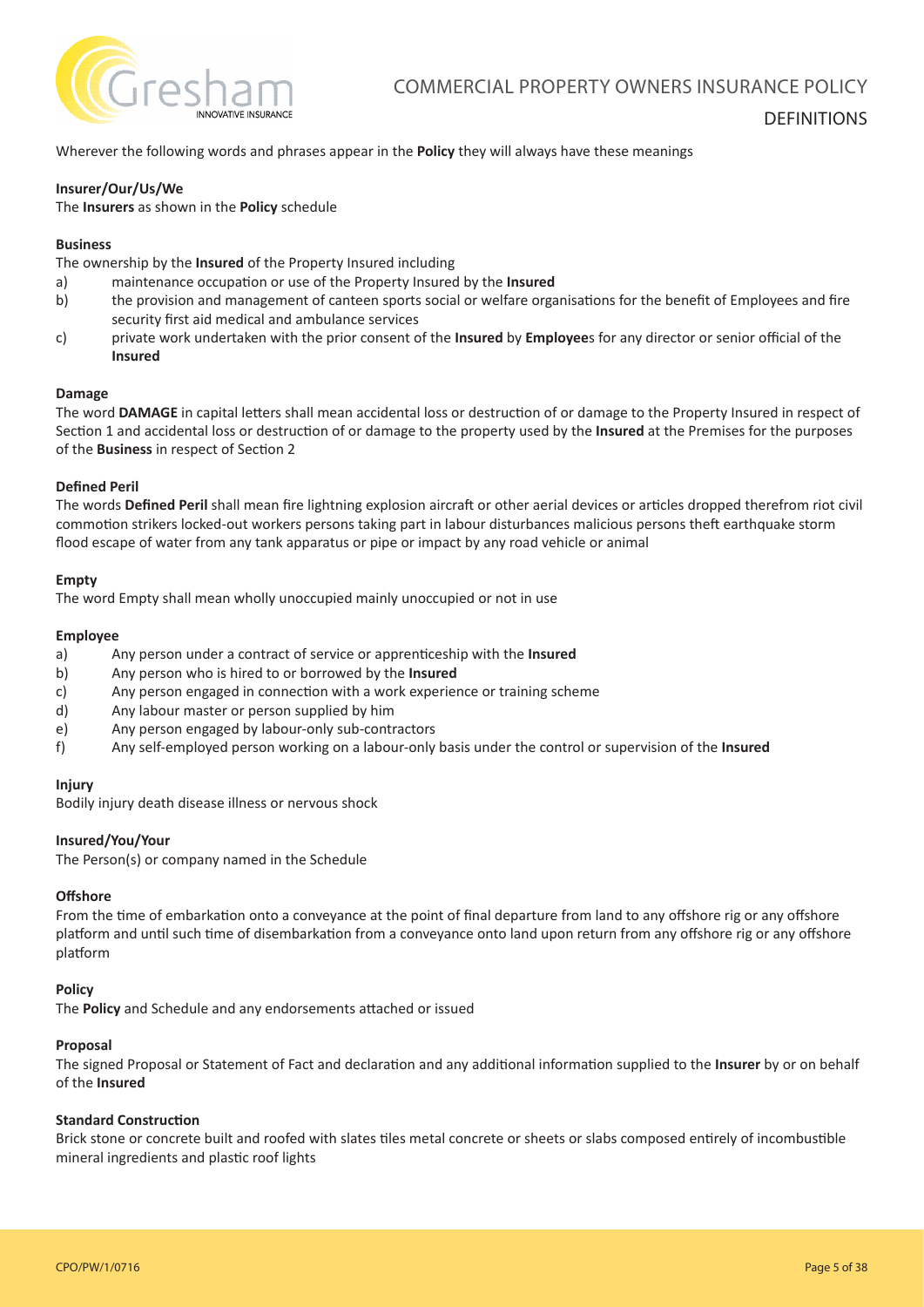

#### **Non-standard Construction**

Constructed of materials other than those detailed in the definition Standard Construction

#### **Territorial Limits**

- a) Great Britain Northern Ireland the Channel Islands or the Isle of Man other than Offshore
- b) Elsewhere in the world other than Offshore in connection with temporary visits undertaken in the course of the **Business** by any person normally resident in the territories described in a) above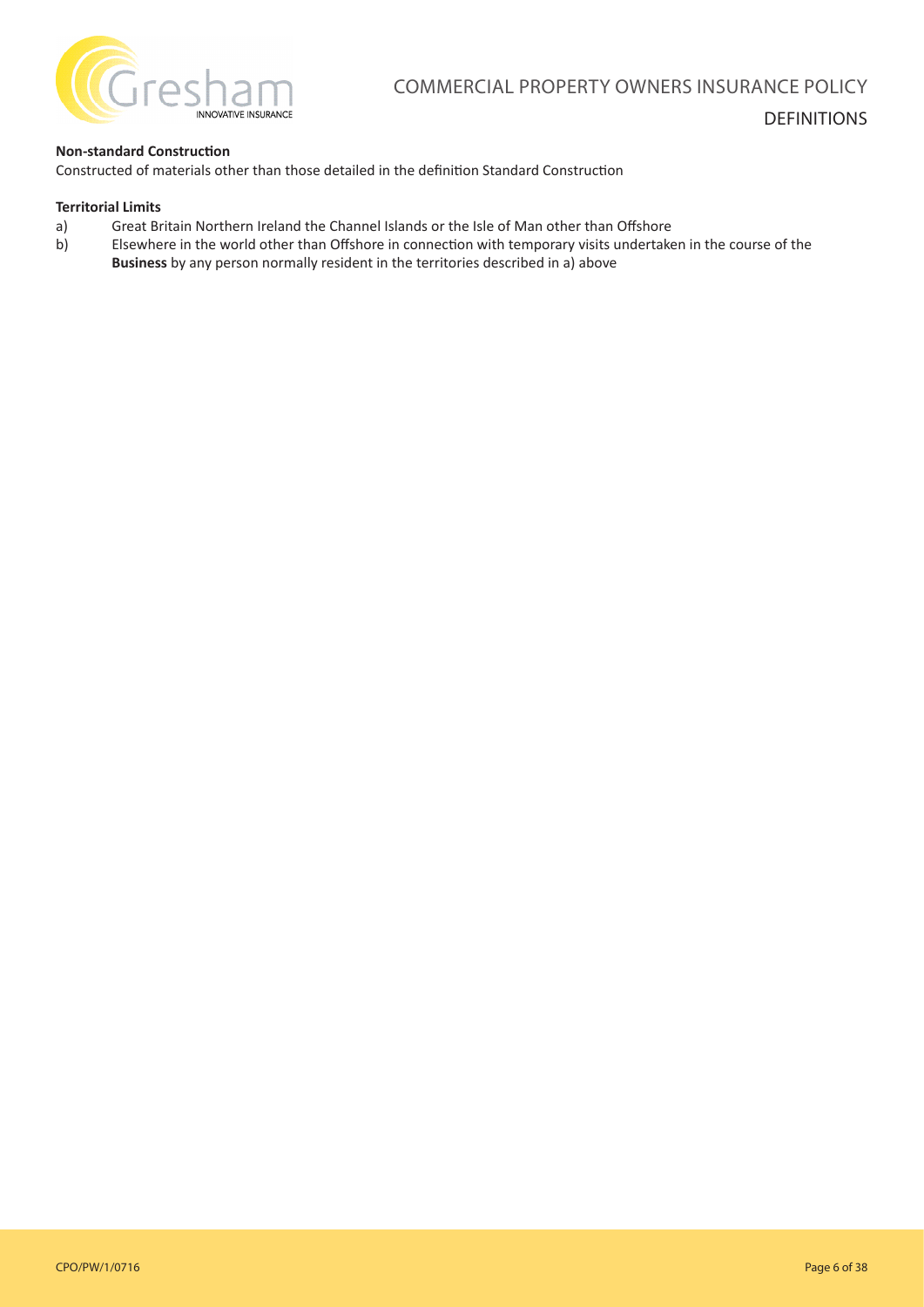

#### **The Cover**

The **Insurer** will (subject to the terms definitions exclusions and conditions of the **Policy**) if any of the **Property Insured** be accidentally lost destroyed or damaged pay to the **Insured** the value of the property at the time of its loss or destruction or the amount of the damage or at the **Insurers** option reinstate or replace such property or any part of it

#### **Property Insured**

- a) The buildings shown in the Schedule including outbuildings annexes gangways conveniences foundations or footings (unless otherwise excluded) yards car parks roads pavements landscaping planters ornamental features and statues walls gates and fences together with landlord's fixtures and fittings therein and thereon tenants improvements underground pipes drains piping ducting cables wires and associated control gear and accessories on the premises and extending to the public mains but only to the extent of the **Insured**'s responsibility
- b) Fitted carpets and other furnishings belonging to the **Insured** but excluding fitted carpets and other furnishings within properties or portions thereof which are let for domestic purposes Fixed glass in windows doors fanlights skylights partitions and fixed sanitary ware

#### **Amount Excluded**

This Section does not cover the amounts stated in the following paragraph in respect of each and every loss as ascertained after the application of all other terms and conditions of the **Policy** including any Condition of Average

| <b>COMPENSATION</b>                                                                                                                                             | <b>AMOUNT EXCLUDED</b> |
|-----------------------------------------------------------------------------------------------------------------------------------------------------------------|------------------------|
| <b>DAMAGE</b> by fire lightning explosion aircraft riot civil commotion strikers locked-out<br>workers persons taking part in labour disturbances or earthquake | <b>NIL</b>             |
| All other insured DAMAGE                                                                                                                                        | £300                   |

#### **Limit of Liability**

The maximum amount payable during any Period of Insurance under this Section including any payment made under the Extensions is the Sum Insured shown in the Schedule for the Buildings Section adjusted in accordance with the Inflation Protection Clause if applicable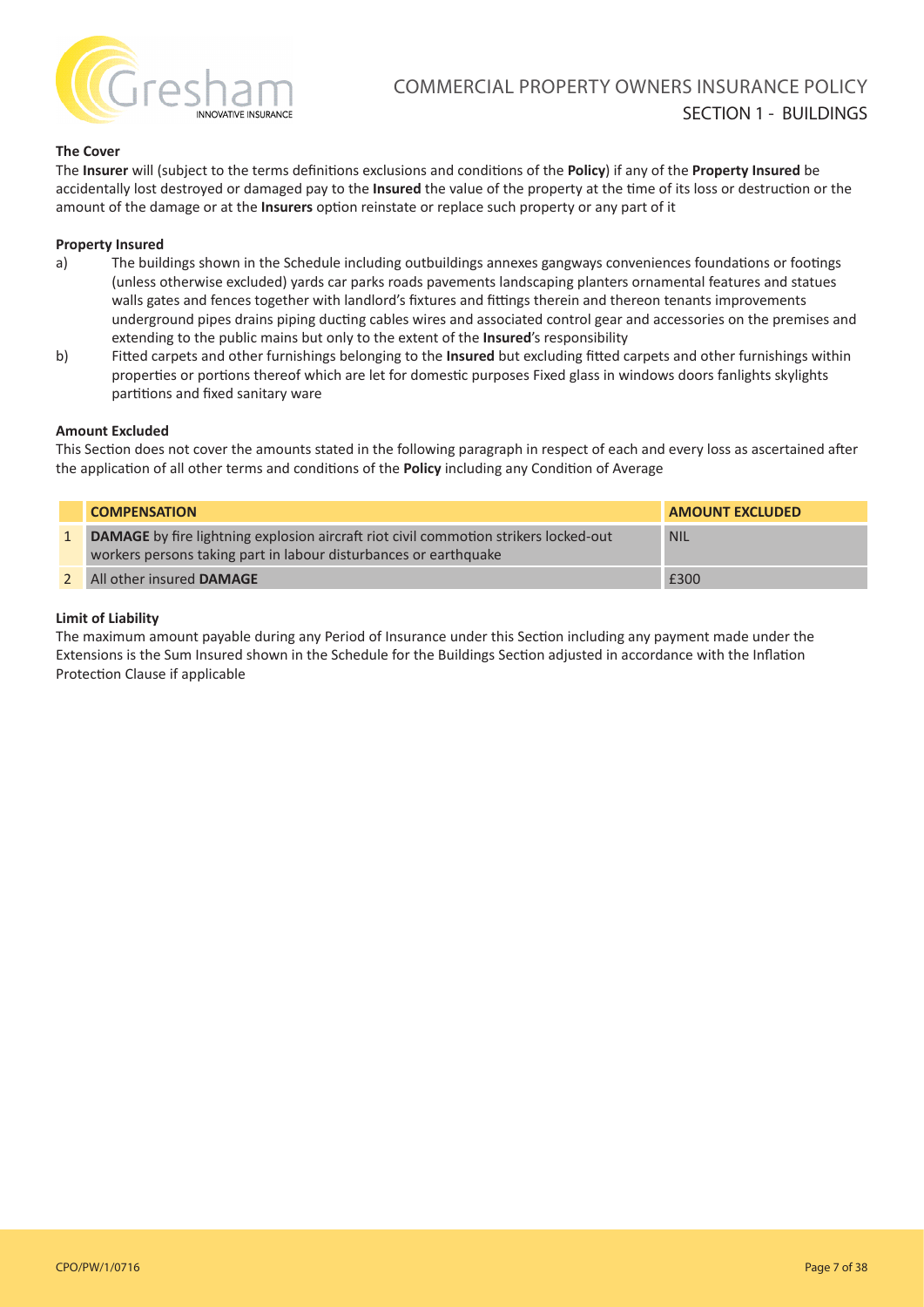

#### **Clauses**

#### **Change in Tenancy**

The **Insured** must advise the **Insurer** of all changes in tenancy or occupation within the Property Insured in accordance with Condition 1 of this **Policy**

#### **Construction of Buildings**

Except as otherwise stated the buildings described in the Schedule are of **Standard Construction**

#### **Contractors Interest**

Where the **Insured** is required to effect insurance on the **Property Insured** in the joint names of themselves and the contractor under the terms of a contract condition then the interest of the contractor in the **Property Insured** as joint insured is noted provided the **Insured** shall advise the **Insurer** of details of any single contract valued in excess of £150,000 or 10% of the Sum Insured on the **Property Insured** whichever is the less and pay any additional premium the **Insurer** may require

#### **Day One Average**

A Subject to the following Special Conditions the basis upon which the amount payable in respect of the **Property Insured**  under sums insured marked "DA" in the Schedule is to be calculated shall be the reinstatement of the property lost destroyed or damaged

For this purpose 'reinstatement' means

- a) the rebuilding or replacement of property lost or destroyed which provided the liability of the **Insurer** is not increased may be carried out
	- i) in any manner suitable to the requirements of the **Insured**
	- ii) upon another site
- b) the repair or restoration of property damaged in either case to a condition equivalent to or substantially the same as but not better or more extensive than its condition when new
- B The **Insured** having stated in writing the Declared Value shown in brackets below the Sum Insured for each of the said items the premium has been calculated accordingly

'Declared Value' means the **Insureds** assessment of the cost of reinstatement of the **Property Insured** arrived at in accordance with paragraph A(a) at the level of costs applying at the inception of the Period of Insurance (ignoring inflationary factors which may operate subsequently) together with insofar as the insurance by the item provides due allowance for

- a) the additional cost of reinstatement to comply with public authority requirements
- b) professional fees
- c) debris removal costs
- d) fitted carpets and other furnishings

#### **Special Conditions**

- 1 At the inception of each Period of Insurance the **Insured** shall notify the **Insurer** of the Declared Value of the Property Insured by each of the said item(s) In the absence of such declaration the last amount declared by the **Insured** shall be taken as the Declared Value for the ensuing Period of Insurance
- 2 If at the time of **DAMAGE** the Declared Value of the property covered by such item be less than the cost of reinstatement (as defined in paragraph B above) at the inception of the Period of Insurance then the **Insurers** liability for any **DAMAGE** shall not exceed that proportion thereof which the Declared Value bears to such cost of reinstatement
- 3 The liability of the **Insurer** for the repair or restoration of property damaged in part only shall not exceed the amount which would have been payable had such property been wholly destroyed
- 4 No payment beyond the amount which would have been payable in the absence of this clause shall be made
	- a) unless reinstatement commences and proceeds without unreasonable delay
	- b) until the cost of reinstatement shall have been actually incurred
	- c) if the Property Insured at the time of its loss destruction or damage shall be insured by any other insurance effected by or on behalf of the **Insured** which is not upon the same basis of reinstatement
- 5 All the terms and conditions of this **Policy** shall apply in respect of any claim payable under the provisions of this clause except insofar as they are varied hereby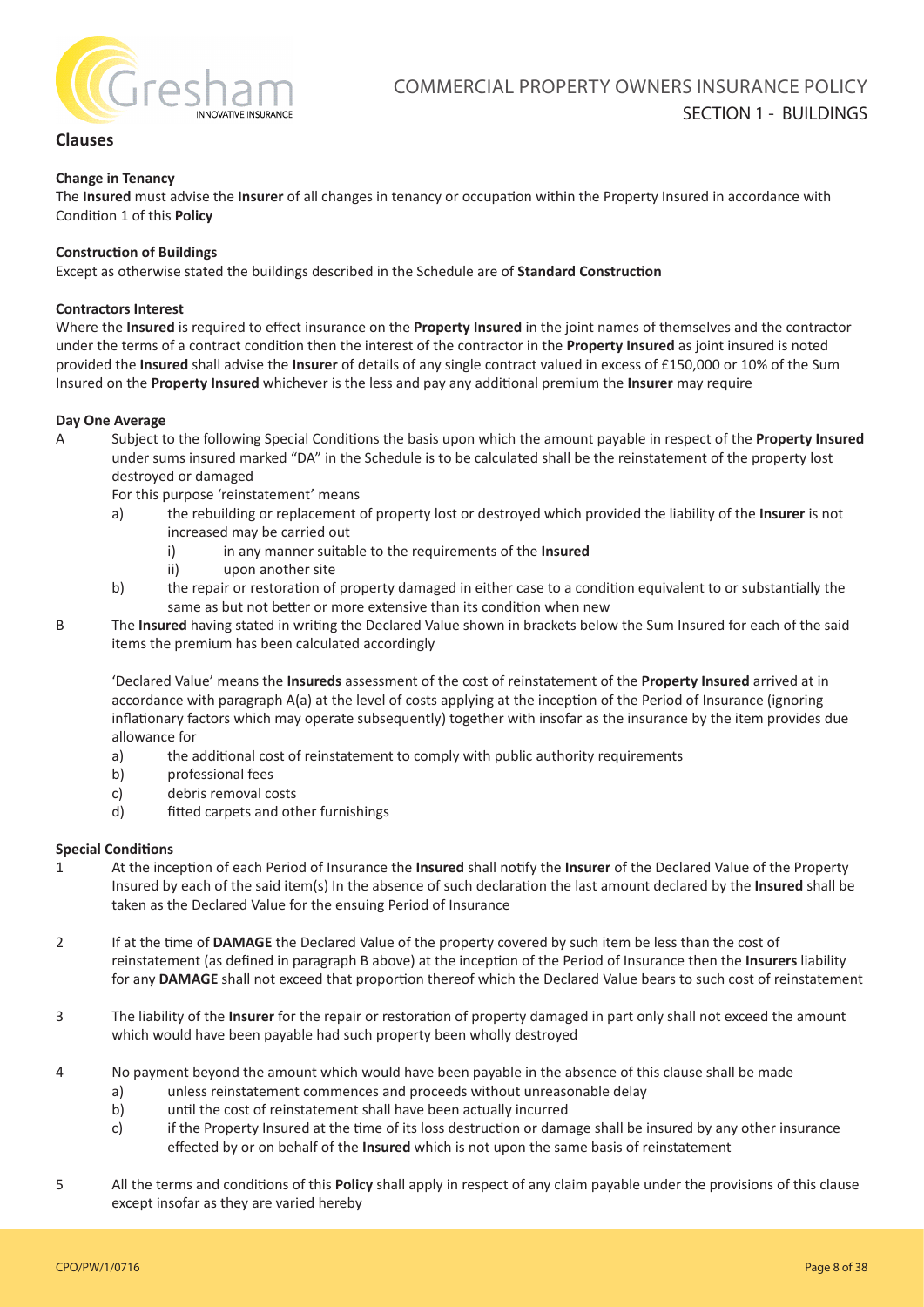

# COMMERCIAL PROPERTY OWNERS INSURANCE POLICY SECTION 1 - BUILDINGS

- 
- 6 Where by reason of
	- a) any of the above Special Conditions no payment is to be made beyond the amount which would have been payable under this Section if this clause had not been incorporated therein

or

b) the **Insured** elect not to rebuild the **Property Insured** in a condition equal to but not better or more extensive than its condition when new then the provisions of this clause are cancelled and the rights and liabilities of the Insurer and the Insured in respect of the DAMAGE shall be subject to the terms and conditions of the Policy including the following Condition of Average –

The insurance by each item of this Section is declared to be subject to Average i.e. if the property covered shall at the breaking out of any DAMAGE insured hereby be collectively of greater value than 115% of the Declared Value stated in the Schedule then the Insured shall be considered as being their own insurer for the difference and shall bear a rateable share of the loss accordingly

#### **Empty Buildings Warranty**

# It is warranted that whenever the **Property Insured** is **Empty**

- a) the **Insured** shall notify the **Insurer** immediately they become aware
	- i) that the building(s) are **Empty**
	- ii) of any loss destruction or damage to the **Empty** building(s) whether such loss destruction or damage isinsured or not with all loss destruction or damage rectified immediately
	- b) notify the police immediately when the building becomes **Empty**
	- c) the buildings are inspected internally at least once during each week by or on behalf of the **Insured**
	- d) all trade refuse and waste materials are removed from the interior of the premises and no accumulation of refuse and waste be allowed in the adjoining yards or spaces owned by the **Insured**
	- e) the **Insured** shall secure the building and put all protective and locking devices and any alarm protection into effective operation with letterboxes sealed to prevent the accumulation of mail. Any entry doors must be secured with a minimum of BS3621 mortise deadlock and plate
	- f) the gas water and electricity supplies are turned off at the mains (except electricity needed to maintain any fire or intruder alarm system in operation) and any sprinkler system be drained and during the months of October to March (inclusive) the water system be drained
	- g) the **Insured** shall implement any additional protections the **Insurer** may require within the time scale specified by the **Insurer**
	- h) The Insurer must be notified in writing immediately any Empty building or Empty portion of a building insured hereby becomes occupied or any occupied building becomes Empty and a suitable extra premium be paid if required

Failure to comply with the above may result in indemnity being refused.

#### **Fire Extinguishing Appliances**

Where the **Insurer** has agreed to allow a discount for the fire extinguishing equipment the **Insured** warrant that

- i) the said appliances will be maintained in efficient working order during the currency of this insurance
- ii) the routine tests prescribed by the **Insurer** are carried out and any defects revealed by such tests are promptly remedied
- iii) The **Insurer**'s written consent is obtained to any proposed changes repairs or alterations to any sprinkler or alarm installation

## **Mortgagees and Other Interests**

The interest of the Leaseholder(s) Mortgagee(s) and Tenant(s) in the individual portions of the Property Insured to which their interest applies is noted such interest to be advised to the **Insurer** in the event of a claim In addition the interest of the **Insured** or Mortgagee(s) in this insurance shall not be prejudiced by any act or neglect of the occupier(s) or Mortgagor(s) of any building hereby insured whereby the risk of **DAMAGE** is increased without the authority or knowledge of the **Insured** or Mortgagee(s) provided that the **Insured** or Mortgagees shall immediately on becoming aware thereof give notice in writing to the **Insurer** and on demand pay such reasonable additional premium as the **Insurer** may require

#### **Payments on Account**

In the event of **DAMAGE** the **Insurer** will make monthly payments on account to the **Insured** if required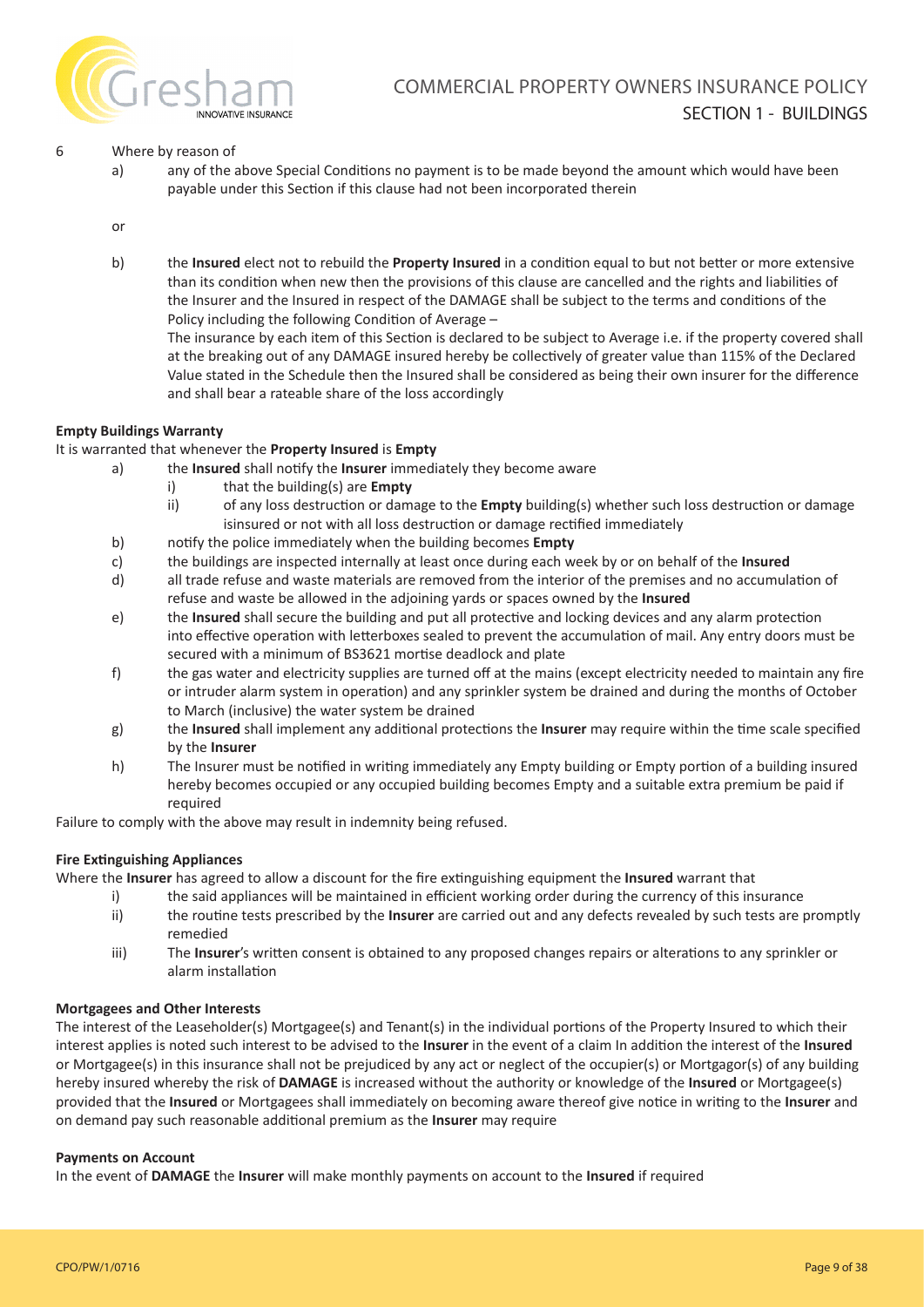

#### **Reinstatement of Sum Insured**

In the event of loss the Sum Insured by this Section will be automatically reinstated from the date of the loss unless written notice is given to the contrary either by the **Insurer** or by the **Insured** and the **Insured** undertake to pay such necessary premiums as may be required for such reinstatement from that date

#### **Repairs and Alterations**

Joiners and other tradesmen may be employed to effect repairs or minor structural alterations in all or any of the buildings insured without prejudice to the insurance hereby

#### **Sale of Property Insured**

If at the time of **DAMAGE** to any building insured under this Section the **Insured** shall have contracted to sell the interest of the **Insured** in such building and the purchase shall not have been but shall be thereafter completed the purchaser on completion of the purchase if and so far as the property is not otherwise insured by or on behalf of the purchaser against such **DAMAGE** shall be entitled to the benefits of this Section of the **Policy** so far as it relates to such **DAMAGE** without prejudice to the rights and liabilities of the **Insured** or the **Insurer** under this Section up to the date of completion

#### **Subrogation Waiver**

In the event of a claim arising under this Section the **Insurer** agrees to waive any rights remedies or relief to which they might have become entitled by subrogation against

- a) any Company standing in relation of Parent to Subsidiary (Subsidiary to Parent) to the Insured as defined in the Companies Act or the Companies (N.I.) Order as appropriate current at the time of **DAMAGE**
- b) any Company which is a subsidiary of a Parent Company of which the **Insured** are themselves a Subsidiary in each case within the meaning of the Companies Act or the Companies (N.I.) Order as appropriate current at the time of **DAMAGE**
- c) any tenant provided that
	- i) the **DAMAGE** did not result from a criminal fraudulent or malicious act of the tenant
	- ii) the tenant contributes to the cost of insuring the Property Insured against the event which caused the **DAMAGE**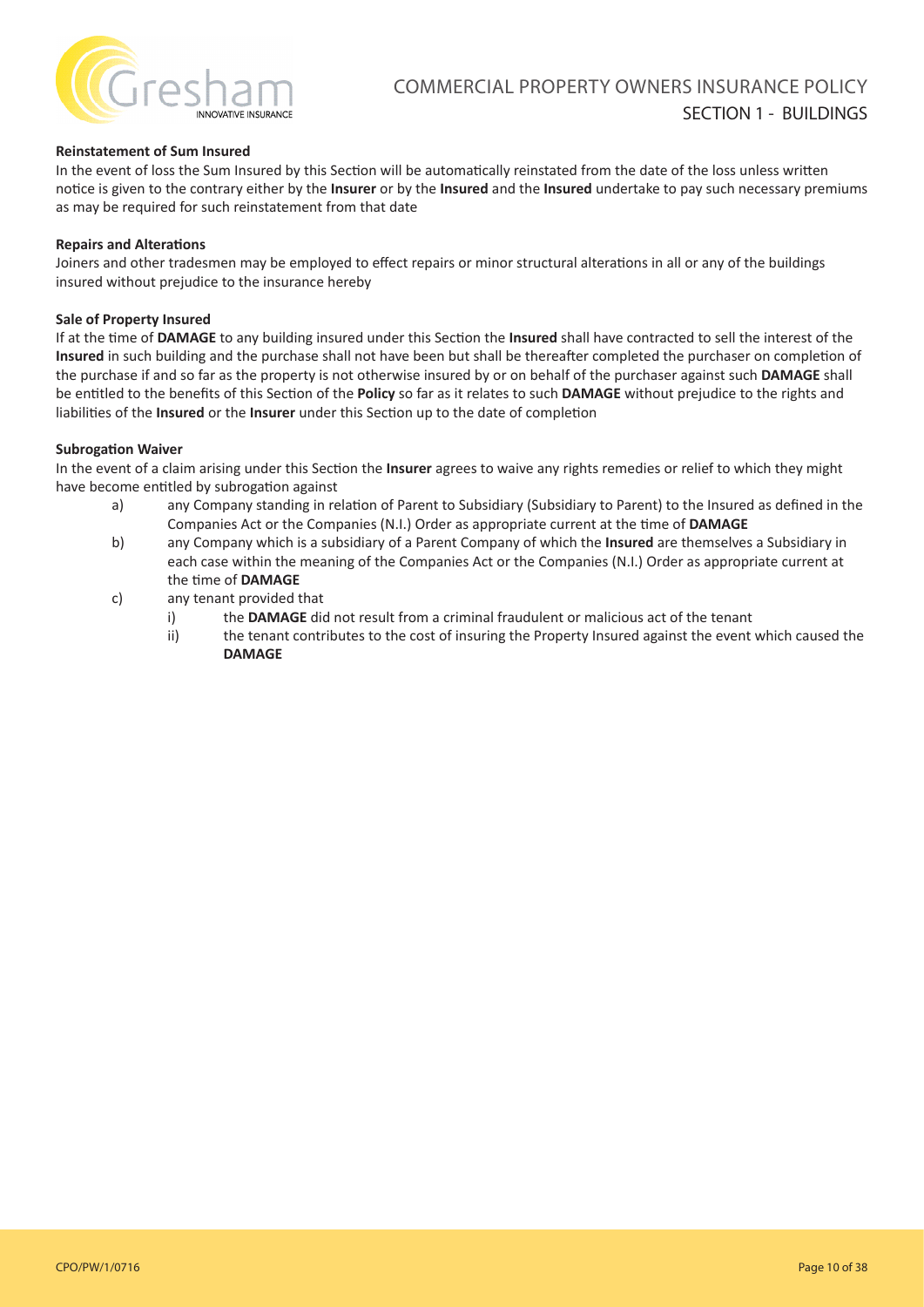

# **Extensions**

The Insurance by this Section extends to include

#### **Additional Metered Water Charges**

Additional metered water charges incurred by the **Insured** as a result of **DAMAGE** except those in respect of any loss which has not been discovered and remedial action taken within 30 days of the occurrence of the **DAMAGE** subject to a limit of £25,000

#### **Additional Sprinkler Costs**

The costs incurred in upgrading an automatic sprinkler installation to current LPC rules solely as required by the **Insurer** as a result of **DAMAGE** to the Property Insured provided that at the time of the **DAMAGE** the installation conformed

- to the 28th or 29th Edition Rules or
- to the LPC Rules current at the time of installation but did not conform to subsequent amendments to those rules

#### **Alternative Residential Accommodation**

If as a result of **DAMAGE** the residential portions of the Property Insured are unfit to live in or access is denied the **Insurer** will pay insofar as they are not otherwise insured

- a) the costs of reasonable alternative accommodation and temporary storage of residents furniture
- b) the cost of reasonable accommodation in kennels or catteries for residents dogs and cats

Provided the liability of the **Insurer** under this Extension shall not exceed 20% of the Sum Insured on the Property Insured which has been damaged

#### **Architects Surveyors Legal and Consulting Engineers Fees**

An amount in respect of architects surveyors legal and consulting engineers fees necessarily incurred in the reinstatement or repair of the Property Insured consequent upon its **DAMAGE** but not for preparing any claim it being understood that the amount payable for such destruction or damage and fees shall not exceed in the aggregate the Sum Insured

#### **Automatic Cover (Newly Acquired Properties)**

Automatic cover for premises newly acquired by the **Insured** in the United Kingdom to the extent that the **Insured**'s interest is not protected by any other more specific insurance provided that

- a) as soon as reasonably practicable the **Insured** shall notify the **Insurer** in writing of each premises acquired and arrange specific cover with the **Insurer**
- b) this cover shall operate for a maximum period of 30 days from the date the **Insured** acquired their interest in the Premises
- c) The **Insurer'**s maximum liability any one claim for Buildings and Rent shall not exceed £2,000,000 in respect of any Premises
- d) in respect of any Premises purchased for renovation refurbishment or redevelopment the Day One Average Clause shall not apply
- e) the insurance under this extension shall be subject to all the terms provisions clauses conditions and exclusions of the **Policy**
- f) if cover is provided under this Extension then cover is not provided under the Capital Additions Extension at the same time in respect of the same property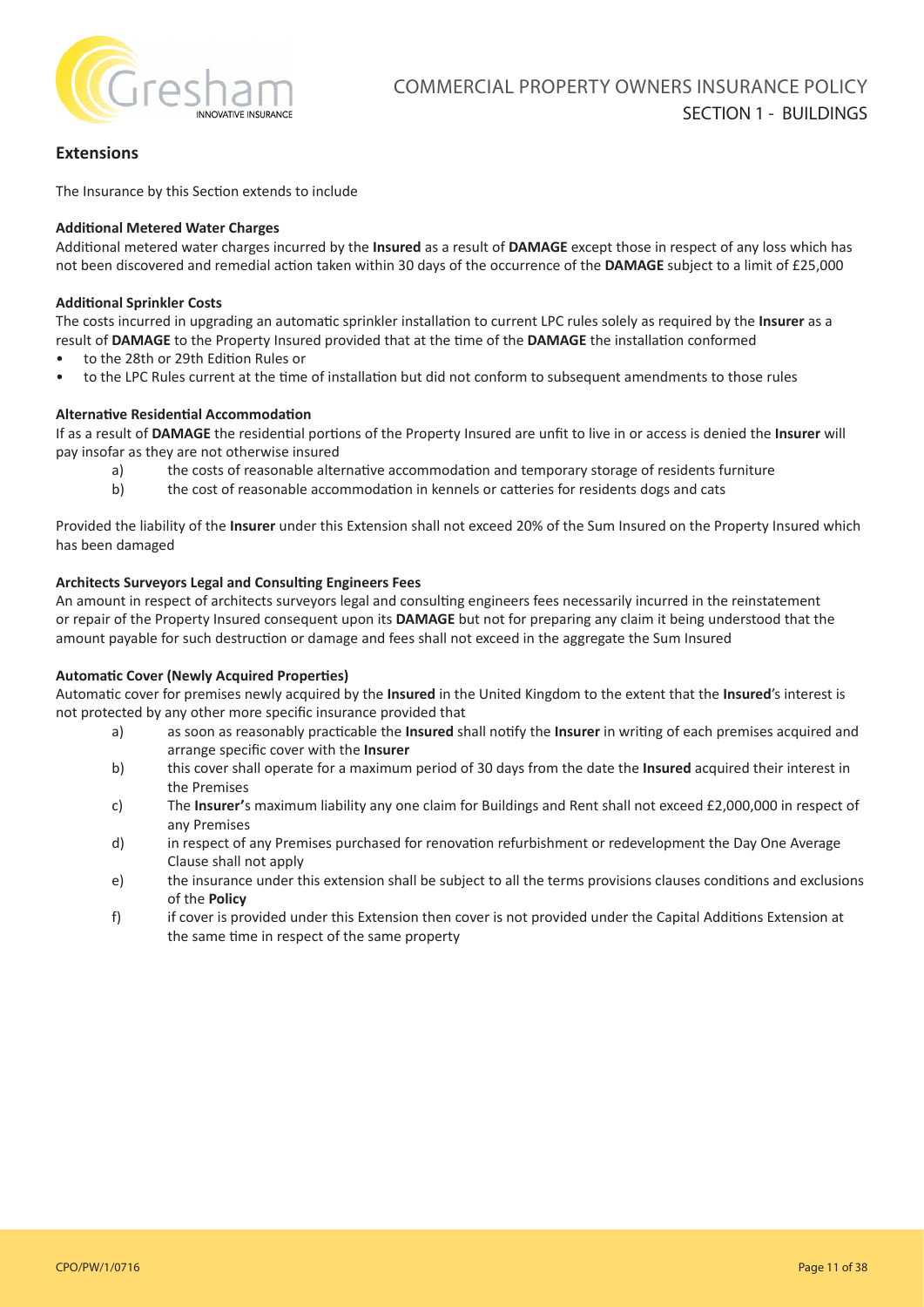

#### **Capital Additions**

Subject to its terms and conditions

a) any newly acquired and/or newly erected buildings or buildings in course of erection (excluding any property for which a building contractor is responsible) insofar as the same are not otherwise insured

and

- b) alterations additions and improvements to buildings but not in respect of any appreciation in value anywhere in the United Kingdom provided that
	- i) at any one situation this cover shall not exceed 20% of the Sum Insured by this Section but in no case exceeding £2,000,000
	- ii) the **Insured** undertake to give particulars of such extension of cover as soon as practicable and to effect specific insurance thereon retrospective to the date of the commencement of The **Insurers** liability
	- iii) the provisions of this extension shall be fully maintained notwithstanding any specific insurance effected under (ii) above
	- iv) if cover is provided under this Extension then cover is not provided under the Automatic Cover (Newly Acquired Properties) Extension at the same time in respect of the same property

#### **Contract Works**

Contract Works to the extent to which the **Insured** has contracted to arrange cover subject to a limit of £25,000 any one claim at any Premises excluding the first £250 of each and every loss This insurance shall only apply in so far as the Contract Works are not otherwise insured

#### **Damage to Landscaped Gardens**

The cost of restoring any damage to landscaped gardens including trees by the Emergency Services in attending the premises as a result of **DAMAGE** insured by this Section

#### **Damage to Cables and Underground Pipes**

The cost of repairing accidental damage for which the **Insured** is responsible to cables and underground pipes and drains (and their inspection covers) on the Property Insured or connecting them to the public mains subject to the terms and conditions of the **Policy**

#### **European Community and Public Authorities**

Such additional cost of reinstatement as may be incurred solely by reason of the necessity to comply with the Stipulations of

- a) European Community Legislation or
- b) Building or other Regulations under or framed in pursuance of any Act of Parliament or Bye-Laws of any Public Authority (hereafter referred to as 'the Stipulations') in respect of
	- the lost destroyed or damaged property thereby insured
	- undamaged portions thereof

#### Excluding

- c) the cost incurred in complying with the Stipulations
	- i) in respect of **DAMAGE** occurring prior to the granting of this extension
	- ii) in respect of **DAMAGE** not insured by this Section
	- iii) under which notice has been served upon the **Insured** prior to the happening of the **DAMAGE**
	- iv) for which there is an existing requirement which has to be implemented within a given period
	- v) in respect of property entirely undamaged by any peril hereby insured against
- d) the additional cost that would have been required to make good the property lost destroyed or damaged to a condition equal to its condition when new had the necessity to comply with the Stipulations not arisen
- e) the amount of any charge or assessment arising out of capital appreciation which may be payable in respect of the property or by the owner thereof by reason of compliance with the Stipulations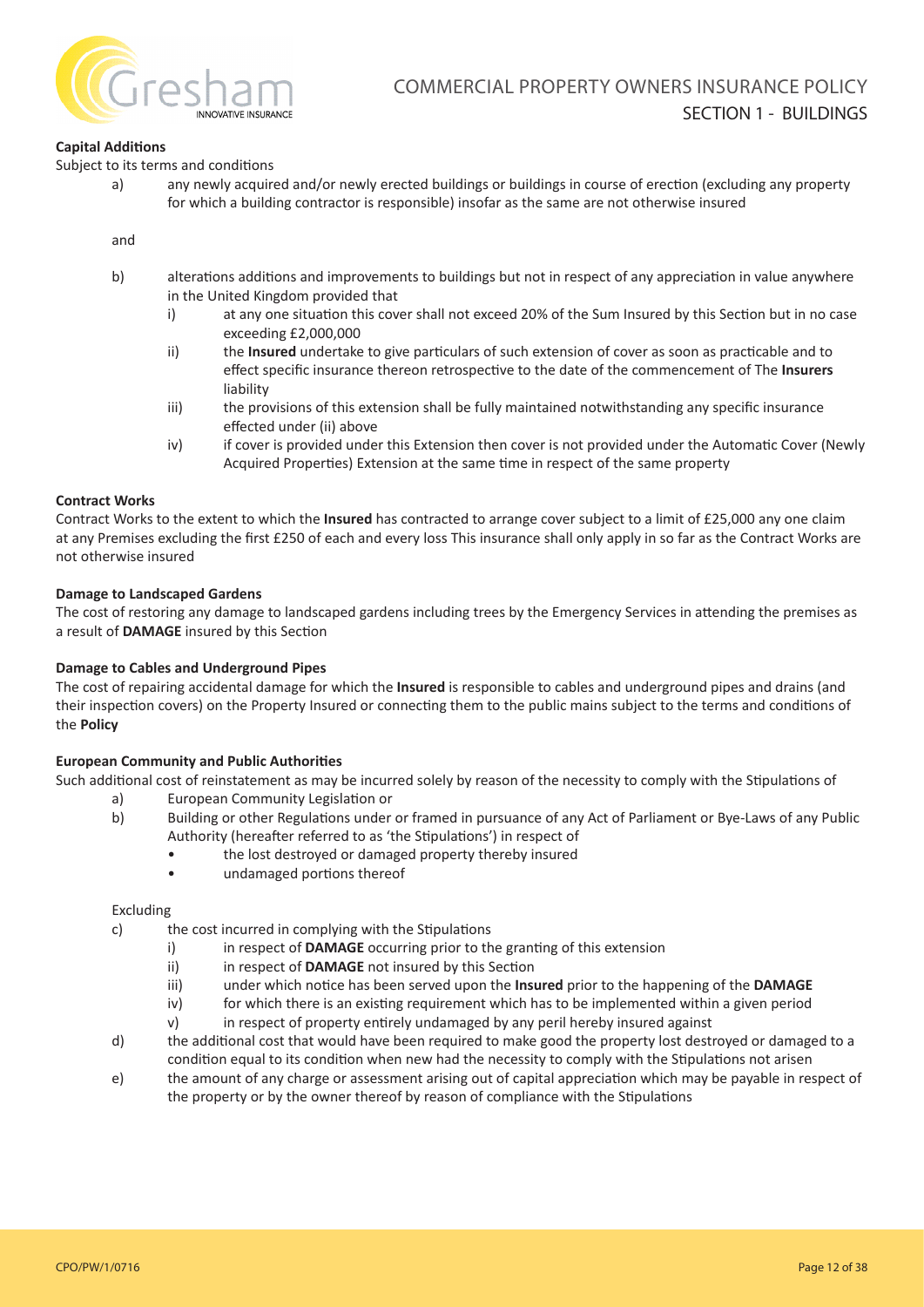

# **Special Conditions**

- 1 The work of reinstatement must be commenced and carried out without unreasonable delay and in any case must be completed within twelve months after the **DAMAGE** or within such further time as the **Insurer** may allow (during the said twelve months) and may be carried out upon another site (if the Stipulations so necessitate) subject to the liability of The **Insurer** under this extension not being thereby increased
- 2 If the liability of The **Insurer** under (any item of) this Section apart from this extension shall be reduced by the application of any of the terms and conditions of the **Policy** then the liability of the **Insurer** under this extension (in respect of any such item) shall be reduced in like proportion
- 3 The total amount recoverable under any item of this Section shall not exceed its Sum Insured
- 4 All the terms and conditions of the **policy** except insofar as they are varied hereby shall apply as if they had been incorporated herein

#### **Extinguishment and Alarm Resetting Expenses**

The reasonable costs incurred by the **Insured** in refilling fire extinguishing appliances replacing used sprinkler heads and resetting fire or intruder alarms as a result of **DAMAGE** to the Property Insured

#### **Further Investigation Expenses**

Where a Building has suffered Damage and in the opinion of a competent construction professional there is a reasonable possibility of other Damage to portions of the same Building which is not immediately apparent The Insurer will pay the reasonable costs incurred by the **Insured** with the **Insurer'**s prior consent in establishing whether or not such Damage has occurred

The **Insurer** will also pay the reasonable costs incurred by the **Insured** in establishing whether or not other Buildings in the vicinity have suffered Damage in the same incident but only if such Buildings are subsequently found to have suffered such Damage for which the **Insurer** is liable

#### **Glass Breakage**

- a) temporary boarding up following breakage
- b) the cost of removal or replacement of fixtures and fittings in course of the replacement of the glass
- c) lettering or other ornamental work and alarm foil on glass

#### **Personal Possessions**

Directors partners customers visitors and Employees personal effects of every description (other than motor vehicles) insofar as they are not otherwise insured for an amount not exceeding £500 in respect of any one person

#### **Removal of Debris**

Costs and expenses necessarily incurred by the **Insured** with the consent of the **Insurer** in

- a) removing debris
- b) dismantling and/or demolishing
- c) shoring up or propping of the portions of the Property Insured
- d) clearing drains sewers and gutters at the Property Insured

as a result of **DAMAGE** hereby insured against

The **Insurer** will not pay for any costs or expenses

- 1 incurred in removing debris except from the site of such property destroyed or damaged and the area immediately adjacent to such site
- 2 arising from pollution or contamination of property not insured by this Section

The liability of the **Insurer** under this Extension and this Section in respect of any item shall in no case exceed the Sum Insured thereby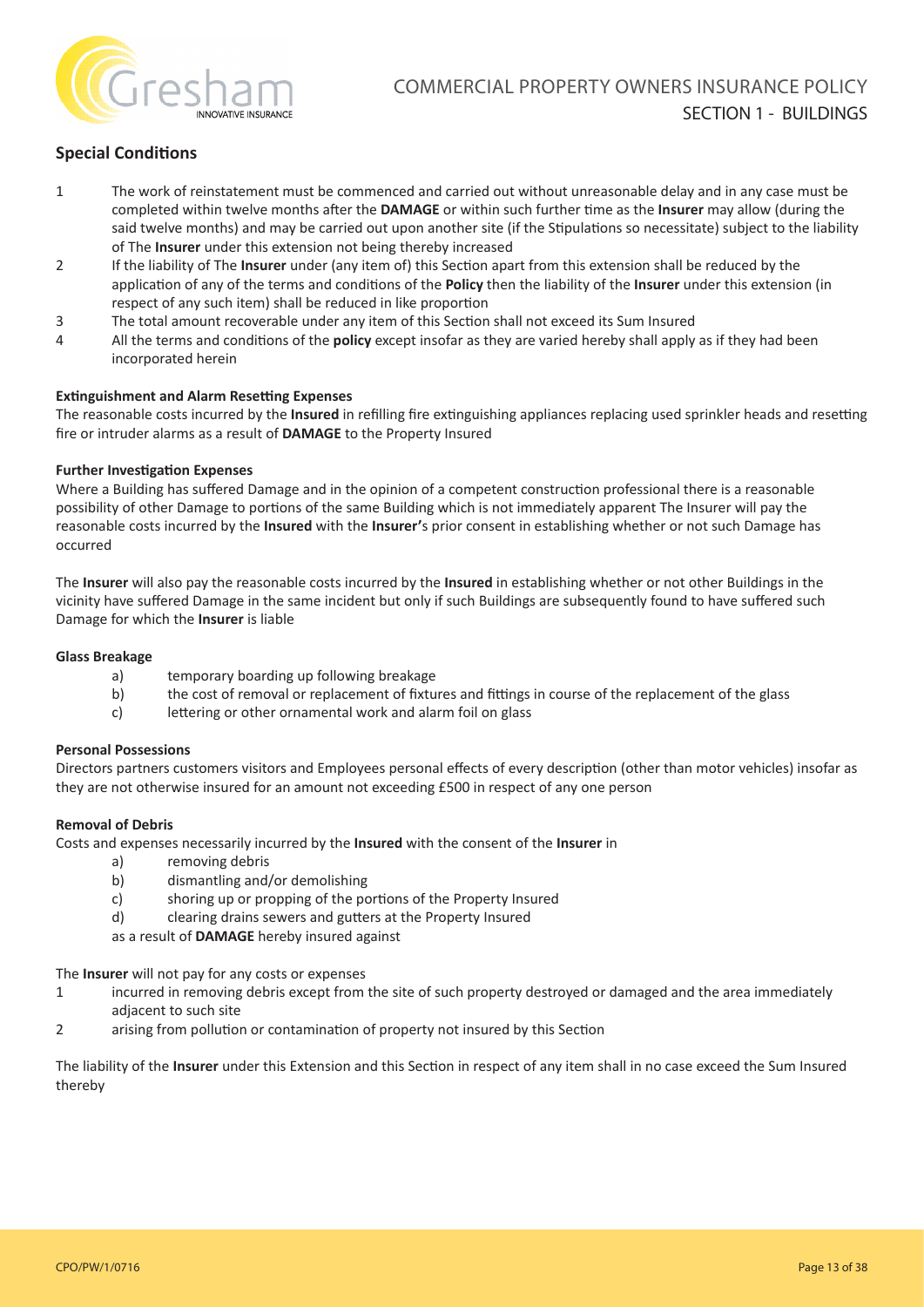

#### **Removal of Debris – Tenants Contents**

The irrecoverable costs and expenses (insofar as they are not otherwise insured) necessarily incurred by the **Insured** with the consent of The **Insurer** in removing from the Property Insured the debris of contents (not being the property of the **Insured**) as a result of **DAMAGE** hereby insured against

The **Insurer** will not pay for any costs or expenses

- 1 incurred in removing debris except from the site of such property destroyed or damaged and the area immediately adjacent to such site
- 2 arising from pollution or contamination of property not insured by this Section

The liability of the **Insurer** under this Extension and this Section in respect of any item shall in no case exceed the Sum Insured thereby

#### **Temporary Removal**

Temporary removal of

- a) property insured by this Section for cleaning renovation or repair
	- b) deeds documents and plans to any building within the United Kingdom

Provided the liability of the **Insurer** under each of (a) and (b) shall not exceed £25,000

#### **Theft of Keys**

The reasonable costs necessarily incurred in replacing external door locks at the Property Insured following the loss of keys by

- a) theft from the Property Insured or Registered Office or from the home of
- b) theft following hold-up whilst such keys are in the personal custody of

the **Insured** or any principal director partner or Employee authorised to hold such keys or reasonable evidence that the keys have been duplicated by an unauthorised person

Provided that the maximum amount payable under this Extension in any one Period of Insurance shall not exceed £1,000 in respect of any one premises

#### **Trace and Access**

The reasonable costs necessarily incurred by the **Insured** in locating the source and subsequent making good of **DAMAGE** resulting from

- i) the escape of water from any tank apparatus or pipe
- ii) accidental damage to cables underground pipes and drains serving the Property Insured

#### **Unauthorised Use of Utilities**

The cost of metered electricity gas or water for which the **Insured** are legally responsible arising from its unauthorised use by persons taking possession keeping possession or occupying the Property Insured without the **Insureds** authority Provided that the **Insured** shall take all practical steps to terminate such unauthorised use as soon as it is discovered

#### **Value Added Tax**

Value Added Tax (VAT) paid by the **Insured** which is not subsequently recoverable Provided that

- 1 a) the **Insureds** liability for such tax arises solely as a result of the reinstatement or repair of the building following **DAMAGE**
	- b) The **Insurer** have paid or have agreed to pay for such **DAMAGE**
	- c) if any payment made by the **Insurer** in respect of the reinstatement or repair of such **DAMAGE** shall be less than the actual cost of the reinstatement or repair of the **DAMAGE** any payment under this clause resulting from that **DAMAGE** shall be reduced in like proportion
- 2 the **Insureds** liability for such tax does not arise from the replacement building having a greater floor area than or being better or more extensive than the destroyed or damaged building
- 3 where an option to reinstate on another site is exercised the **Insurers** liability under this Extension shall not exceed the amount of tax that would have been payable had the building been rebuilt on its original site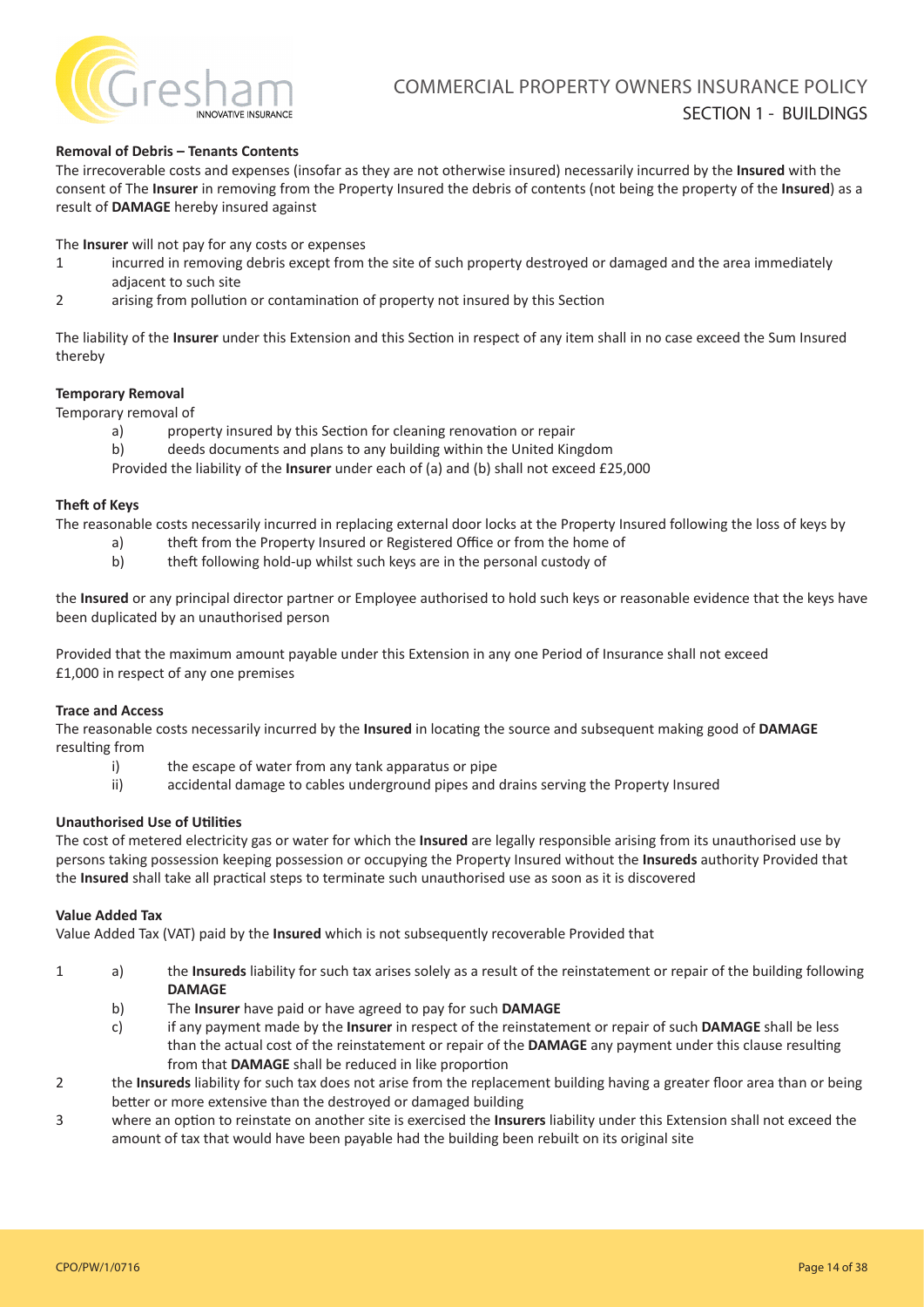

- 4 The **Insurers** liability under this Extension shall not include amounts payable by the **Insured** as penalties or interest for non payment or late payment of tax
- 5 the **Insured** has taken all reasonable precautions to insure adequately for VAT liability at inception of the **Policy** and at each subsequent renewal date

*Note:* Provisions to the contrary elsewhere in this **Policy** are overridden as follows in respect of those items to which this Extension applies

- i) for the purpose of any condition of Average reinstatement costs will be exclusive of VAT
- ii) the liability of the **Insurer** may exceed the Sum Insured by an item or in the whole the total Sum Insured where such excess is solely in respect of VAT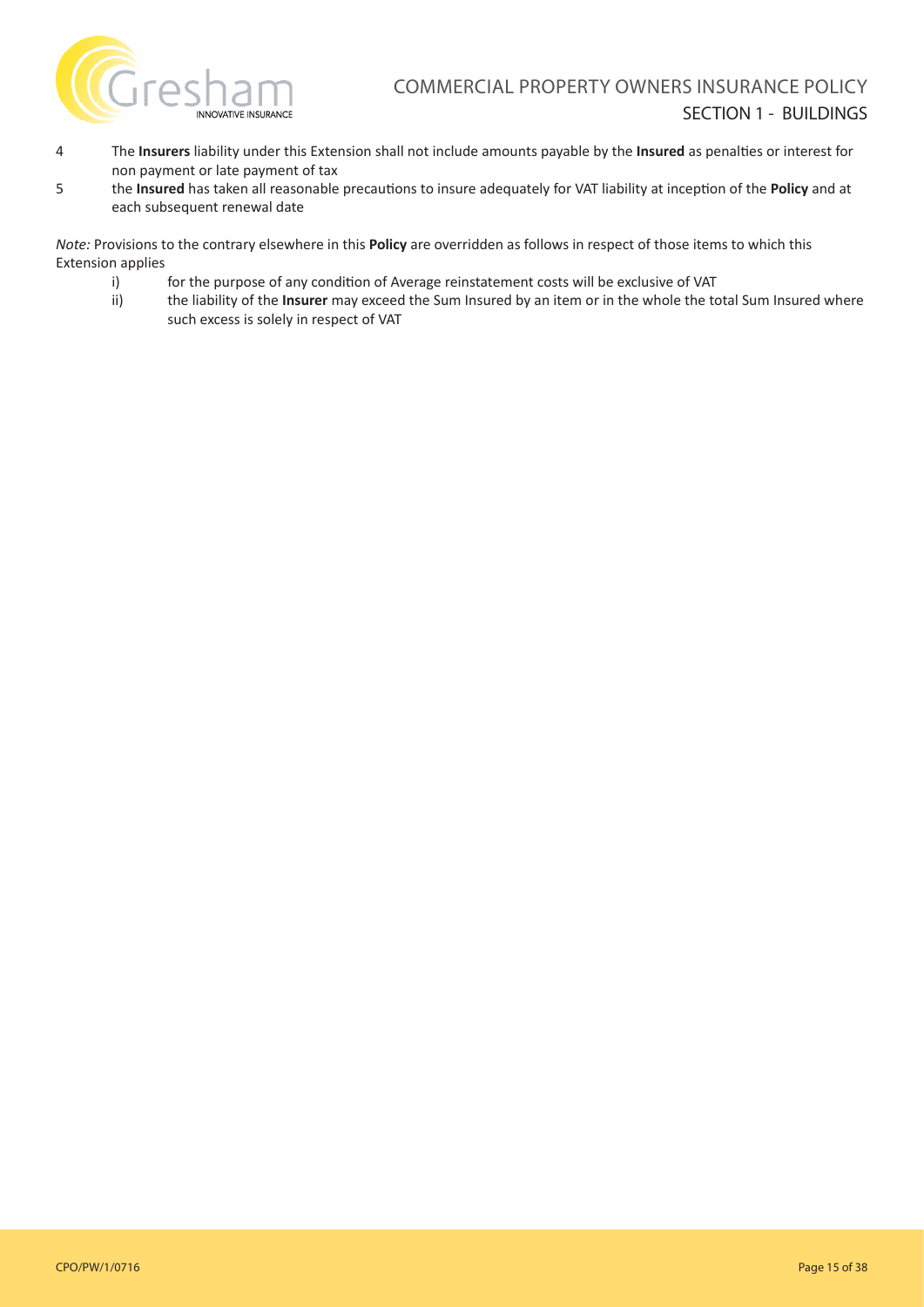

# COMMERCIAL PROPERTY OWNERS INSURANCE POLICY SECTION 2 - RENTAL INCOME

#### **The Cover**

In the event of the Property Insured under Section 1 (hereinafter called the Premises) being accidentally lost destroyed or damaged and the **Business** carried on by the **Insured** at the Premises stated in the Schedule be in consequence thereof interrupted or interfered with the **Insurer** will (subject to the terms definitions exclusions and conditions of the **Policy**) pay the **Insured** the amount of loss arising as a result in accordance with the following provisions

#### **Indemnity**

The insurance is limited to loss due to (a) loss of Rent Receivable and (b) increase in cost of working and the amount payable as indemnity thereunder shall be

- a) the amount by which the Rent Receivable during the Indemnity Period shall in consequence of the **DAMAGE** fall short of the Standard Rent Receivable
- b) the additional expenditure necessarily and reasonably incurred including the cost of re-letting the Premises (including legal fees) for the sole purpose of avoiding or diminishing the loss of Rent Receivable which but for that expenditure would have taken place during the Indemnity Period in consequence of the **DAMAGE** but not exceeding the amount of the reduction in Rent Receivable thereby avoided

plus 5% sum insured on Rent Receivable for the Premises (but not more than £25,000)

less any sum saved during the Indemnity Period in respect of such charges or expenses of the **Business** as may cease or be reduced in the consequence of the **DAMAGE**

provided that

- i) payment shall have been made or liability admitted under Section 1 of this **Policy**
- ii) if the Sum Insured by this Section be less than 300% of the Annual Rent Receivable the amount payable shall be proportionately reduced

# **Definitions**

#### **Indemnity Period**

The period beginning with the occurrence of the **DAMAGE** and ending not later than the number of months thereafter stated in the Schedule during which the results of the **Business** shall be affected in consequence of the **DAMAGE**

#### **Rent Receivable**

The money paid or payable to the **Insured** for tenancies and other charges and for services rendered in the course of the **Business** at the Premises

#### **Annual Rent Receivable**

The Rent Receivable during the twelve months immediately before the date of the **DAMAGE**

#### **Standard Rent Receivable**

The Rent Receivable during the period in the twelve months immediately before the date of the **DAMAGE** which corresponds with the Indemnity Period

Under the Definitions Annual Rent Receivable and Standard Rent Receivable adjustments shall be made as may be necessary to provide for the trend of the **Business** and for variations in or special circumstances affecting the **Business** either before or after the **DAMAGE** or which would have affected the **Business** had the **DAMAGE** not occurred so that the figures thus adjusted shall represent as nearly as may be reasonably practicable the results which but for the **DAMAGE** would have been obtained during the relative period after the **DAMAGE**

#### **Limit of Liability**

The maximum payable during any Period of Insurance under this Section is the Sum Insured shown in the Schedule adjusted in accordance with the Inflation Protection Clause if applicable plus any payment made under the Rent Review Extension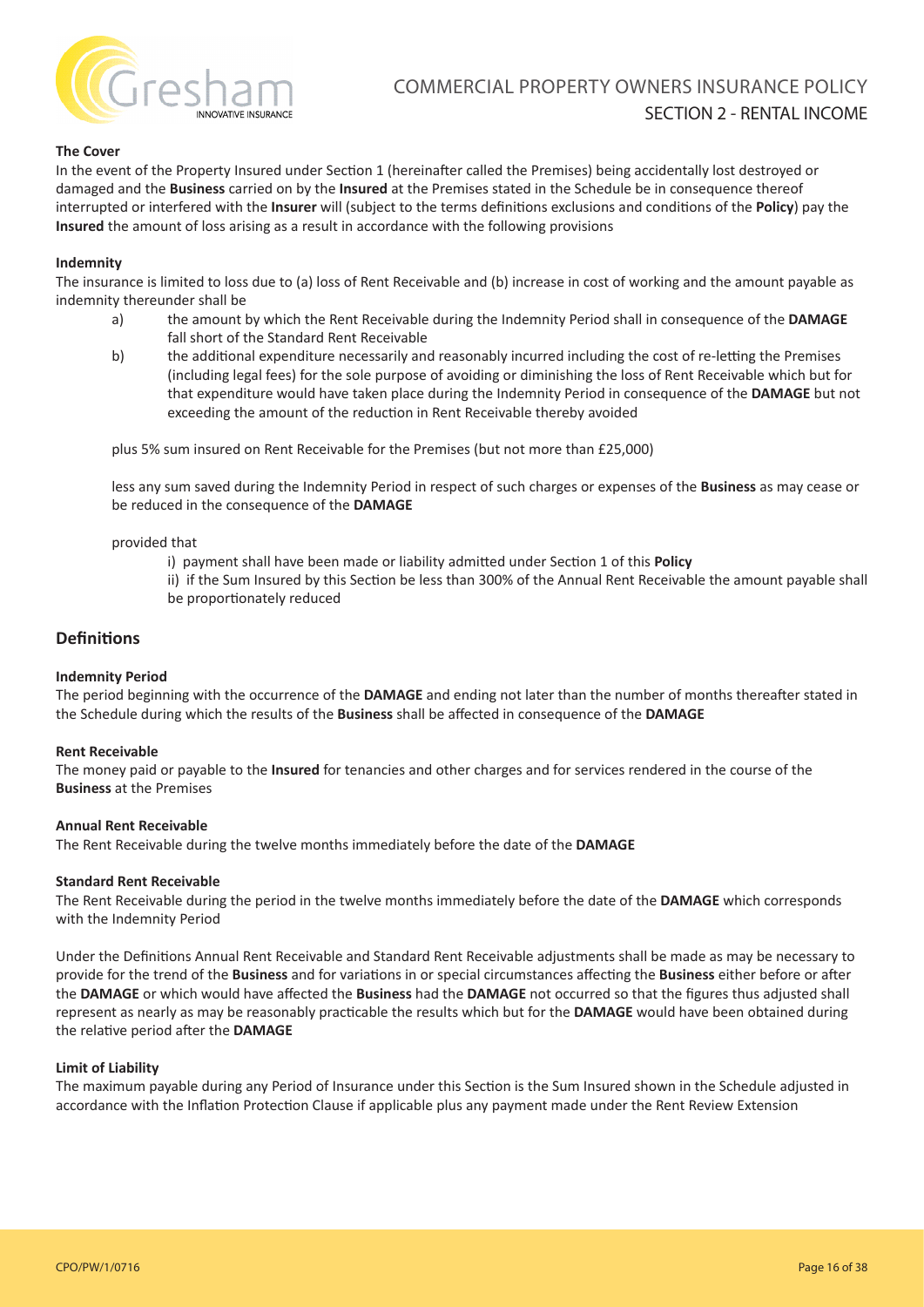

## **Clauses**

#### **Advance Rent Receivable**

Where Rent Receivable is insured in respect of new property developments the **Insured** must show that but for the **DAMAGE** Rent Receivable would have been earned and will be required to support a claim for Loss of Rent Receivable by submitting reasonable evidence of the amount of such Rent Receivable and the date from which they would have been earned The Insurer will have regard

- a) to actual negotiations with prospective tenants both before and after the **DAMAGE**
- b) for demand for similar accommodation in the locality
- c) the general level of rents applying

If required the advice of a professional valuer acceptable to both the **Insured** and the **Insurer** will be sought and such fees will be included in the indemnity under this Clause

#### **Alternative Trading**

If during the Indemnity Period accommodation shall be provided or services rendered elsewhere than at the Premises for the benefit of the **Business** either by the **Insured** or others on their behalf the money paid or payable in respect of such accommodation and services shall be brought into account in arriving at the Rent Receivable during the Indemnity Period

#### **Bombscare or Unlawful Occupation**

This Section extends to include interruption of or interference with the **Business** due to

- a) the suspected or actual presence of an incendiary or explosive device on or in the vicinity of the Premises
- b) occupation of the Premises or other property in the vicinity by members of a terrorist or criminal organisation or other unlawful occupants

Provided The **Insurer** will not be liable for

- i) any incident involving an interruption of less than 48 hours duration
- ii) any period other than the actual period of prevention or hindrance of access to the Premises
- iii) eviction costs

The insurance by this Clause shall only apply for the period beginning with the loss and ending not later than three months thereafter during which the results of the **Business** shall be affected in consequence of the **DAMAGE**

#### **Buildings Awaiting Sale**

If at the time of the **DAMAGE** the **Insured** shall have contracted to sell their interest in the Premises or shall have accepted an offer in writing to purchase their interest in the Premises subject to contract and the sale is cancelled or delayed solely in consequence of the **DAMAGE**

Provided that the **Insured** shall make all reasonable efforts to complete the sale of the Premises as soon as practicable after the **DAMAGE** the **Insured** may opt for the amount payable by the **Insurer** to be as follows

- i) during the period prior to the date upon which but for the **DAMAGE** the Premises would have been sold the loss of Rent Receivable being the actual amount of the reduction in Rent Receivable solely in consequence of the **DAMAGE**
- ii) during the period commencing with the date upon which but for the **DAMAGE** the Premises would have been sold and ending with the actual date of sale or with the expiry of the Indemnity Period if earlier the loss in respect of interest being
	- a) the actual interest incurred on capital borrowed (solely to offset in whole or part the loss of use of the sale proceeds) for the purpose of financing the **Business**
	- b) the investment interest lost to the **Insured** on any balance of the sale proceeds (after deduction of any capital borrowed as provided under a)
	- less any amount receivable in respect of Rent Receivable
- iii) the additional expenditure being
	- a) the expenditure necessarily and reasonably incurred in consequence of the **DAMAGE** solely to avoid or minimise the loss payable under (i) and (ii) immediately above but not exceeding the amount of loss avoided by such expenditure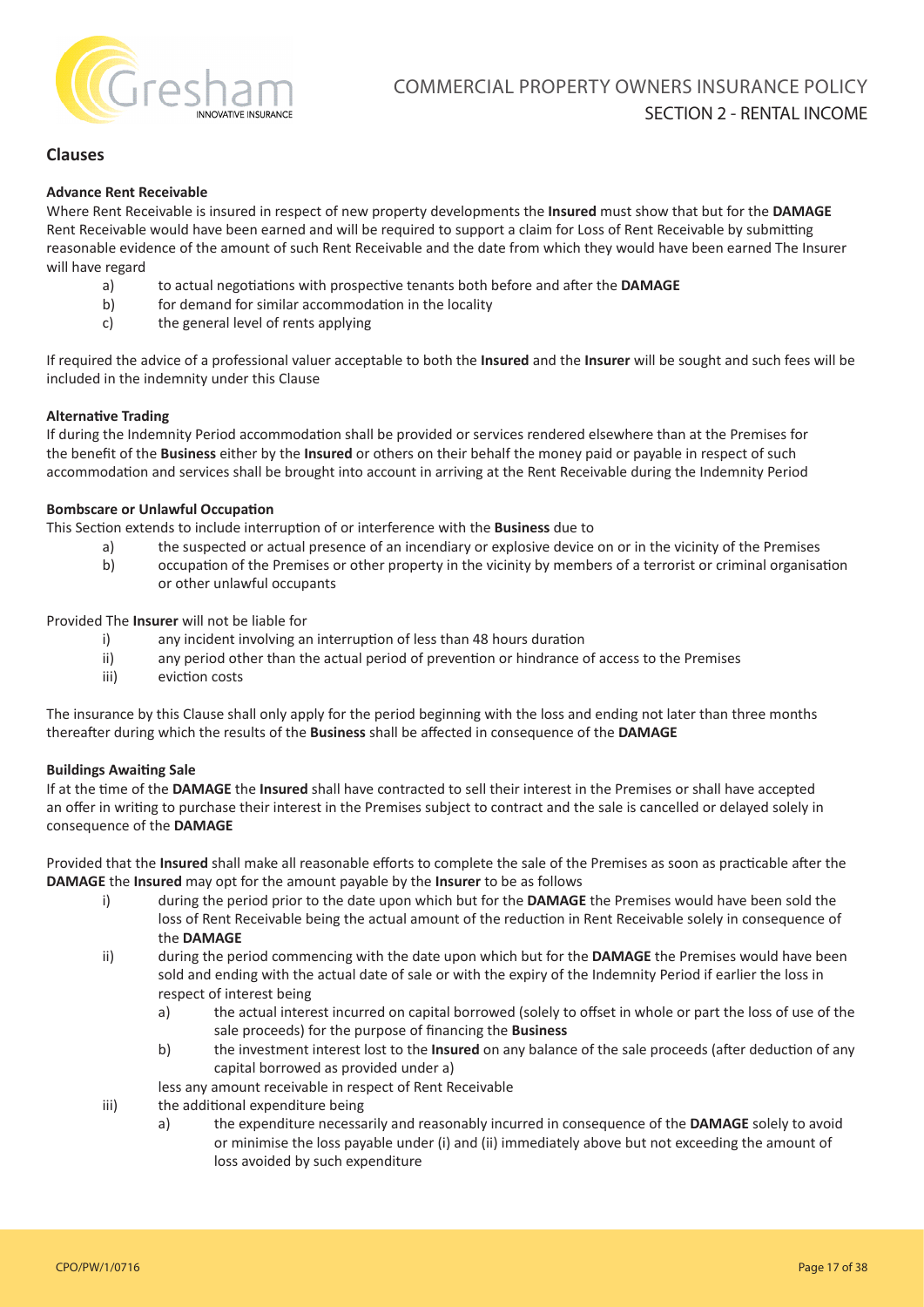

# COMMERCIAL PROPERTY OWNERS INSURANCE POLICY SECTION 2 - RENTAL INCOME

b) the additional legal fees and other expenditure incurred solely as a result of the cancellation or delay in consequence of the **DAMAGE** but not exceeding either an amount equivalent to the expenditure incurred immediately prior to the **DAMAGE** or £50,000 whichever is the less

This Section extends to include Rent Receivable in respect of

- a) alterations additions extensions and improvements to the Premises insured
- b) newly acquired and or newly erected buildings anywhere in the United Kingdom provided they are not otherwise insured

#### Provided that

- i) at any one Premises the cover shall not exceed 20% of the total Sum Insured on Rent Receivable or £250,000 whichever is the less
- ii) the **Insured** undertake to give particulars of such extension of cover as soon as practicable and to effect specific insurance thereon retrospective to the date of the commencement of the **Insurers** liability
- iii) the provisions of this Clause shall be fully maintained notwithstanding any specific insurance effected under (ii) above

#### **Denial of Access and Loss or Damage at Managing Agents Premises**

Subject to the conditions of the **Policy** loss resulting from interruption of or interference with the **Business** in consequence of **DAMAGE**

- a) to property within one mile of the Premises destruction of or damage to which shall prevent or hinder the use of the Premises or access thereto whether the Premises or property of the **Insured** therein shall be damaged or not (but excluding loss destruction of or damage to property of any supply undertaking from which the **Insured** obtain electricity gas or water or telecommunications services which prevent or hinder the supply of such services)
- b) to property at the premises of the **Insureds** Managing Agents

shall be deemed to be loss resulting from **DAMAGE** to property used by the **Insured** at the Premises

#### **Empty Buildings**

Where Rent Receivable is insured in respect of any Empty buildings in the event of **DAMAGE** the **Insured** must show that but for the **DAMAGE** Rent Receivable would have been earned and will be required to support a claim for loss of Rent Receivable by submitting reasonable evidence of the amount of Rent Receivable and the date from which it would have been earned

The **Insurer** will have regard

- a) to actual negotiations with prospective tenants both before and after the **DAMAGE**
- b) for demand for similar accommodation in the locality and
- c) of the general level of rents applying

If required the advice of a professional valuer acceptable to both the **Insured** and the **Insurers** will be sought and such fees will be included in the indemnity under this Clause

#### **Failure of Public Supply**

This Section extends to include interruption of or interference with the **Business** caused by Damage as defined in this Section giving rise to destruction or damage to property at any

- a) generating station or sub station of the public electricity supply undertaking
- b) land based premises of the public gas supply undertaking or of any natural gas producer linked directly therewith
- c) water works and pumping stations of the public water supply undertaking
- d) land based premises of the public telecommunications undertaking

from which the **Insured** obtains electricity gas water or telecommunication services within Great Britain Northern Ireland the Channel Islands or the Isle of Man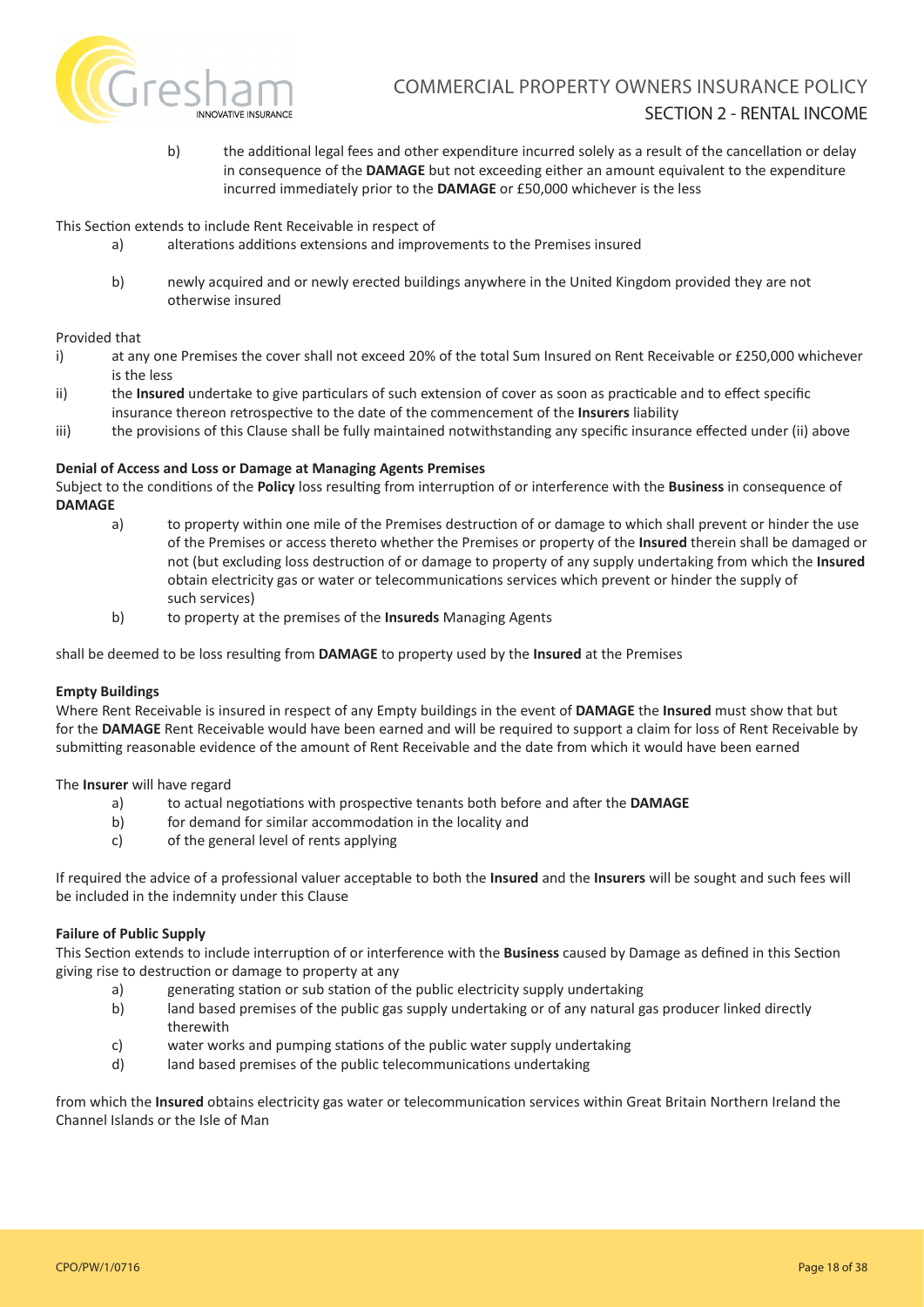

#### **Loss of Attraction**

This Section extends to include loss resulting from interruption of or interference with the **Business** due to **DAMAGE** to property within one mile of the Premises which shall deter potential tenants whether the Premises of the **Insured** or property of the **Insured** therein shall be damaged or not Provided that the maximum amount payable under this Clause in any Period of Insurance shall not exceed

- a) £50,000 or the Sum Insured in respect of each Premises whichever is the less
- b) £250,000 in aggregate

#### **Loss of Investment Income due to Late Payment of Rent**

If as a result of **DAMAGE** The **Insurer** is paying an indemnity in respect of loss of Rent Receivable and the payment is made later than the date upon which the **Insured** would normally have expected to receive the rent from the lessee the **Insurer** will pay a further sum representing the investment interest lost to the **Insured** during the period of delay

#### **Murder Suicide or Disease**

The **Insurer** shall indemnify the **Insured** in respect of **DAMAGE** resulting from interruption of or interference with the Business during the Indemnity Period following

- a) any human infectious or human contagious disease (excluding Acquired Immune Deficiency Syndrome (AIDS) or an AIDS related condition) an outbreak of which the local authority has stipulated shall be notified to them manifested by any person whilst in the Premises or within a 500 feet radius of it
- b) murder or suicide in the Premises
- c) Injury or illness sustained by any person arising from or traceable to foreign or injurious matter in food or drink provided in the Premises
- d) vermin or pests in the Premises
- e) the closing of the whole or part of the Premises by order of a competent public authority consequent upon defect in the drains or other sanitary arrangements at the Premises

The Insurance by this Extension shall only apply for the period beginning with the occurrence of the loss and ending not later than three months thereafter during which the results of the **Business** shall be affected in consequence of the **DAMAGE**

#### **New Business Clause**

For the purpose of any claim arising from **DAMAGE** occurring before the completion of the first years trading of the **Business** at the Premises Definitions Annual Rent Receivable and Standard Rent Receivable shall bear the following meanings and not as within stated

*Annual Rent Receivable* - The proportional equivalent for a period of twelve months of the Rent Receivable realised during the period between the commencement of the **Business** and the date of the **DAMAGE**

*Standard Rent Receivable* - The proportional equivalent for a period equal to the Indemnity Period of the Rent Receivable realised during the period between the commencement of the **Business** and the date of the **DAMAGE**

To which adjustments shall be made as may be necessary to provide for the trend of the **Business** and for variations in or special circumstances affecting the **Business** either before or after the **DAMAGE** or which would have affected the **Business** had the **DAMAGE** not occurred so that the figures thus adjusted shall represent as nearly as may be reasonably practicable the results which but for the **DAMAGE** would have been obtained during the relative period after the **DAMAGE**

#### **Payments on Account**

In the event of loss the **Insurer** will make monthly payments on account during the Indemnity Period to the Insured if desired

#### **Professional Accountants and Legal Fees**

The **Insurer** will indemnify the **Insured** in respect of reasonable fees payable by the **Insured**

- i) to their professional accountants for producing any particulars or details contained in the **Insured'**s **business**  books or documents or other such proofs information or evidence as the **Insurer** may require under the terms of Condition 4c) and reporting that such particulars or details are in accordance with the **Insured**'s business books or documents
- ii) to their lawyers for determining their contractual rights under any Rent cessor clause or insurance break clause contained in the lease but not for any other purposes in the preparation of any claim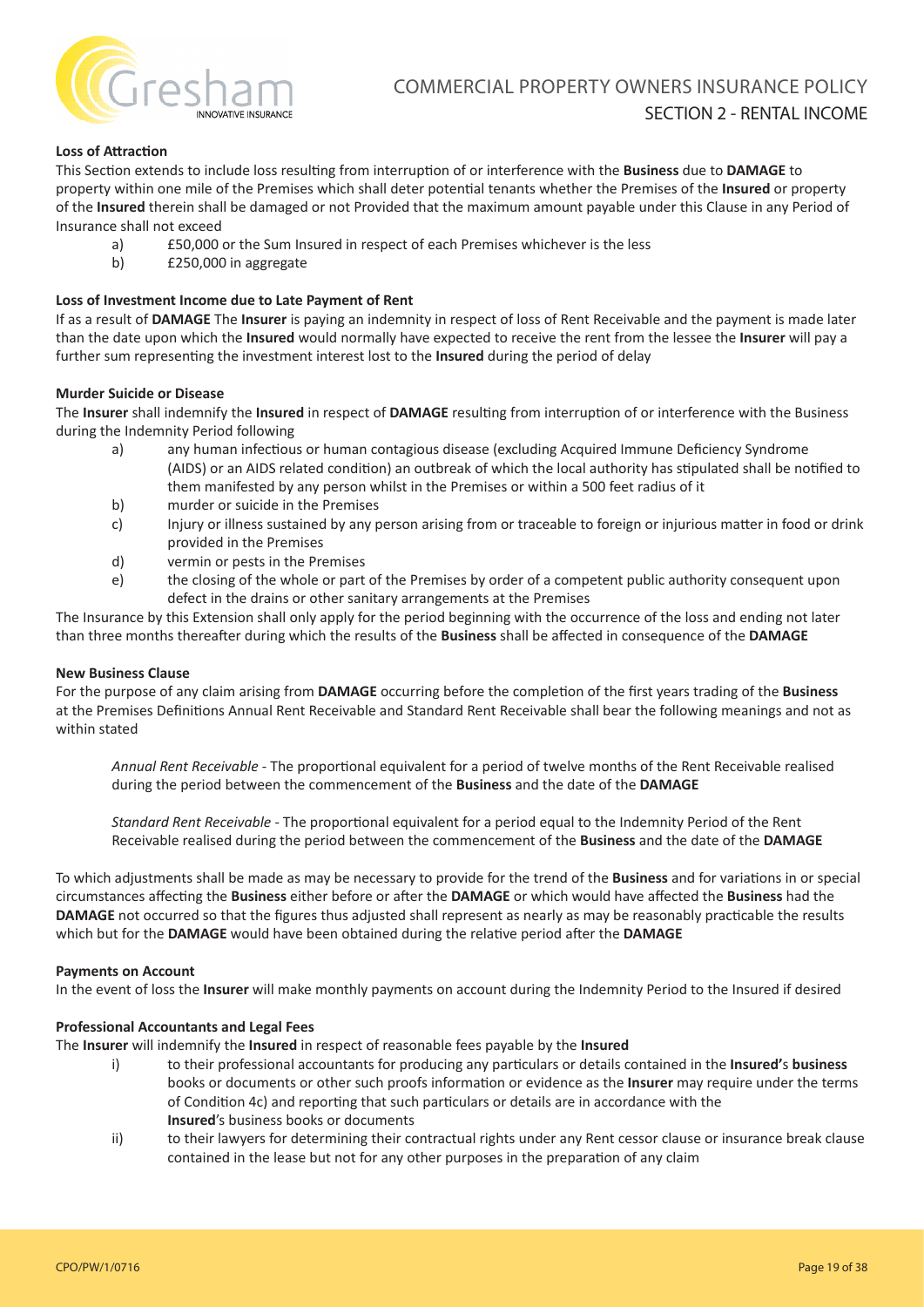

#### **Rent Review**

Where the Rent Receivable is subject to a Rent Review during the Period of Insurance then the Sum Insured by this Section will be automatically increased to reflect the revised Rent Receivable earned

Extra premium will not be charged for such increase in cover during the Period of Insurance provided that the **Insured** shall prior to renewal advise The **Insurer** of the revised Rent Receivable for the ensuing year of insurance

#### **Rent Free Period**

If at the date of the **DAMAGE** any Premises are subject to a rent free period under the terms of the lease then the Indemnity Period stated in the Schedule shall be adjusted by adding the unexpired portion of the rent free period to the number of years shown in the Schedule provided that the **Insurer**'s liability does not exceed the Sum Insured or any Limit of Liability stated in the **Policy** whichever is the lower

#### **Sale of Property Insured**

If at the time of **DAMAGE** to the Premises the **Insured** shall have contracted to sell the interest of the **Insured** in such building and the purchase shall not have been but shall be thereafter completed the purchaser on completion of the purchase if and so far as the Rent Receivable are not otherwise insured by or on behalf of the purchaser against such **DAMAGE** shall be entitled to the benefits of this Section of the **Policy** so far as it relates to such **DAMAGE** without prejudice to the rights and liabilities of the **Insured** or The **Insurer** under this Section up to the date of completion

#### **Value Added Tax**

To the extent that the **Insured** are accountable to the tax authorities for Value Added Tax all terms in this Section shall be exclusive of such tax

#### **Reinstatement of Sum Insured**

In the event of loss the Sum Insured by this Section will be automatically reinstated from the date of the loss unless written notice is given to the contrary either by the **Insurer** or by the **Insured** and the **Insured** undertake to pay such necessary premiums as may be required for such reinstatement from that date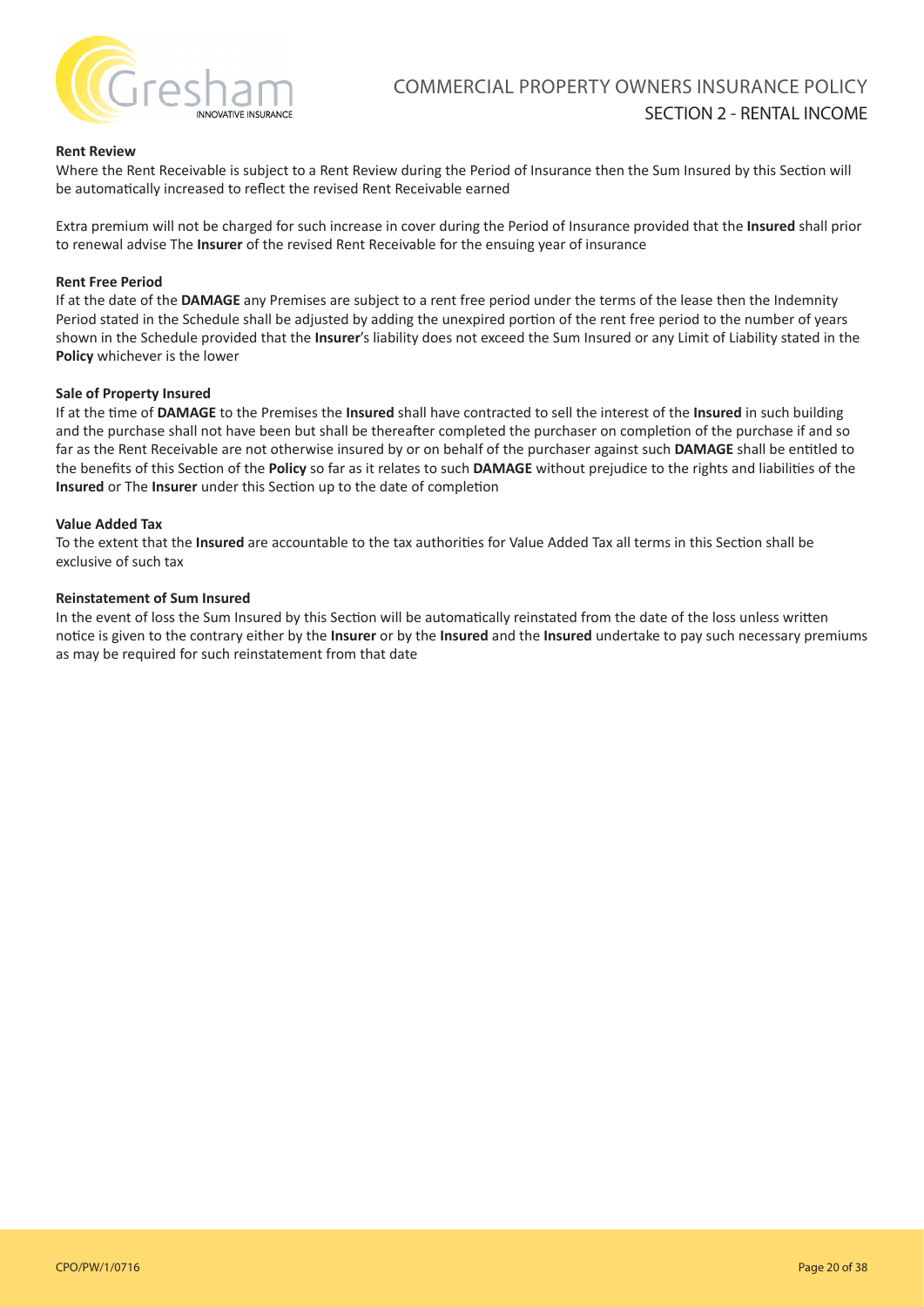

#### **Indemnity**

The **Insurer** will Indemnify the **Insured** against all sums the **Insured** shall become legally liable to pay as damages and claimants costs and expenses arising out of accidental

- a) Injury to any person
- b) loss or damage to material property
- c) obstruction, trespass, nuisance or interference with any right of way air light or water or other easement
- d) wrongful arrest detention imprisonment or eviction of any person or invasion of the right of privacy

occurring within the Territorial Limits during the Period of Insurance and happening in connection with the **Business**

#### **Limit of Liability**

The liability of the **Insurer** for all damages payable as a result of any one occurrence or of all occurrences of a series consequent upon or attributable to one source or original cause shall not exceed the Limit of Indemnity stated in the Schedule

In addition the **Insurer** will pay

- 1 all other costs and expenses incurred with its written consent
- 2 the legal costs and expenses incurred with its written consent for the defence of prosecution brought under the Health and Safety at Work etc Act 1974 for any alleged offence or under the Health and Safety at Work (Northern Ireland) Order 1978 including legal costs and expenses incurred with the consent of The **Insurer** in an appeal against conviction arising from such proceedings provided that –
	- a) the proceedings relate to the health safety and welfare of persons other than Employees
	- b) The **Insurer** will not indemnify the **Insured** in respect of
		- i) fines and penalties
		- ii) costs or expenses insured by any other **policy**

#### **Clauses**

#### **Contractual Liability**

In connection with liability assumed under agreement this Section

- a) shall apply only if the conduct and control of claims is vested in the **Insurer**
- b) shall not apply in respect of liquidated damages fines or penalties

#### **Cross Liabilities**

If more than one **Insured** is referred to in the Schedule each **Insured** so named shall be considered as a separate and distinct entity and the word **Insured** shall be construed as applying to each separate **Insured** in the same manner as if a separate **policy** had been issued to each

Provided always that the liability of the **Insurer** for all damages payable as a result of any one occurrence or of all occurrences of a series consequent upon or attributable to one source or original cause shall not exceed in the aggregate the Limit of Indemnity stated in the Schedule

#### **Discharge of Liability**

The **Insurer** may pay the Limit of Indemnity or any lesser amount for which any claim or claims against the **Insured** can be settled and the **Insurer** shall be under no further liability in respect of such claim or claims except for costs or expenses incurred prior to the date of such payment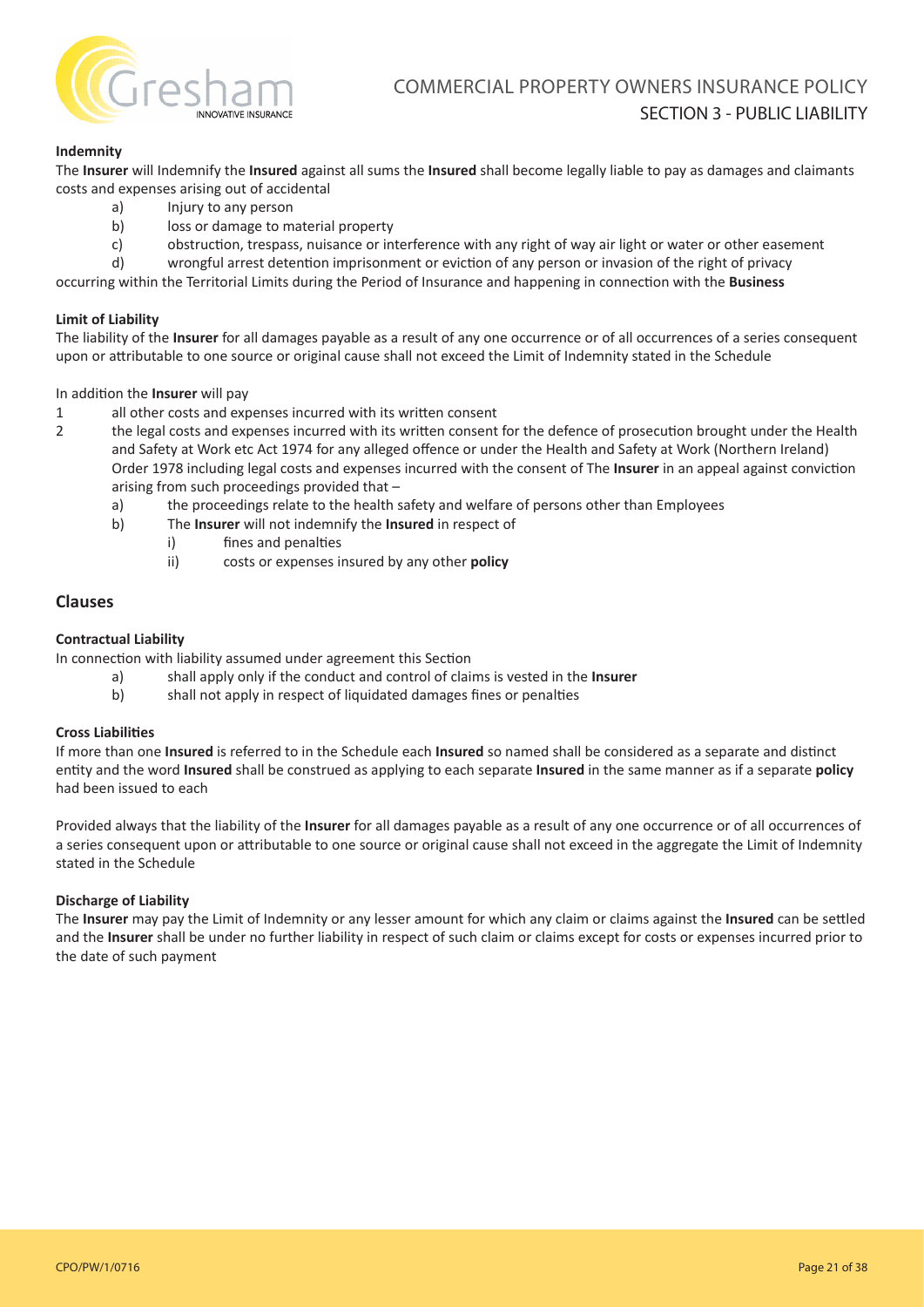

# **Extensions**

#### **Additional Persons Insured**

The **Insured** shall extend to include in the event of the death of any person entitled to indemnity under this Section the deceased's legal personal representatives but only in respect of liability incurred by such deceased person

At the request of the **Insured** the **Insurer** will indemnify in the terms of this Section any director of the **Insured** or Employee in respect of liability arising in connection with the ownership of the premises described in the Schedule

Provided always that

- a) each such additional person **insured** shall as though they were the **Insured** observe fulfil and be subject to the terms of this **Policy** insofar as they can apply
- b) The **Insurer** shall retain the sole conduct and control of all claims

#### **Compensation for Court Attendance**

In the event of any of the undermentioned persons attending court as a witness at the request of the **Insurer** in connection with a claim in respect of which the **Insured** are entitled to indemnity under this Section the **Insurer** will provide compensation to the **Insured** at the following rates per day for each day on which attendance is required

- a) any director or partner of the **Insured** £100
- b) any Employee **E50**

#### **Data Protection Act**

The **Insurer** will indemnify the **Insured** in respect of liability arising under the Data Protection Act 1998 to pay compensation for damage or distress

#### Provided that

- a) the process of registration under the above Act has been commenced or completed by the **Insured** and the application has not been refused or withdrawn
- b) no liability arises as a result of the provision by the **Insured** of the services of a Data Processor

The **Insurer** shall not be liable in respect of

- a) the recording or provision of data for reward or for determining the financial status of any person
- b) any liability which arises as a result of a deliberate act or omission of the **Insured** and which could reasonably have been expected by the **Insured** having regard to the nature and circumstances of such act or omission

The total liability of the **Insurer** including all costs and expenses in this respect shall not exceed £250,000 during any one Period of Insurance

For the purposes of this Extension the phrases or words 'Data Processor' and 'Data' shall carry the same meaning as defined under the Data Protection Act 1998

#### **Defective Premises Act**

This Section subject otherwise to the terms of the **Policy** extends to indemnify the **Insured** against liability for Injury loss or damage arising solely by reason of Section 3 of the Defective Premises Act 1972 or Article 5 of the Defective Premises (Northern Ireland) Order 1975 in respect of any premises previously owned for purposes pertaining to the **Business** and since disposed of by the **Insured** provided that –

- 1 this extension shall not indemnify the **Insured** in respect of loss of or damage to the land or premises disposed of or in connection with the cost of rectifying any defect or alleged defect therein
- 2 The **Insurer** will not be liable under this extension if the **Insured** are entitled to indemnity under any other insurance

#### **Overseas Personal Liability**

The **Insurer** will indemnify the **Insured** and if the **Insured** so request any director or partner of the **Insured** any Employee or spouse of such person against legal liability incurred in a personal capacity whilst temporarily outside Great Britain Northern Ireland the Channel Islands or the Isle of Man in connection with the **Business**

#### The indemnity will not apply

- a) to legal liability arising out of the ownership or occupation of land or buildings
- b) in respect of which any person referred to above is entitled to indemnity under any other insurance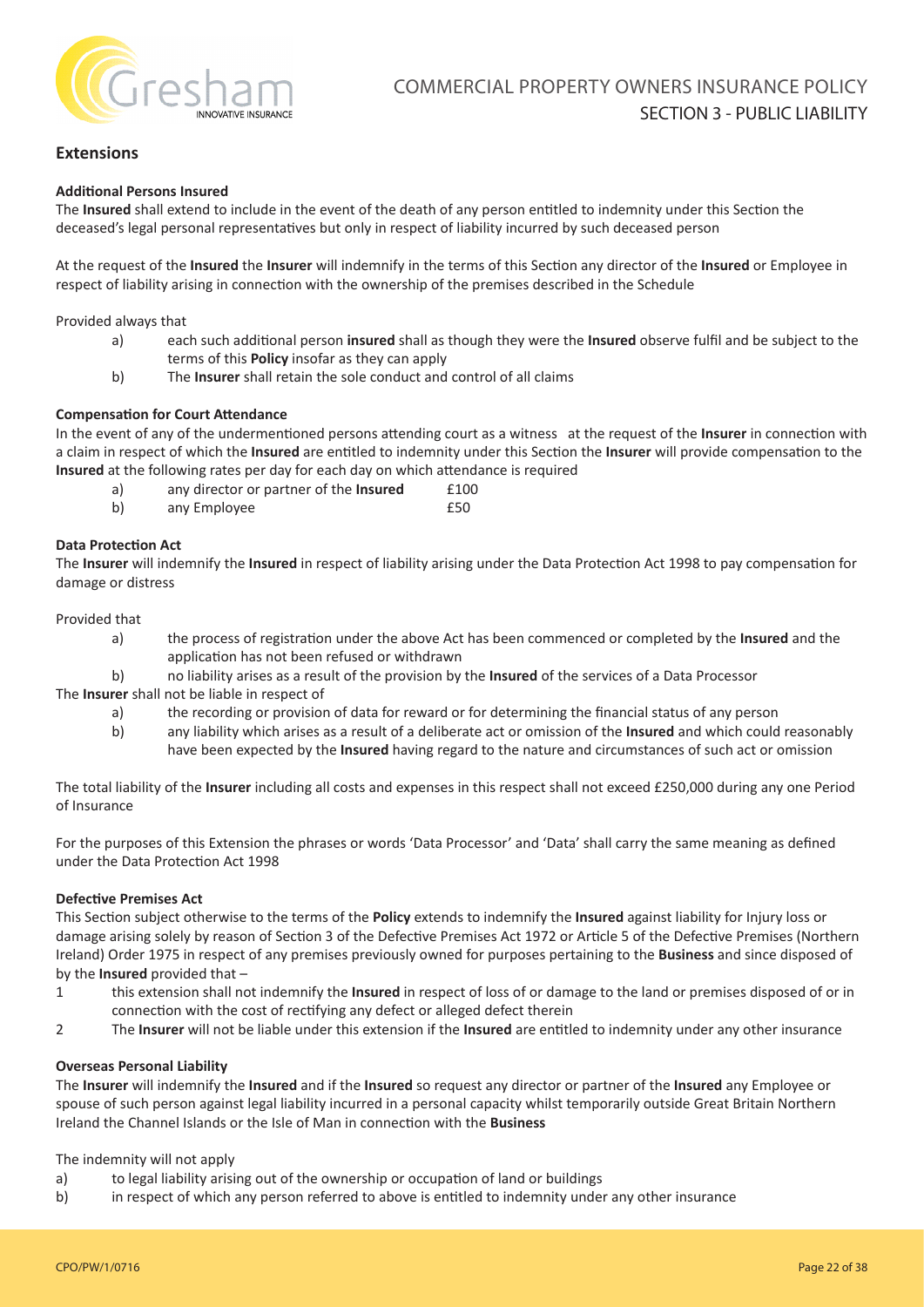

#### **Only applicable if this Section is shown as operative in the Schedule**

#### **Indemnity**

The **Insurer** will indemnify the **Insured** against all sums that the **Insured** shall become legally liable to pay as damages together with costs and expenses shown below in respect of Injury sustained within the Territorial Limits during the Period of Insurance by any Employee arising out of and in the course of his/her employment by the **Insured** in the **Business**

#### **Limit of Indemnity**

The liability of The **Insurer** under this Section for damages costs and expenses payable in respect of any one claim against the **Insured** or series of claims against the **Insured** arising out of one event shall not exceed the amount stated in the Schedule Costs and expenses shall be deemed to mean –

- 1 costs and expenses of claimants for which the **Insured** is legally liable
- 2 other costs and expenses incurred with the **Insurers** written consent in respect of any claim which may be the subject of indemnity under this Section
- 3 Solicitors fees incurred with the **Insurers** written consent for
	- a) defence in any Court of Summary Jurisdiction of any proceedings brought against the **Insured** in respect of breach or alleged breach of any statutory duty resulting in Injury
	- b) representation at a Coroners Court or Fatal Accident Inquiry in respect of any death which may be subject to indemnity under this Section
- 4 legal costs and expenses incurred by the **Insured** and at the request of the **Insured** any director or Employee with The **Insurers** written consent and costs awarded against the **Insured** or director or Employee arising in connection with a prosecution (including an appeal against any conviction resulting from a prosecution) as a result of an alleged offence occurring during the Period of Insurance under the Health and Safety at Work etc Act 1974 or similar safety legislation of Great Britain Northern Ireland the Channel Islands or the Isle of Man provided that
	- a) the proceedings relate to the health safety or welfare of Employees
	- b) The **Insurer** will not indemnify the **Insured** in respect of
		- i) fines or penalties
		- ii) costs and expenses insured by any other **policy**

#### **Right of Recovery**

This Section is deemed to be in accordance with the provisions of any law relating to compulsory insurance of liability to Employees in Great Britain Northern Ireland the Channel Islands or the Isle of Man but the **Insured** shall repay to the **Insurer** all sums paid by the **Insurer** which the **Insurer** would not have been liable to pay but for the provisions of such law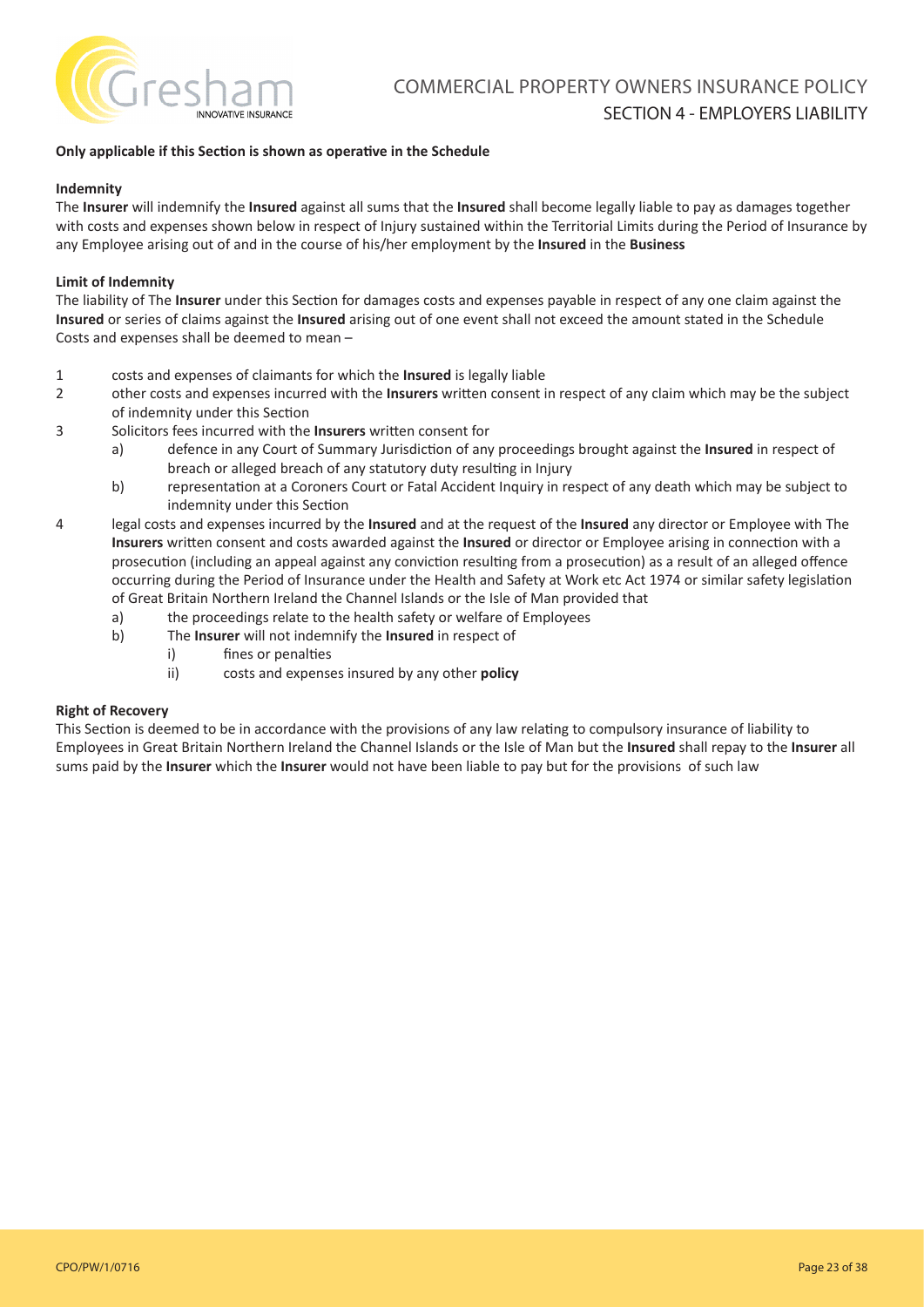

# **Extensions**

#### **Additional Persons Insured**

- a) In the event of the death of any person entitled to indemnity under this Section the **Insurer** will indemnify in the terms of this Section the deceased's legal personal representatives but only in respect of liability incurred by such deceased person
- b) At the request of the **Insured** the **Insurer** will indemnify in the terms of this Section
	- i) any principal in respect of liability arising out of the performance by the **Insured** of any agreement entered into by the **Insured** with the principal to the extent required by such agreement
	- ii) any director of the **Insured** or Employee in respect of liability arising in connection with the **Business**

Provided that the **Insured** would have been entitled to indemnity under this Section if the claim had been made against the **Insured**

- i) any officer committee or member of the **Insureds** canteen sports social or welfare organisations fire security first aid medical or ambulance services in their respective capacities as such
- ii) any director or senior official of the **Insured** in respect of private work undertaken by any Employee for such director or senior official

Provided that

- i) each person shall as though he were the **Insured** observe fulfil and be subject to the terms of this Section insofar as they can apply
- ii) The **Insurer** shall retain the sole conduct and control of all claims

#### **Compensation for Court Attendance**

In the event of the undermentioned persons attending court as a witness at the request of The **Insurer** in connection with a claim in respect of which the **Insured** is entitled to indemnity under this Section The **Insurer** will provide compensation to the **Insured** at the following rates per day for each day on which attendance is required

- a) any director or partner of the Insured £100
- b) any Employee **E50**

#### **Unsatisfied Court Judgements**

In the event of Injury to an Employee sustained during the Period of Insurance and arising out of his/her employment by the **Insured** in the course of the **Business** which results in a judgement for damages being obtained by such Employee or his/her personal representatives and which remains unsatisfied in whole or in part six months after the date of such judgement The **Insurer** will at the request of the **Insured** pay to the Employee or his/her personal representatives the amount of any such damages and any awarded costs to the extent that they remain unsatisfied provided that

- a) the judgement for damages is obtained
	- i) in a court of law within Great Britain Northern Ireland the Channel Islands or the Isle of Man
	- ii) against a company partnership or individual other than the **Insured** conducting a **business** at or from premises within the territories described in (a) (i) above
- b) there is no appeal outstanding
- c) this judgement relates to Injury which would otherwise be within the terms of the **Policy**
- d) if any payment is made under the terms of this extension the Employee or the personal representatives of the Employee shall assign the judgement to the **Insurer**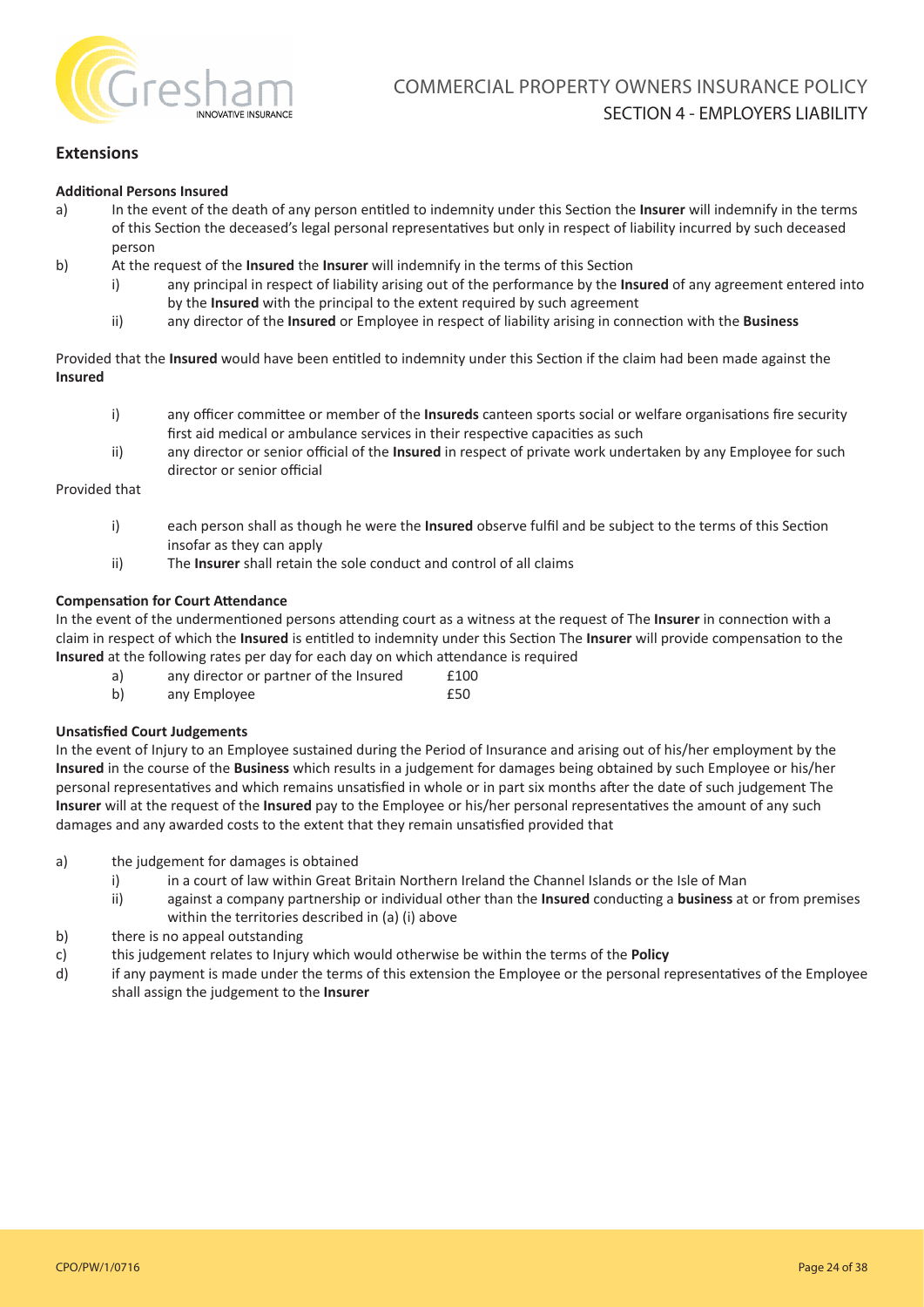

#### **Only applicable if this Section is shown as operative in the Schedule**

In consideration of the payment of the Premium in respect of the Period of Insurance the cover provided under Sections 1 and 2 of this **policy** is extended to include **DAMAGE** occasioned by or happening through or in consequence of Terrorism as hereinafter defined for the purposes of this Section 5

Terrorism is defined for the purposes of this Section 5 only as

An act of any person(s) acting on behalf of or in connection with any organisation which carries out activities directed towards the overthrowing or influencing by force or violence of any government de jure or de facto as certified by Her Majesty's Government or H M Treasury or any successor relevant authority

or

An act of any person(s) acting alone and not on behalf of or in connection with any organisation who carries out activities directed towards the overthrowing or influencing by force or violence of any government de jure or de facto and such act not being certified by Her Majesty's Government or HM Treasury or any successor relevant authority and in the event of any challenge to such non-certification the refusal to certify being upheld by a Tribunal ruling confirming such non-certification

Provided always that the insurance provided by this Section 5 is

A in respect only of the insurance provided by paragraph 1 of this Section 5 not subject to the **Policy** Exclusions but is subject to the following War and Allied Risks exclusion

**DAMAGE** occasioned by riot civil commotion war invasion act of foreign enemy hostilities (whether war is declared or not) civil war rebellion revolution insurrection or military or usurped power nationalisation confiscation requisition seizure or destruction by the government or any public authority

- B in respect only of the insurance provided by paragraph 2 of this Section 5 not subject to **Policy** Exclusion 16 (Terrorism etc)
- C subject to the following additional exclusions

#### 1 **Electronic Risks Exclusion**

This insurance does not cover any losses whatsoever directly or indirectly caused by or contributed to by or arising from or occasioned by or resulting from **DAMAGE** to any computer or other equipment or component or system or item which processes stores transmits or retrieves data or any part thereof whether tangible or intangible (including but without limitation any information or programs or software) and whether the property of the **Insured** or not where such **DAMAGE** is caused by Virus or Similar Mechanism or Hacking or Denial of Service Attack

For the purposes of this exclusion the following definitions shall apply

#### **Virus or Similar Mechanism**

Virus or Similar Mechanism means program code programming instruction or any set of instructions intentionally constructed with the ability to damage interfere with or otherwise adversely affect computer programs data files or operations whether involving self-replication or not The definition of Virus or Similar Mechanism includes but is not Limited to Trojan horses worms and logic bombs

#### **Hacking**

Hacking means unauthorised access to any computer or other equipment or component or system or item which processes stores transmits or retrieves data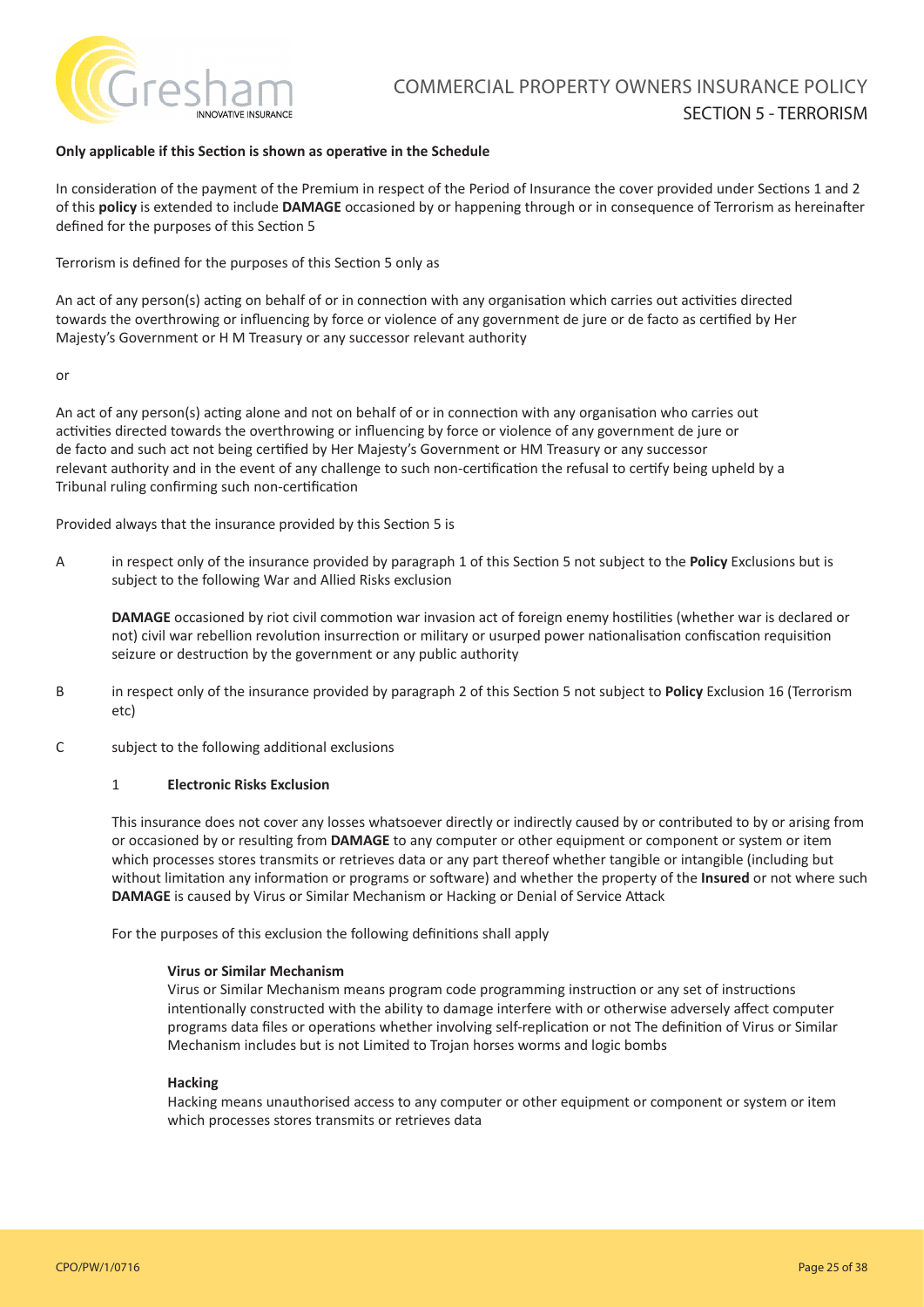

# **Denial of Service Attack**

Denial of Service Attack means any actions or instructions constructed or generated with the ability to damage interfere with or otherwise affect the availability of networks network services network connectivity or information systems Denial of Service Attacks include but are not limited to the generation of excess traffic into network addresses the exploitation of system or network weaknesses and the generation of excess or nongenuine traffic between and amongst networks

#### **2 Excluded Property**

This insurance does not cover any losses whatsoever directly or indirectly caused by or contributed to by or arising from or occasioned by or resulting from **DAMAGE** in respect of

- i) any property located outside England Wales and Scotland
- ii) any nuclear installation or nuclear reactor
- iii) any property which is specifically excluded elsewhere in this **Policy**
- iv) any property which is insured by or would but for the existence of this **Policy** be insured by any form of transit aviation or marine **policy**
- D subject to the following additional **policy** terms and conditions
	- a) In any action or other proceedings where The **Insurer** alleges that any **DAMAGE** is not covered by this Section 5 the burden of proving that such **DAMAGE** is covered shall be upon the **Insured**
	- b) Except where otherwise indicated in this Section 5 the insurance provided by this Section 5 is subject to all the terms definitions exclusions conditions and provisions of this **Policy** Subject to any limits stated within this Section 5 the **Insurer**'s liability in respect of all losses arising out of any one occurrence and in the aggregate in any one period of insurance shall not exceed the limits as otherwise specified under this **Policy**
- E in respect only of the insurance provided by paragraph 2 of this Section 5 subject to the following additional **policy** term the liability of the **Insurer** in respect of **DAMAGE** directly or indirectly caused by contributed to by resulting from or arising out of or in connection with biological chemical or nuclear pollution or contamination will be subject to a limit of up to £25 million any one loss and in the aggregate during any one period of insurance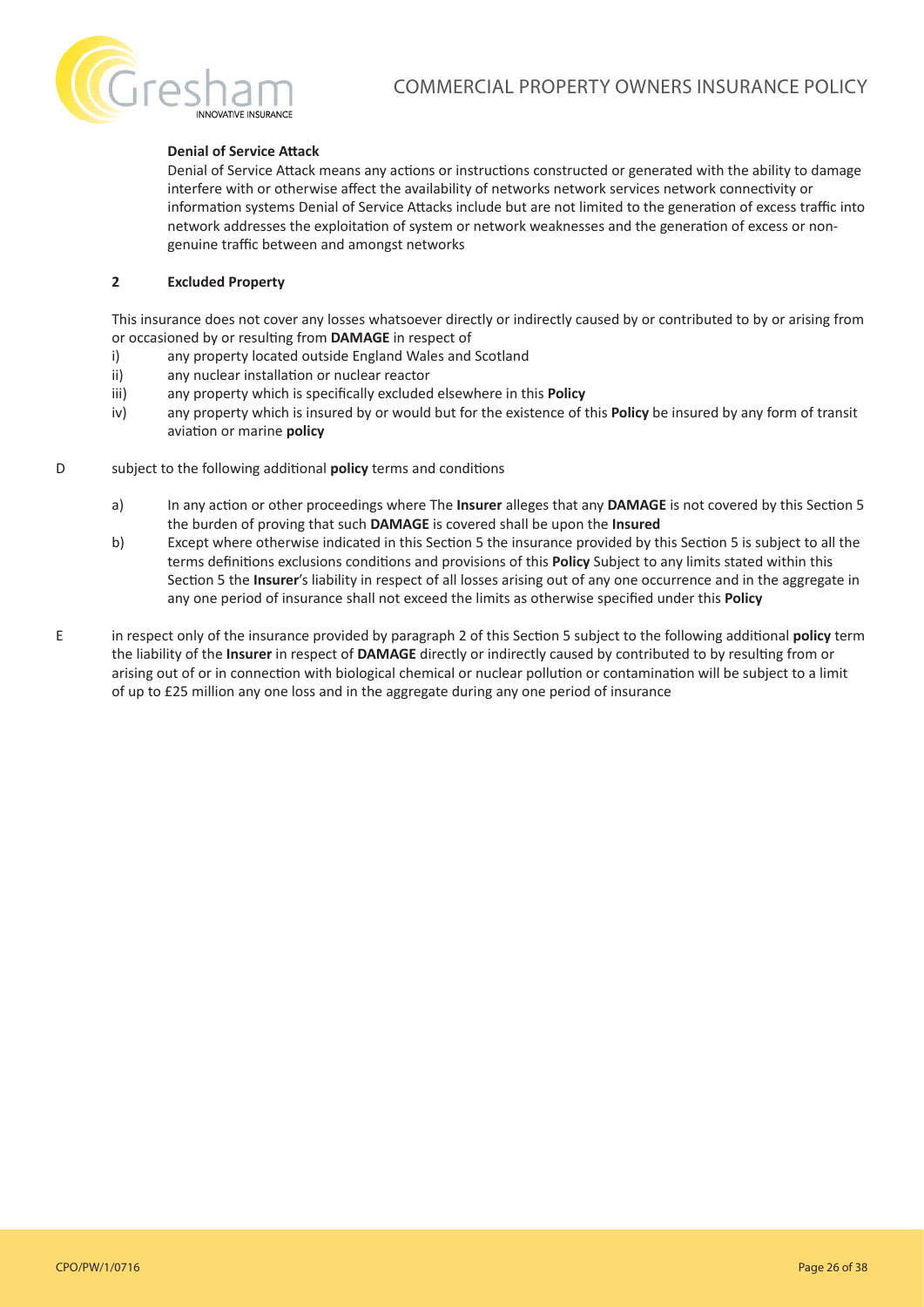

# **Section 1 and 2**

The insurance by these Sections does not cover

- 1 **DAMAGE** caused by or consisting of
	- a) inherent vice latent defect gradual deterioration wear and tear frost change in water table level its own faulty or defective design or materials
	- b) the bursting by steam pressure of a boiler economiser vessel machine or apparatus in which internal pressure is due to steam only and belonging to or under the control of the **Insured** other than
		- i) in respect of Section  $1 a$  boiler used for domestic purposes only
		- ii) in respect of Section 2 any boiler or economiser on the Premises or a boiler used for domestic purposes only
	- c) pressure waves caused by aircraft or other aerial devices travelling at sonic or supersonic speeds

But this shall not exclude subsequent **DAMAGE** or subsequent loss resulting from **DAMAGE** which itself results from a cause not otherwise excluded

- 2 **DAMAGE** caused by or consisting of
	- a) faulty or defective workmanship operational error or omission on the part of the **Insured** or any of his Employees
		- but this shall not exclude
		- i) such **DAMAGE** not otherwise excluded which itself results from a Defined Peril
		- ii) subsequent **DAMAGE** which itself results from a cause not otherwise excluded
	- b) acts of fraud or dishonesty by the **Insureds** Employees but this shall not exclude such **DAMAGE** not otherwise excluded which itself results from a Defined Peril

#### 3 **DAMAGE** caused by or consisting of

- a) corrosion rust wet or dry rot shrinkage evaporation loss of weight dampness dryness marring scratching vermin or insects
- b) change in temperature colour flavour texture or finish
- c) joint leakage failure of welds cracking fracturing collapse or overheating of boilers economisers superheaters pressure vessels or any range of steam and feed piping in connection therewith
- d) mechanical or electrical breakdown or derangement of the particular machine apparatus or equipment in which such breakdown or derangement originates
- e) in respect of Section 2 the deliberate act of a supply undertaking in withholding the supply of water gas electricity fuel or telecommunication services

But this will not exclude

- i) such **DAMAGE** not otherwise excluded which itself results from a Defined Peril or from any other accidental loss destruction or damage
- ii) subsequent **DAMAGE** which results from a cause not otherwise excluded
- 4 Infidelity or dishonesty of the **Insured** or any of their Employees or other persons to whom Property Insured may be entrusted nor loss destruction or damage resulting from the **Insured** voluntarily parting with title or possession of any property if induced to do so by any fraudulent scheme trick device or false pretence or any unexplained loss or loss or shortage disclosed on taking inventory

#### 5 a) in respect of Section 1

loss or destruction or damage caused by pollution or contamination but this shall not exclude destruction of or damage to the Property Insured not otherwise excluded caused by

- i) pollution or contamination which itself results from a Defined Peril
- ii) a Defined Peril which itself results from pollution or contamination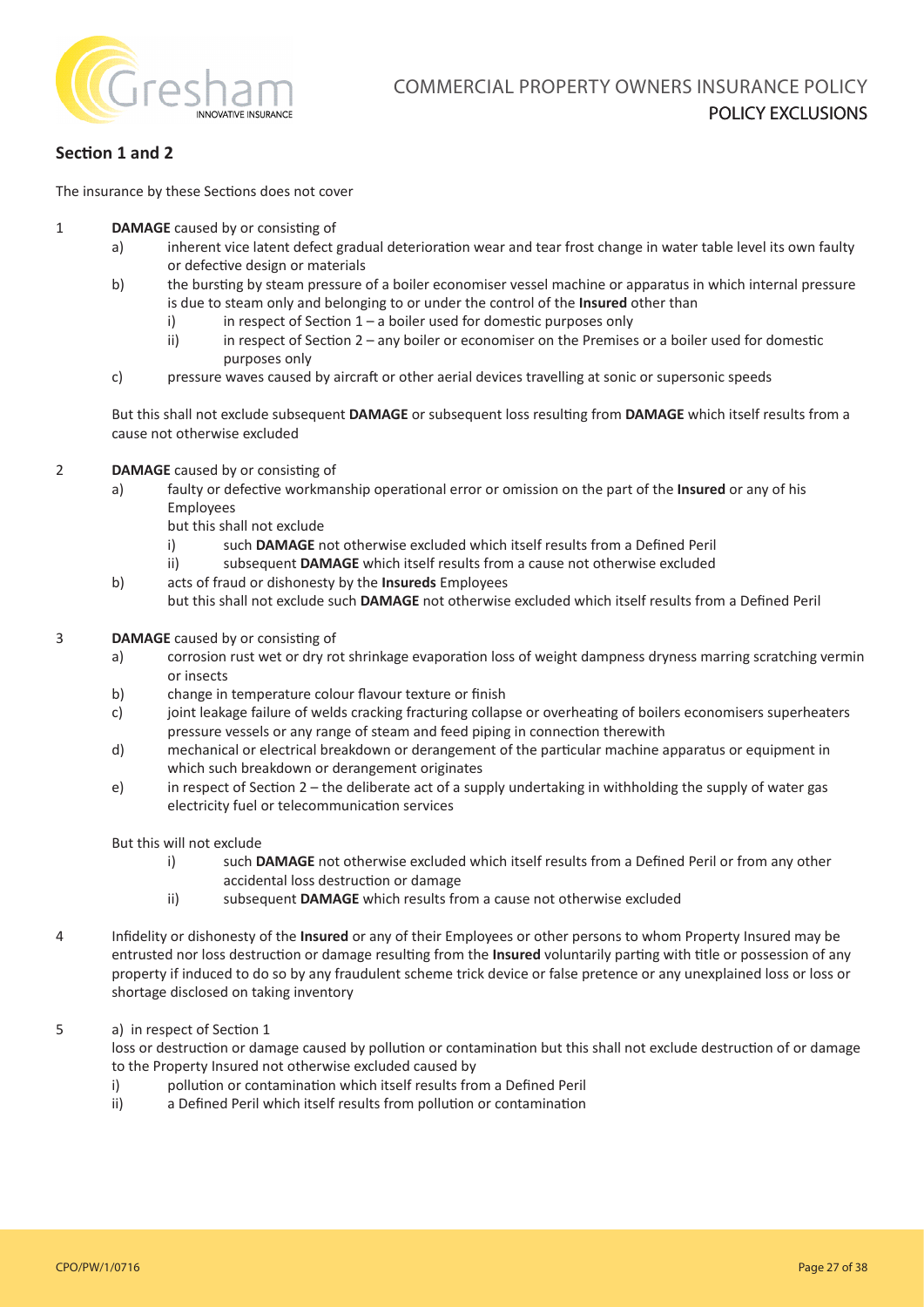

# COMMERCIAL PROPERTY OWNERS INSURANCE POLICY POLICY EXCLUSIONS

b) in respect of Section 2

loss resulting from pollution or contamination but this shall not exclude loss resulting from destruction of or damage to property used by the **Insured** at the Premises for the purpose of the **Business** not otherwise excluded caused by

- i) pollution or contamination at the Premises which itself results from a Defined Peril
- ii) a Defined Peril which itself results from pollution or contamination
- 6 **DAMAGE** caused by or consisting of
	- a) subsidence ground heave or landslip unless resulting from fire explosion earthquake or the escape of water from any tank apparatus or pipe
	- b) normal settlement or bedding down of new structures
- 7 **DAMAGE** caused by or consisting of or arising directly or indirectly from
	- a) disappearance unexplained or inventory shortage misfiling or misplacing of information
	- b) in respect of Section 2
		- i) erasure loss distortion or corruption of information on computer systems or other records programs or software caused deliberately by rioters strikers locked-out workers persons taking part in labour disturbances or civil commotion or malicious persons
		- ii) other erasure loss distortion or corruption of information on computer systems or other records programs or software unless resulting from a Defined Peril insofar as it is not otherwise excluded
- 8 a) in respect of Section 1
	- destruction of or damage to a building or structure caused by its own collapse or cracking
	- b) in respect of Section 2

loss resulting from destruction of or damage to a building or structure used by the **Insured** at the Premises caused by its own collapse or cracking unless resulting from a Defined Peril in so far as it is not otherwise excluded

- 9 **DAMAGE** in respect of movable property in the open fences and gates by wind rain hail sleet snow flood or dust
- 10 **DAMAGE** in respect of
	- a) glass (other than fixed glass) china earthenware marble or other fragile or brittle objects
	- b) in respect of Section 1 curiosities or works of art other than such **DAMAGE** caused by a Defined Peril and not otherwise excluded
- 11 Unless specifically mentioned as insured under Section 1
	- a) property or structures in course of construction or erection and materials or supplies in connection with all such property in course of construction or erection
	- b) land roads pavements piers jetties bridges culverts or excavations
	- c) trees or growing crops
- 12 In respect of Section 1 property which at the time of the happening of **DAMAGE** is insured by or would but for the existence of this **Policy** be insured by any marine policy or policies except in respect of any excess beyond the amount which would have been payable under the marine policy or policies had this insurance not been effected
- 13 In respect of Section 1 any property more specifically insured by or on behalf of the **Insured**
- 14 **DAMAGE** occasioned by war invasion act of foreign enemy hostilities (whether war be declared or not) civil war rebellion revolution insurrection or military or usurped power nationalisation confiscation requisition seizure or destruction by the government or any public authority
- 15 **DAMAGE** or any other loss or expense whatsoever resulting or arising therefrom or any consequential loss directly or indirectly caused by or contributed to by or arising from
	- a) ionising radiations or contamination by radioactivity from any nuclear fuel or from any nuclear waste from the combustion of nuclear fuel
	- b) the radioactive toxic explosive or other hazardous properties of any explosive nuclear assembly or nuclear component thereof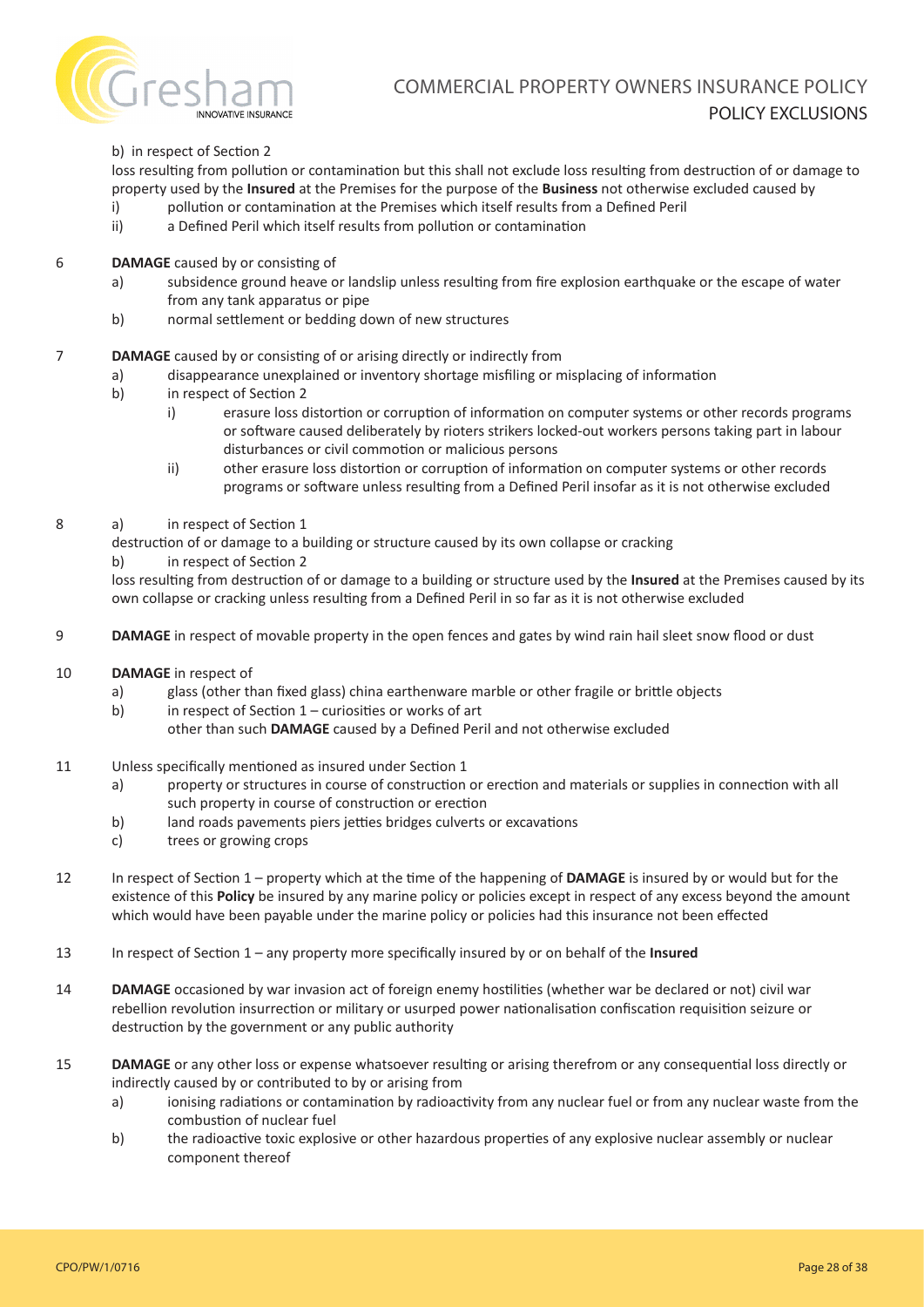

- 16 a) Loss damage cost or expense of whatsoever nature directly or indirectly caused by resulting from or in connection with
	- i) any act of Terrorism regardless of any other cause or event contributing concurrently or in any other sequence to the loss
	- ii) any action taken in controlling preventing suppressing or in any way relating to any act of Terrorism

If The **Insurer** alleges that by reason of this exclusion any loss damage cost or expense is not covered by this Section of the **Policy** the burden of proving the contrary shall be upon the **Insured** In the event any portion of this exclusion is found to be invalid or unenforceable the remainder shall remain in full force and effect

#### **Definition – Terrorism**

For the purpose of this exclusion an act of Terrorism shall mean an act including but not limited to the use of force or violence and or threat thereof of any person or group(s) of persons where acting alone or on behalf of or in connection with any organisation(s) or governments(s) committed for political religious ideological or similar purposes including the intention to influence any government and or put the public or any section of the public in fear

- b) **DAMAGE** in Northern Ireland occasioned by or happening through or in consequence directly or indirectly of
	- (i) riot civil commotion and (except in respect of **DAMAGE** by fire or explosion) strikers locked-out
		- workers or persons taking in part in labour disturbances or malicious persons
	- (ii) Terrorism as defined in a) above
- 17 a) **DAMAGE** to any computer or other equipment or component or system or item which processes stores transmits or retrieves data or any part thereof whether tangible or intangible (including but without limitation any information or programs or software) and whether the property of the **Insured** or not where such **DAMAGE** is caused by programming or operator error Virus or Similar Mechanism or Hacking
	- b) loss of Gross Rentals and or additional expenditure directly or indirectly caused by or arising from any programming or operator error Virus Similar Mechanism or Hacking but this shall not exclude **DAMAGE** or consequential loss not otherwise excluded which itself results from a Defined Peril save in respect of malicious persons other than thieves

For the purposes of this Section Exclusion the following Definitions apply

- a) Virus or Similar Mechanism shall mean program code programming instruction or any set of instructions Intentionally constructed with the ability to damage interfere with or otherwise adversley affect computer programs data files or operations whether involving self-replication or not This Definition of Virus or Similar Mechanism includes but is not limited to Trojan horses and logic bombs
- b) Hacking shall mean unauthorised access to any computer or other equipment or component or system or item which processes stores transmits or retrieves data

In addition the above Section Exclusion is deemed to apply in addition to Section Exclusion 7(b)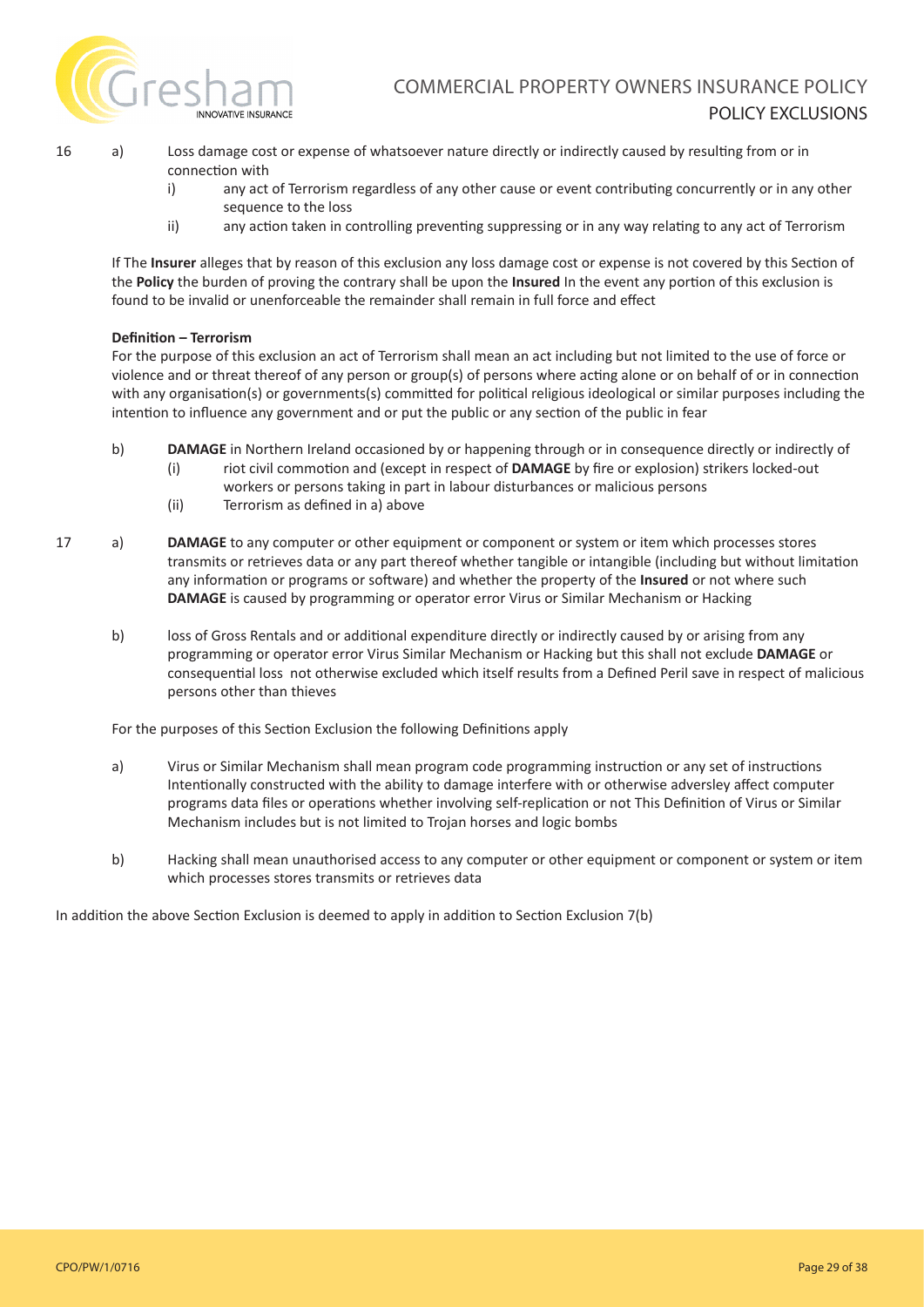

# **Sections 1, 2, and 3**

Under these Sections the **Insurer** shall not be liable to any claim directly or indirectly caused by or contributed to by or arising from the failure of any computer or other equipment data processing service product microchip micro processor integrated circuit embedded chip or similar device computer software program or process or any other electronic system or any design or advice in connection with any of the foregoing irrespective of ownership possession or use and whether occurring before during or after the Year 2000

- i) correctly to recognise any date as its true calendar date
- ii) to capture save or retain and/or correctly to manipulate interpret or process any data or information or command or instruction as a result of treating any date otherwise than as its true calendar date
- iii) to capture save or retain or correctly to process any data as a result of the operation of any command which has been programmed into any computer software being a command which causes the loss of data or the inability to capture save retain or correctly to process such data on or after any date

but this shall not exclude in respect of Sections 1 (Buildings) and 2 (Rental Income) subsequent **DAMAGE** not otherwise excluded which itself results from a Defined Peril

#### **Section 3**

Under this Section the **Insurer** shall not be liable for any claim in respect of

- 1 Injury to any Employee
- 2 Loss of or damage to
	- a) property belonging to the **Insured**
	- b) property which is leased let rented hired or lent to or which is the subject of a bailment to the **Insured**
- 3 Injury loss or damage caused by or in connection with or arising out of the ownership possession or use by or on behalf of the **Insured** of any
	- a) aircraft hovercraft or watercraft
	- b) mechanically-propelled vehicle or trailer attached thereto (other than motorised garden implements used to maintain the land belonging to the premises described in the Schedule)
- 4 Any consequence whether direct or indirect of war invasion act of foreign enemy hostilities (whether war be declared or not) civil war rebellion revolution insurrection or military or usurped power
- 5 Any legal liability of whatsoever nature directly or indirectly caused by or contributed to by or arising from
	- a) ionising radiations or contamination by radioactivity from any nuclear fuel or from any nuclear waste from the combustion of nuclear fuel
	- b) the radioactive toxic explosive or other hazardous properties of any explosive nuclear assembly or nuclear component thereof
- 6 Liability for Pollution or Contamination other than caused by a sudden identifiable unintended and unexpected incident which takes place in its entirety at a specific time and place during the Period of Insurance

All Pollution or Contamination which arises out of one incident shall be deemed to have occurred at the time such incident takes place

The liability of the **Insurer** for all damages payable in respect of all Pollution or Contamination which is deemed to have occurred during the Period of Insurance shall not exceed in the aggregate the Limit of Indemnity stated in the Schedule

For the purpose of this clause 'Pollution or Contamination' shall be deemed to mean

- i) all Pollution or Contamination of buildings or other structures or of water or land or the atmosphere and
- ii) all loss or damage or injury directly or indirectly caused by such Pollution or Contamination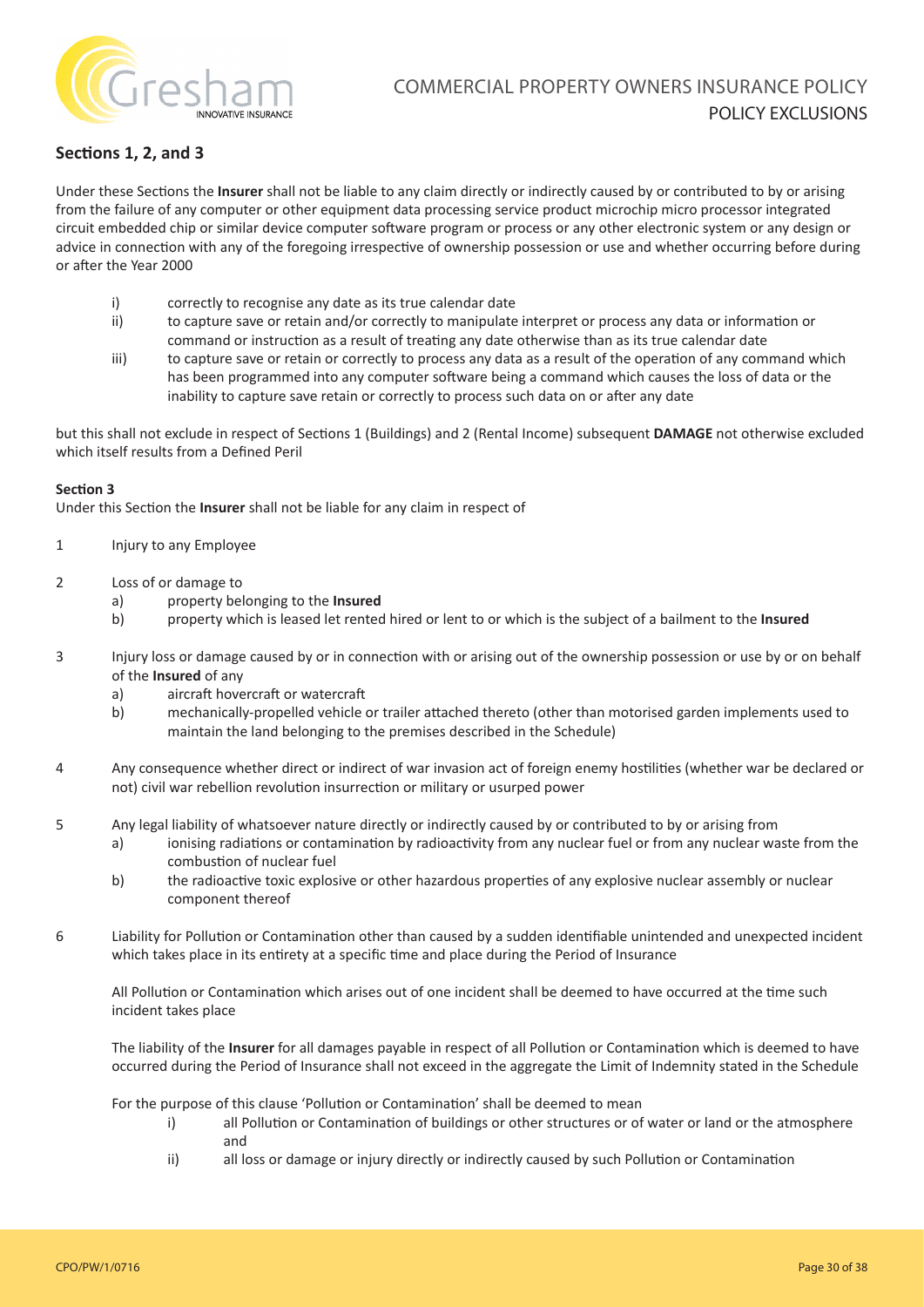

7 This insurance does not provide an indemnity in respect of any liability of whatsoever nature directly or indirectly caused or occasioned by or happening through or in consequence of Terrorism or any action taken in controlling preventing suppressing or in any way relating to Terrorism

For the purposes of this Clause 'Terrorism' means an act or acts (whether threatened or actual) of any person or persons involving the causing or occasioning or threatening of harm of whatever nature and by whatever means made or claimed to be made in whole or in part for political religious ideological or similar purposes

#### **Section 4**

- 1 So far as concerns the liability of any principal or liability assumed by the **Insured** under agreement and which would not have attached in the absence of such agreement this Section shall not apply to any liability of whatsoever nature directly or indirectly caused by or contributed to or arising from
	- a) ionising radiations or contamination by radioactivity from any nuclear fuel or from any nuclear waste from the combustion of nuclear fuel
	- b) the radioactive toxic explosive or other hazardous properties of any explosive nuclear assembly or nuclear component thereof
- 2 This Section does not provide an indemnity in respect of any liability for which compulsory motor insurance or security is required under the Road Traffic Act 1988 as amended by the Motor Vehicles (Compulsory Insurance) Regulations 1992 and the Road Traffic (Northern Ireland) Order 1981 as amended by the Motor Vehicles (Compulsory Insurance) Regulations (Northern Ireland) 1993 or other compulsory road traffic act legislation
- 3 The liability of the **Insurer** under this section for damages costs and expenses payable in respect of any one claim against the **Insured** or series of claims against the **Insured** arising out of one event shall not exceed £5,000,000 This limitation shall only apply in respect of any liability of whatsoever nature directly or indirectly caused by or contributed to by or arising from War Civil War Terrorism or Political Risk as defined below

For the purposes of this Clause 'War Civil War Terrorism or Political Risk' means war invasion acts of foreign enemies hostilities or warlike operations (whether war be declared or not) civil war mutiny civil commotion assuming the proportions of or amounting to popular rising military rising insurrection rebellion revolution military or usurped power martial law confiscation or nationalisation or requisition or destruction of property by or under the order of any Government or public or local authority Terrorism or any action taken in controlling preventing suppressing or in any way relating to any of the above For the purposes of this Clause 'Terrorism' means an act or acts (whether threatened or actual) of any person or persons involving the causing or occasioning or threatening of harm of whatever nature and by whatever means made or claimed to be made in whole or in part for political religious ideological or similar purposes

#### **Sections 3 and 4**

1 The **Insurers** shall not be liablefor any loss cost or expense directly or indirectly arising out of or resulting as a consequence of or related to the manufacture mining processing ownership distribution testing remediation removal storage disposal sale transportation use of or exposure to asbestos or silica or polychlorinated biphenyls or materials or products containing such substances (or any other component building material hazardous to health) whether or not there is another cause of loss which may have contributed concurrently or in any sequence to a loss

In respect of Section 4 Employers Liability this Exclusion shall only apply in excess of £5,000,000 any one Occurrence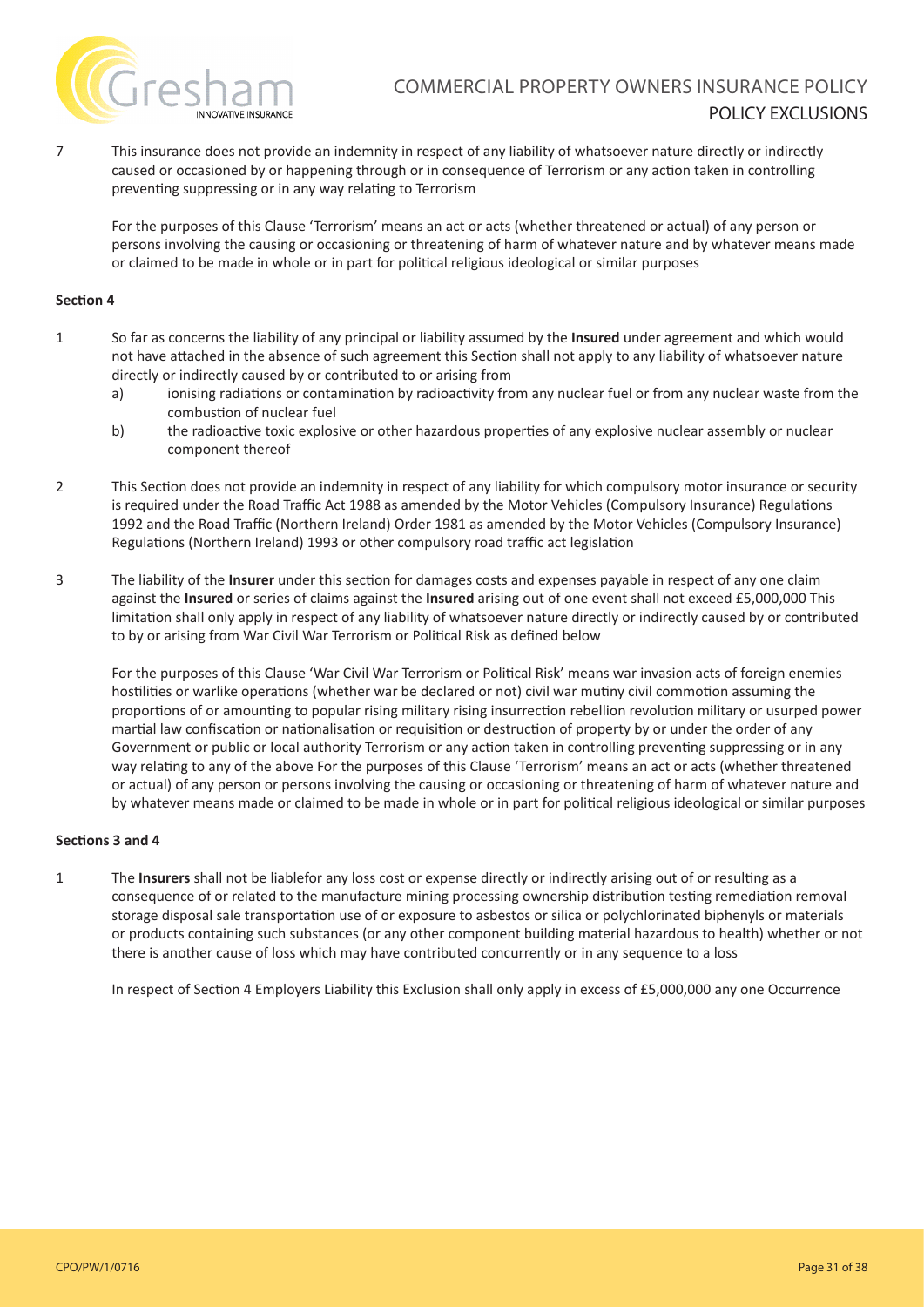

#### **Policy Exclusions applicable to all sections**

#### 1 **Biological or chemical Materials**

The **Insurers** shall not be liable for Loss or Damage costs or expenses of whatsoever nature directly or indirectly caused by resulting from or in connection with the actual or threatened malicious use of pathogenic or poisonous biological or chemical materials regardless of any other cause or event contributing concurrently or in any other sequence thereto

#### 2 **Electronic cyber liabilities**

The **Insurers** shall not be liable for Loss or Damage associated with or caused by a System Failure if a System Failure forms an identifiable element in the chain of events from which the liability arises whether or not it is the proximate cause of the liability

System Failure shall mean malfunction or non-function of any mechanical and/or electronic system (whether or not the property of the **Insured**) caused by

- a) the response of a computer to any date or date change or
- b) the failure of a computer to respond to any date or date change or
- c) the loss of or denial of access to any data either your own or third party or
- d) any Loss of or Damage to or change or corruption in data or software on a computer or computer system or
- e) any Computer virus or hacking into or degradation of or breach of security in or denial of access to a computer or computer system or website

Computer includes computer hardware computer software microchip microprocessor any electronic equipment and any device which gives or processes or receives or stores electronic instructions or information

#### 3 **Exclusion for Misuse of the Internet and Extra-net**

The **Insurers** shall not be liable for Liability arising directly or indirectly from the use or misuse of the Intranet Extra-net and/or caused via the **Insureds** own website or internet site or web address and/or via the transmission of mail plans designs photographs or other documents by electronic means

#### 4 **Asbestos and Hazardous Substances**

The **Insurers** shall not be liable for Liability for any loss cost or expense directly or indirectly arising out of or resulting as a consequence of or related to the manufacture mining processing ownership distribution testing remediation removal storage disposal sale transportation use of or exposure to asbestos or silica or polychlorinated biphenyls or materials or products containing such substances (or any other component building material hazardous to health) whether or not there is another cause of loss which may have contributed concurrently or in any sequence to a loss

#### 5 **Sanctions**

**Insurers** shall not be deemed to provide cover and no **Insurer** shall be liable to pay any claim or provide any benefit hereunder to the extent that the provision of such cover payment of such claim or provision of such benefit would expose that **Insurer** to any sanction prohibition or restriction under United Nations resolutions or the trade or economic sanctions laws or regulations of the European Union United Kingdom or United States of America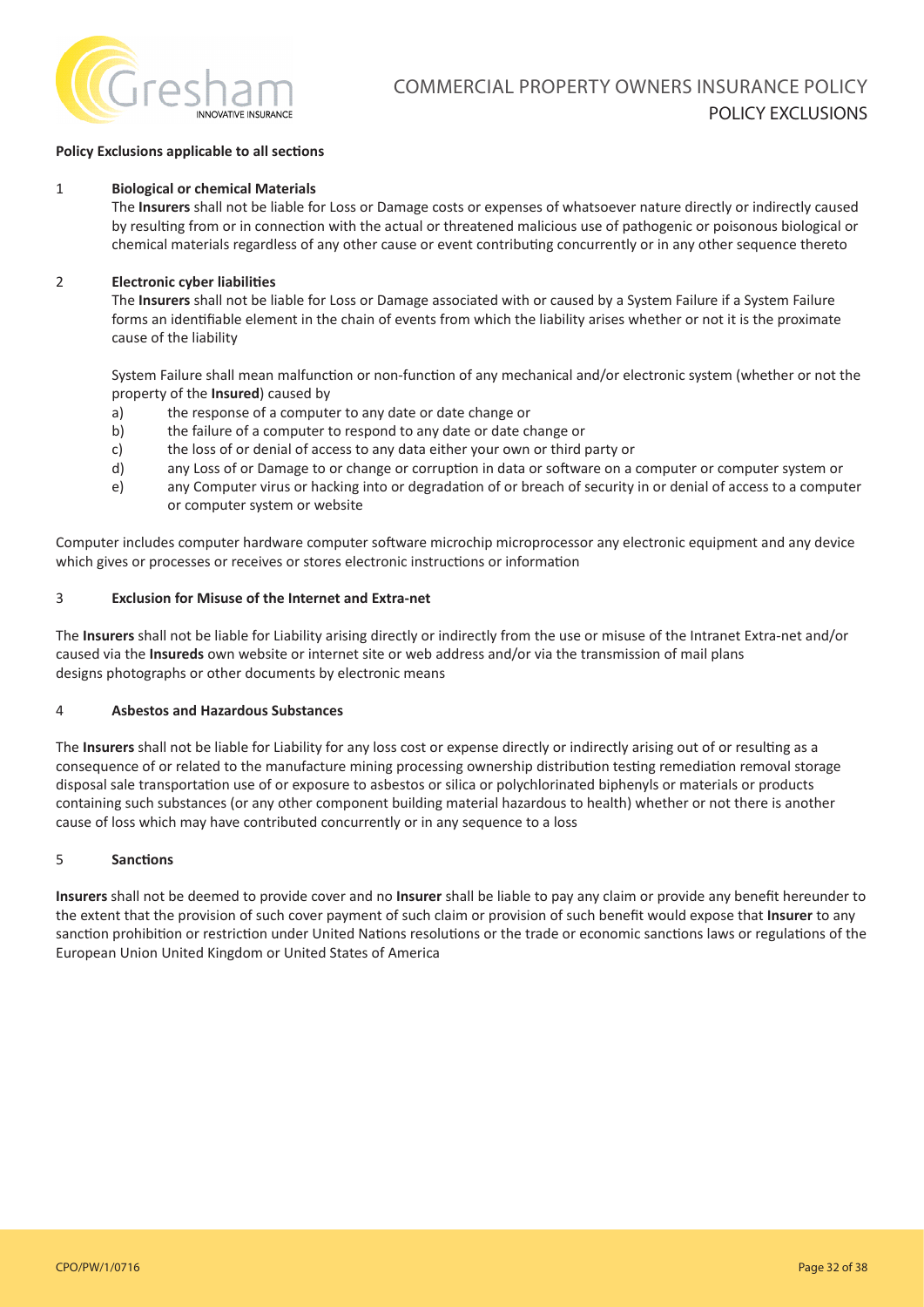

# **Applicable only if the Clause numbers are entered in the Schedule**

#### 1 **Subsidence Ground Heave and Landslip**

Notwithstanding Exclusions 6(a) and 6(b) the insurance by Sections 1 and 2 extends to cover **DAMAGE** caused by Subsidence or Ground Heave of any part of the site on which the property stands or Landslip excluding

- a) the first £1,000 of each and every loss in respect of Section 1 at each separate premises as ascertained after the application of any Condition of Average
- b) **DAMAGE** to yards car parks roads pavements walls gates and fences unless also affecting a building insured hereby
- c) **DAMAGE** caused by or consisting of
	- i) the normal settlement or bedding down of new structures
	- ii) the settlement or movement of made-up ground
	- iii) coastal or river erosion
	- iv) defective design or workmanship or the use of defective materials
	- v) fire subterranean fire explosion earthquake or the escape of water from any tank apparatus or pipe
- d) **DAMAGE** which originated prior to the inception of this cover
- e) **DAMAGE** resulting from
	- i) demolition construction structural alteration or repair of any property
	- or
	- ii) groundwork or excavation at the premises

#### **Special Conditions**

Insofar as this insurance relates to **DAMAGE** caused by Subsidence Ground Heave or Landslip

- a) The **Insured** shall notify The **Insurer** immediately they become aware of any demolition groundworks excavation or construction being carried out on any adjoining site
- b) The **Insurer** shall then have the right to vary the terms or cancel this cover

#### 2 **Temporary Cover**

The first premium has been calculated to take into account the cost of temporary cover (in accordance with particulars lodged with the **Insurer**) pending this **Policy** being issued

Applicable only if the Clause numbers are entered in the Schedule

#### 3 **Failure of Other Insurances**

- The insurance by Sections 1 and 2 extends to cover
- a) **DAMAGE** to Buildings
- b) loss of Rent Receivable following **DAMAGE** to buildings

in which the **Insured** has an insurable interest but under the terms of the lease the responsibility for arranging adequate insurance cover rests with a third party lessee or third party lessor

#### Provided that

- a) a valid enforceable lease is in force
- b) the **Insured** could not have prevented such failure
- c) this Extension shall only apply
	- i) in the event of failure of the third party's insurance and then only for the excess beyond the amount payable under such insurance
	- ii) in respect of claims arising directly from a contingency specified in the lease but in no case greater in scope than the cover provided by this **Policy**
- d) at any one Premises this cover shall not exceed
	- i) in respect of Section 1 20% of the total Sum Insured by the Section but in no case exceeding £2,000,000
	- ii) in respect of Section 2 20% of the total Sum Insured or £250,000 whichever is the less Further it is a condition of the insurance by each Section that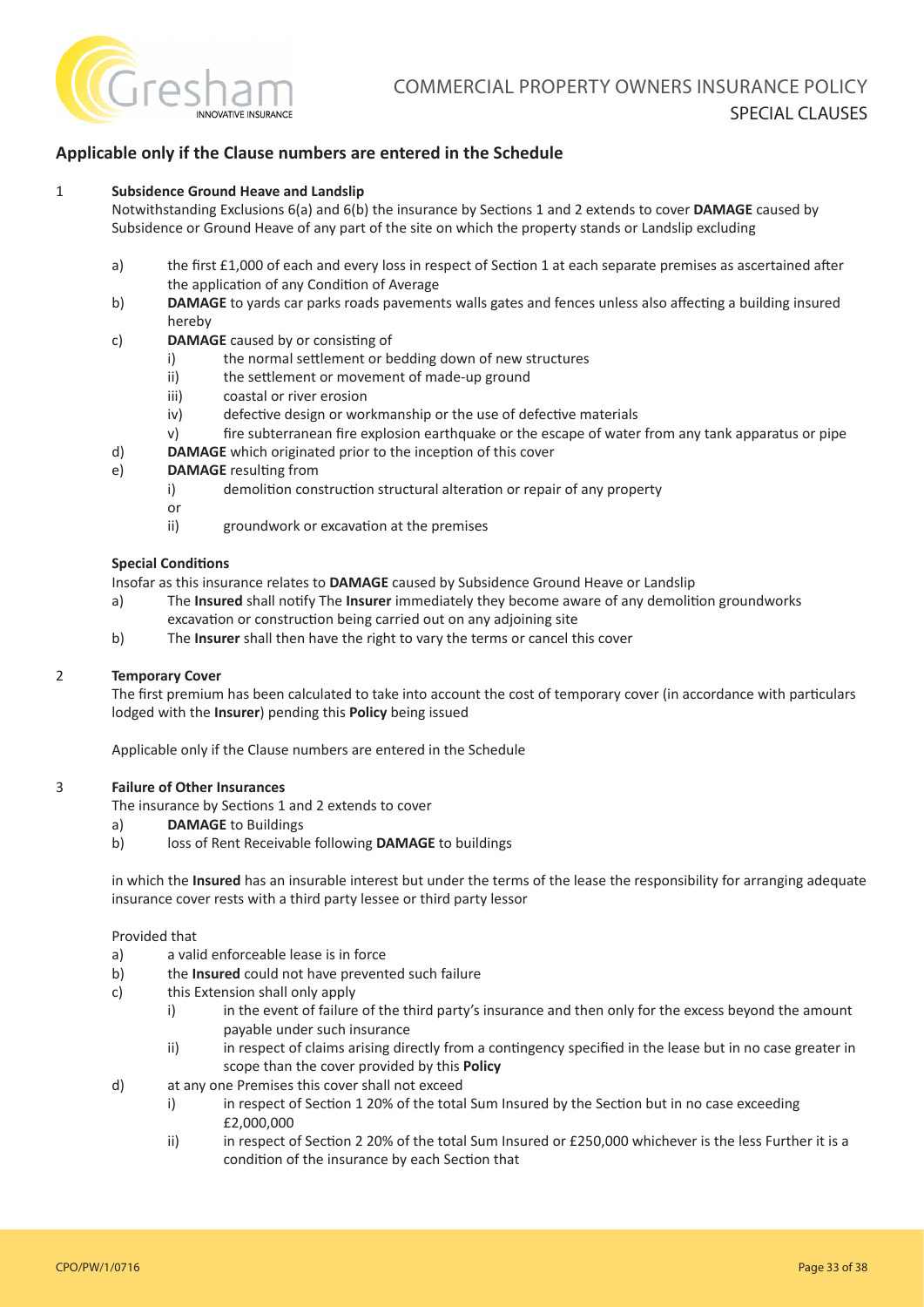

- 1 the **Insured** has procedures in place to check that lessees or lessors have effected and maintain adequate insurance cover including any Terrorism cover
- 2 on discovery of a failure to insure or to insure for reinstatement value the **Insured** shall immediately effect adequate Insurance cover including against Terrorism where they have elected to take Terrorism cover
- 3 subrogation rights are not waived in respect of damage caused by Terrorism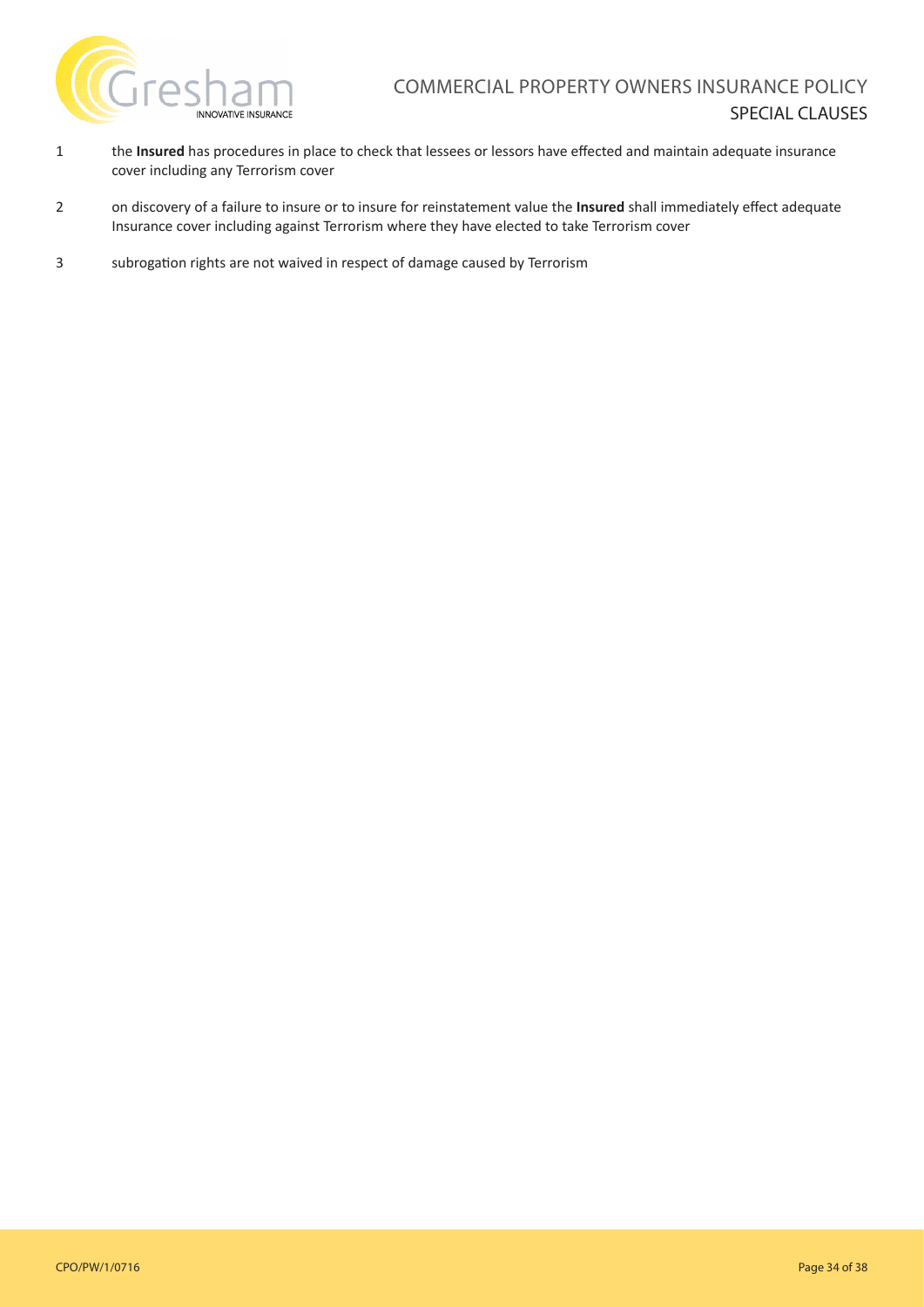

# COMMERCIAL PROPERTY OWNERS INSURANCE POLICY POLICY CONDITIONS

#### 1 **Alteration of Risk**

The **Insured** must notify the **Insurer** as soon as possible during the period of insurance if there is any change in circumstances or to the material facts previously disclosed by the **Insured** to the **Insurer** or stated as material facts by the **Insurer** to the **Insured** which increases the risk of accident, injury, loss, damage or liability.

Upon notification of any such change the **Insurer** will be entitled to vary the premium and terms for the rest of the period of insurance. If the changes make the risk unacceptable to the **Insurer** then the **Insurer** is under no obligation to agree to make them and may no longer be able to provide the **Insured** with cover.

If the **Insured** does not notify the **Insurer** of any such change the **Insurer** may exercise one or more of the options described in clauses (C) i), ii) and iii) of Policy Condition 10 - Fair Presentation of the Risk but only with effect from the date of the change in circumstances or material facts.

#### 2 **Arbitration**

If any difference shall arise as to the amounts to be paid under this **policy** (Liability being otherwise admitted) such difference shall be referred to an arbitrator to be appointed by the parties in accordance with statutory provisions Where any difference is by this condition to be referred to arbitration the making of an award shall be a condition precedent to any right of action against the **Insurer**

#### 3 **Cancellation - Our Rights**

We shall not be bound to accept any renewal of this **Policy** and may at any time give 21 days notice of cancellation by recorded delivery to Your last known address Thereupon You shall be entitled to the return of a proportionate part of the premium paid (minus any fees charged or other premiums not relating to this **policy**) in respect of the unexpired term of this **Policy** provided that there have been:

- a) no claims made under the **Policy** for which We have made a payment
- b) no claims made under the **Policy** which are still under consideration
- c) no incident likely to give rise to a claim but is yet to be reported to Us during the current Period of Insurance

This termination shall be without prejudice to any rights or claims of the **Insured** or the **Insurer** prior to the expiration of such notice.

If a claim has been submitted or there has been any incident likely to give rise to a claim during the current Period of Insurance, no refund for the unexpired portion of the premium will be given

#### **Your Rights**

You may cancel this **Policy** in the first year of insurance during the 14 days after the Contract has been concluded by giving notice in writing to Your Insurance Adviser at the address shown in their correspondence or to the **Insurers** as shown on your **Policy** schedule. This right does not apply at the first or any subsequent renewal of the policy

Provided that there have been:

- a) no claims made under the Policy for which We have made a payment
- b) no claims made under the Policy which are still under consideration
- c) no incident likely to give rise to a claim but is yet to be reported to Us

during this 14 day period, We will give a refund for the proportionate part of the premium paid in respect of the unexpired term of this **Policy**, subject to a minimum premium of £50

If a claim has been submitted or there has been any incident likely to give rise to a claim during the current Period of Insurance, no refund for the unexpired portion of the premium will be given

#### 4 **Claims**

#### **Communication**

All claims are to be referred to the **Insurers** Nominated Claims Handlers as specified in the Schedule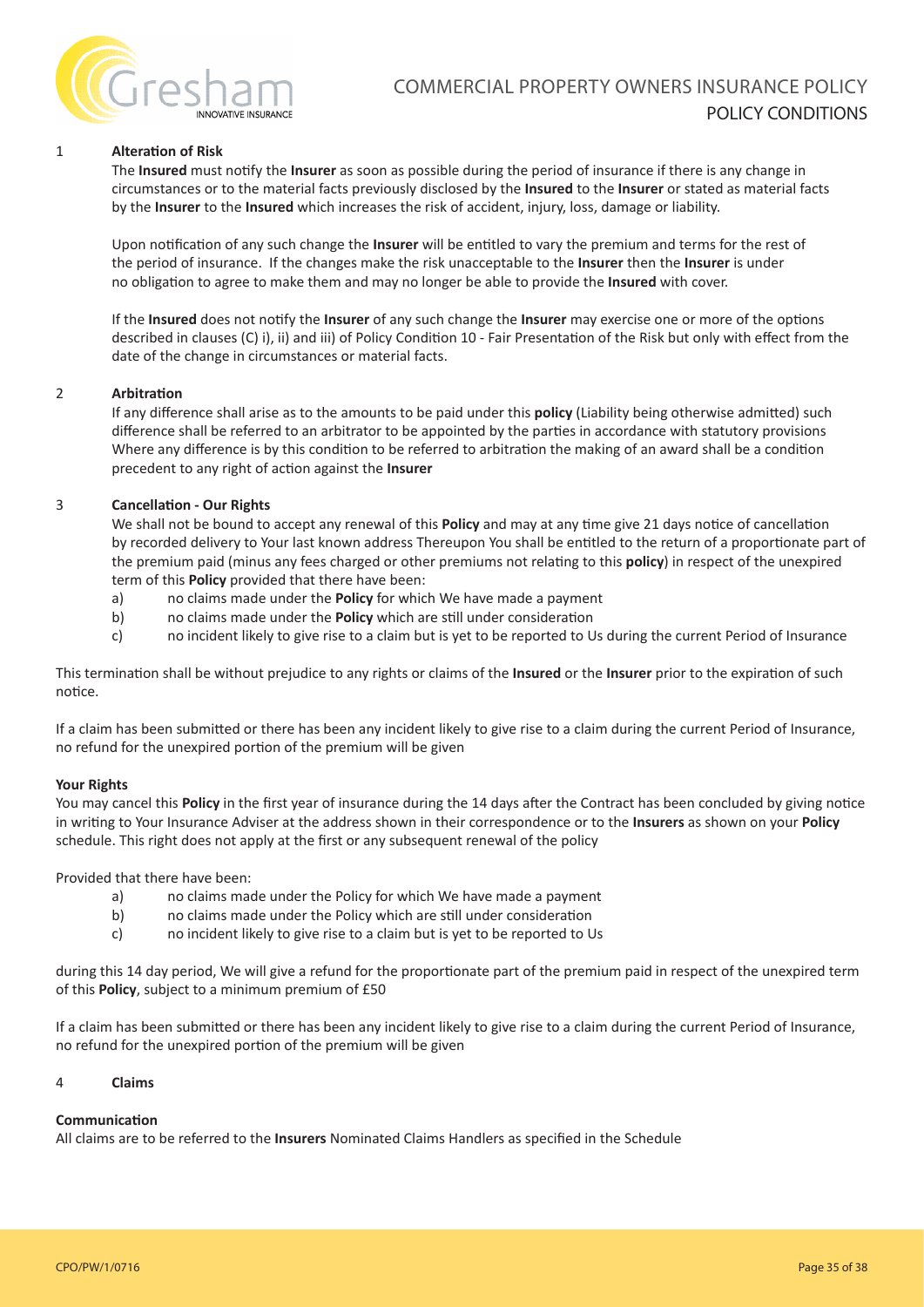

#### **Insured's Duties**

On the happening of any event which may give rise to a claim the **Insured** shall

## a) **General – applicable to all Sections**

- i) notify the **Insurer** immediately
- ii) take all practicable steps to recover property lost and otherwise minimise the claim
- iii) inform the Police immediately if the loss or damage is caused by thieves malicious persons or vandals or by riot civil commotion strikes or labour disturbances
- iv) give all information and assistance The **Insurer** may require

#### b) **Applicable to Section 1 – Buildings**

within 30 days or such further time as the **Insurer** may in writing allow deliver to the **Insurer** a written claim providing at their own expense all details proofs and information regarding the cause and amount of **DAMAGE** as The **Insurer** may reasonably require together with details of any other insurances on any property insured by this **Policy** and (if demanded) a statutory declaration of the truth of the claim and of any related matters

No claim under this Section shall be payable unless the terms of this condition have been complied with

#### c) **Applicable to Section 2 –Rental Income**

within 30 days after the expiry of the Indemnity Period or within such further time as the **Insurer** may in writing allow at their own expense deliver to the **Insurer** a statement setting out particulars of the claim together with details of all other insurances covering any part of the **DAMAGE** or resulting loss of rental income

The **Insured** shall at their own expense also provide the **Insurer** with such books of account and other **business** books vouchers invoices balance sheets and other documents proofs information explanations and other evidence as may reasonably be required by the **Insurer** for the purpose of investigating or verifying such claim together with (if demanded) a statutory declaration of the truth of the claim and of any related matter

No claim under this Section shall be payable unless the terms of this condition have been complied with and in the event of noncompliance therewith in any respect any payment on account of the claim already made shall be repaid to the **Insurer** immediately

#### d) **Applicable to Sections 3 and 4 – Public Liability and Employers Liability**

- i) not make or allow to be made on their behalf any admission offer promise payment or indemnity without the written consent of the **Insurer**
- ii) immediately forward to The Insurer every letter claim writ summons and process immediately upon receipt without acknowledgement
- iii) advise the **Insurer** in writing immediately they have any knowledge of any impending prosecution inquest Fatal Accident or Ministry Enquiry

#### 5 **Claims – Insurer's Rights**

#### The **Insurer**

- i) On the happening of **DAMAGE** in respect of which a claim is made may without thereby incurring any liability or diminishing any of the **Insurers** rights under this **Policy** enter take or keep possession of the premises where such **DAMAGE** has occurred and take possession of or require to be delivered to the **Insurer** any property insured and deal with such property for all reasonable purposes and in any reasonable manner No claim under Section 1 shall be payable unless the terms of this condition have been complied with No property may be abandoned to the **Insurer** whether taken possession of by the **Insurer** or not
- ii) shall have full discretion in the conduct of any proceeding and in the settlement of any claim

#### 6 **Contracts (Rights of Third Parties) Act**

The parties to this contract do not intend that any clause or term of this contract should be enforceable by virtue of the Contracts (Rights of Third Parties) Act 1999 by any person who is not a party to this contract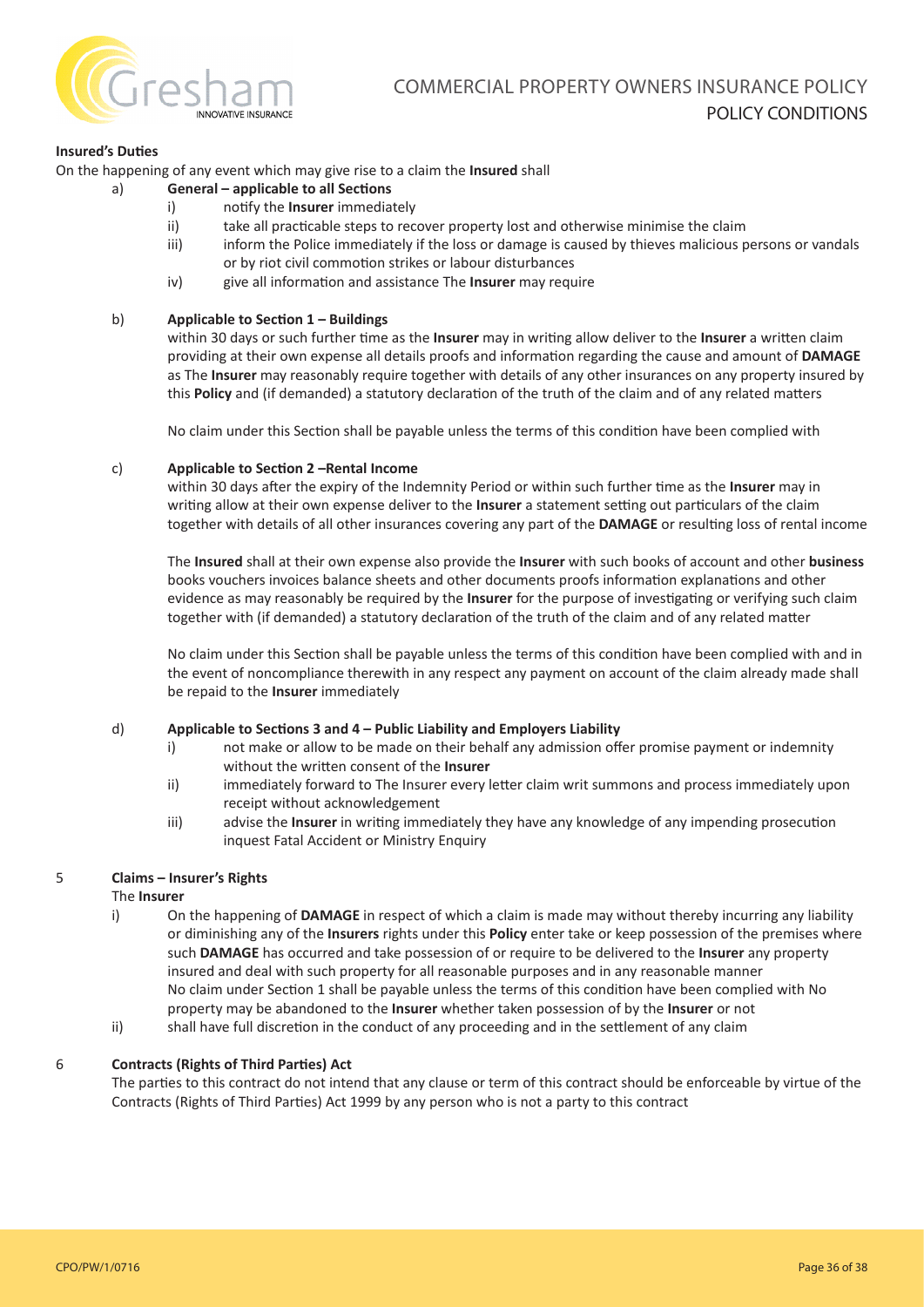

#### 7 **Fraud**

If any claim is in any respect fraudulent or if any fraudulent means or devices are used by the **Insured** or anyone acting on the **Insured**'s behalf to obtain any benefit under this **Policy** or if any loss or **DAMAGE** is occasioned by the wilful act or with the connivance of the **Insured Insurerd** may:

- a) refuse to pay the claim; and
- b) terminate the policy from the date of the fraudulent act and retain any premium paid under the **POLICY.**

#### 8 **Identification**

This **Policy** and the Schedule (which forms an integral part of this Policy) shall be read together as one contract and words and expressions to which specific meanings have been attached in any part of this Policy or of the Schedule shall bear such specific meanings wherever they may appear

#### 9 **Instalments Clause**

If the premium on this Policy is payable by the **Insurers** Budget Plan and the **Insured** does not pay each instalment on the due date all cover under the **Policy** is cancelled automatically from the date such instalment was due or where statute requires the giving of notice the day following the expiry of such notice

If the premium on this **Policy** is payable by the **Insurer**'s Budget Plan and during the current period of insurance

- a claim has been made under the **Policy** for which We have made a payment
- a claim has been made under the **Policy** which is still under consideration
- an incident has occurred which is likely to give rise to a claim but is yet to be reported to Us

the annual premium remains due in full. In such case monthly collections must continue or a one off payment be agreed to settle the outstanding amount

Where a one off payment is not made to settle the outstanding amount You must continue with the instalment payments.

Alternatively we may deduct any outstanding instalments from any claim payment that may be due to You or payable on your behalf

Any instalments payments legitimately taken prior to the notification of cancellation of the Budget Plan agreement will be retained. Any refund of premium will be in respect of any subsequent collections taken between the time of notification and cancellation

#### 10 **Fair Presentation of the Risk**

a) At inception and renewal of this **Policy** and also whenever changes are made to it at the **Insured's** request the **Insured** must:

- i) disclose to the **Insurers** all material facts in a clear and accessible manner; and
- ii) not misrepresent any material facts.
- b) If the **Insured** does not comply with clause (a) of this condition the **Insurer** may:
	- i) avoid this **Policy** which means that the **Insurer** will treat it as if it had never existed and refuse all claims where any non-disclosure or misrepresentation by the **Insured** is proven by the **Insurer** to be deliberate or reckless in which case the **Insurer** will not return the premium paid by the **Insured**; and
	- ii) recover from the **Insured** any amount the **Insurer** has already paid for any claims including costs or expenses the **Insurer** has incurred.
- c) If the **Insured** does not comply with clause (a) of this condition and the non-disclosure or misrepresentation is not deliberate or reckless this **Policy** may be affected in one or more of the following ways depending on what the **Insurer** would have done if the **Insurer** had known about the facts which the **Insured** failed to disclose or misrepresented:
	- i) If the **Insurer** would not have provided the **Insurer** with any cover the **Insurer** will have the option to:
		- 1) avoid the **Policy** which means that the **Insurer** will treat it as if it had never existed and repay the premium paid; and
		- 2) recover from the **Insured** any amount the **Insurer** has already paid for any claims including costs or expenses the **Insurer** has incurred.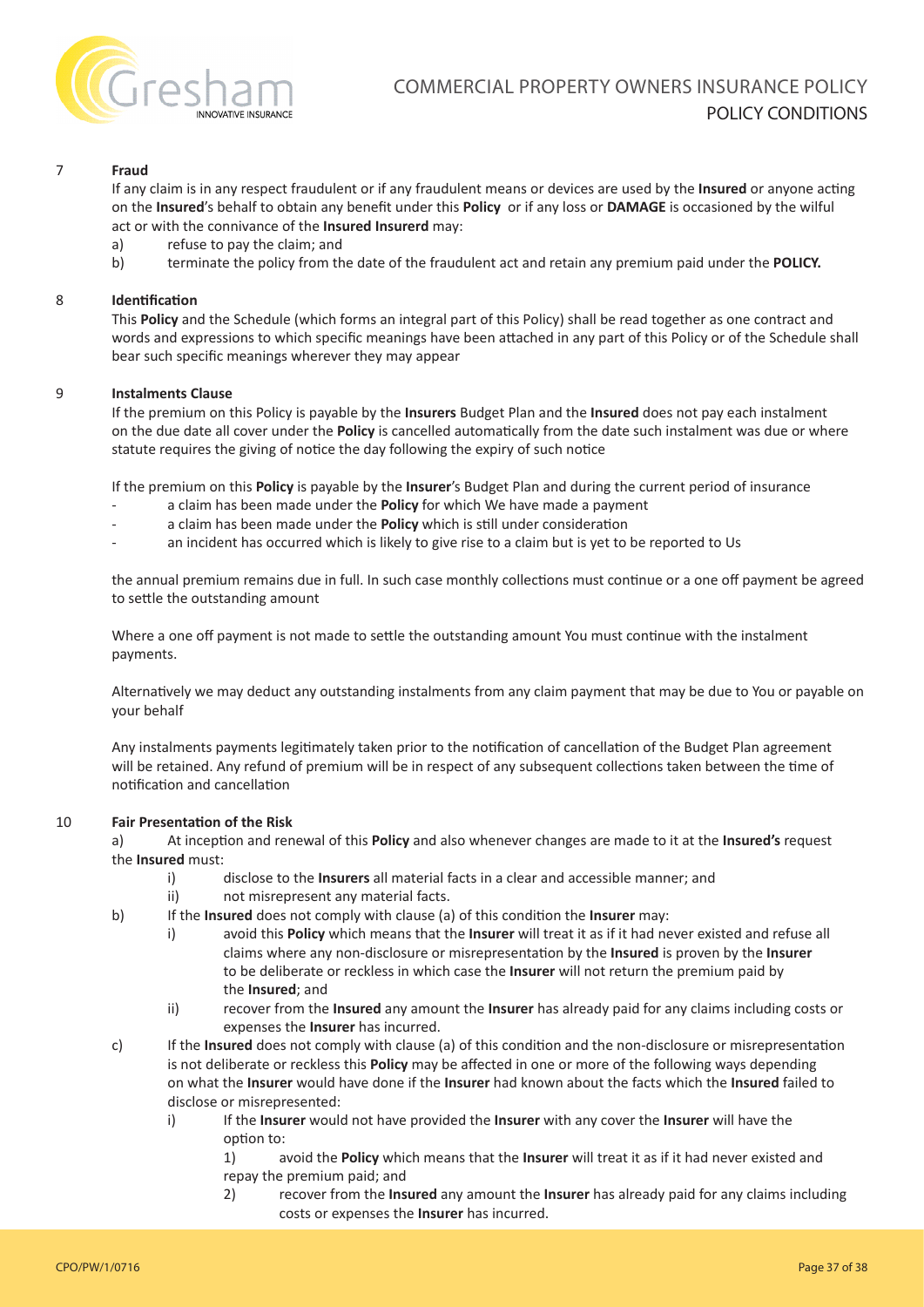

# COMMERCIAL PROPERTY OWNERS INSURANCE POLICY POLICY CONDITIONS

- ii) If the **Insurer** would have applied different terms to the cover the **Insurer** will have the option to treat this **Policy** as if those different terms apply. The **Insurer** may recover any payments made by the **Insurer** on claims which have already been paid to the extent that such claims would not have been payable had such additional terms been applied.
- iii) If the **Insurer** would have charged a higher premium had the material fact been disclosed or not been misrepresented, the **Insurer** may reduce proportionately the amount to be paid on any claim. For the purpose of this clause "reduce proportionately" means the proportion for which the **Insurer**  is liabile being calculated by comparing the premium actually charged as a percentage of the premium which the **Insurer** would have charged had the **Insured** made a fair presentation.
	- e.g. If the additional premium required due to the non-disclosure or misrepresentation is 20% of the original premium then **Insurers** can reduce the value of the claim by 20%.

If the **Insurer** would have underwritten this **Policy** or agreed to the variation on different terms (other than in relation to the premium charged), the **Insurer** shall be entitled to impose all such terms by giving the **Insured** written notice of all such additional terms. Any additional term notified shall take effect as if imposed from the inception of this **Policy** or the date of the variation.

d) Where this **Policy** provides cover for any person other than the **Insured** and that person would if they had taken out such cover in their own name have done so for purposes wholly or mainly unconnected with their trade, business or profession the **Insurer** will not invoke the remedies which might otherwise have been available to the **Insurer** under this condition if the failure to make a fair presentation of the risk concerns only facts or information which relate to a particular insured person other than the **Insured.**

Provided always that if the person concerned or the **Insured** acting on their behalf makes a careless misrepresentation of fact the **Insurer** may invoke the remedies available to the **Insurer** under this condition as against that particular person as if a separate insurance contract had been issued to them leaving the remainder of the **Policy** unaffected.

#### 11 **Observance of Terms**

It is a condition precedent to any liability on the part of the **Insurer** under this **Policy** that the terms hereof so far as they relate to anything to be done or complied with shall be duly and faithfully observed

#### 12 **Other Insurances and Average**

#### a) **Applicable to Section 1 – Buildings**

If at the time of any **DAMAGE** there is any other insurance effected by or on behalf of the **Insured** covering any of the property damaged the liability of The **Insurer** hereunder shall be limited to its rateable proportion of such **DAMAGE** If any other insurance shall be subject to any average (under insurance) condition this Section if not already subject to any Condition of Average shall be subject to Average in like manner

If any other insurance is subject to any provision whereby it is excluded from ranking concurrently with this Section either in whole or in part or from contributing rateably the liability of The **Insurer** hereunder shall be limited to that proportion of the **DAMAGE** as the Sum Insured hereby bears to the value of the property

## b) **Applicable to Section 2 – Rental Income**

If at the time of any **DAMAGE** resulting in a loss under this Section there be any other insurance effected by or on behalf of the **Insured** covering such loss or any part of it the liability of The **Insurer** hereunder shall be limited to its rateable proportion of such loss

#### c) **Applicable to Sections 3 and 4 – Public Liability and Employers Liability**

The Insurer will not indemnify the Insured in respect of liability which is insured by or would but for the existence of the Section be insured by any other **policy** except in respect of any excess beyond the amount payable under such other **policy** had this insurance not been effected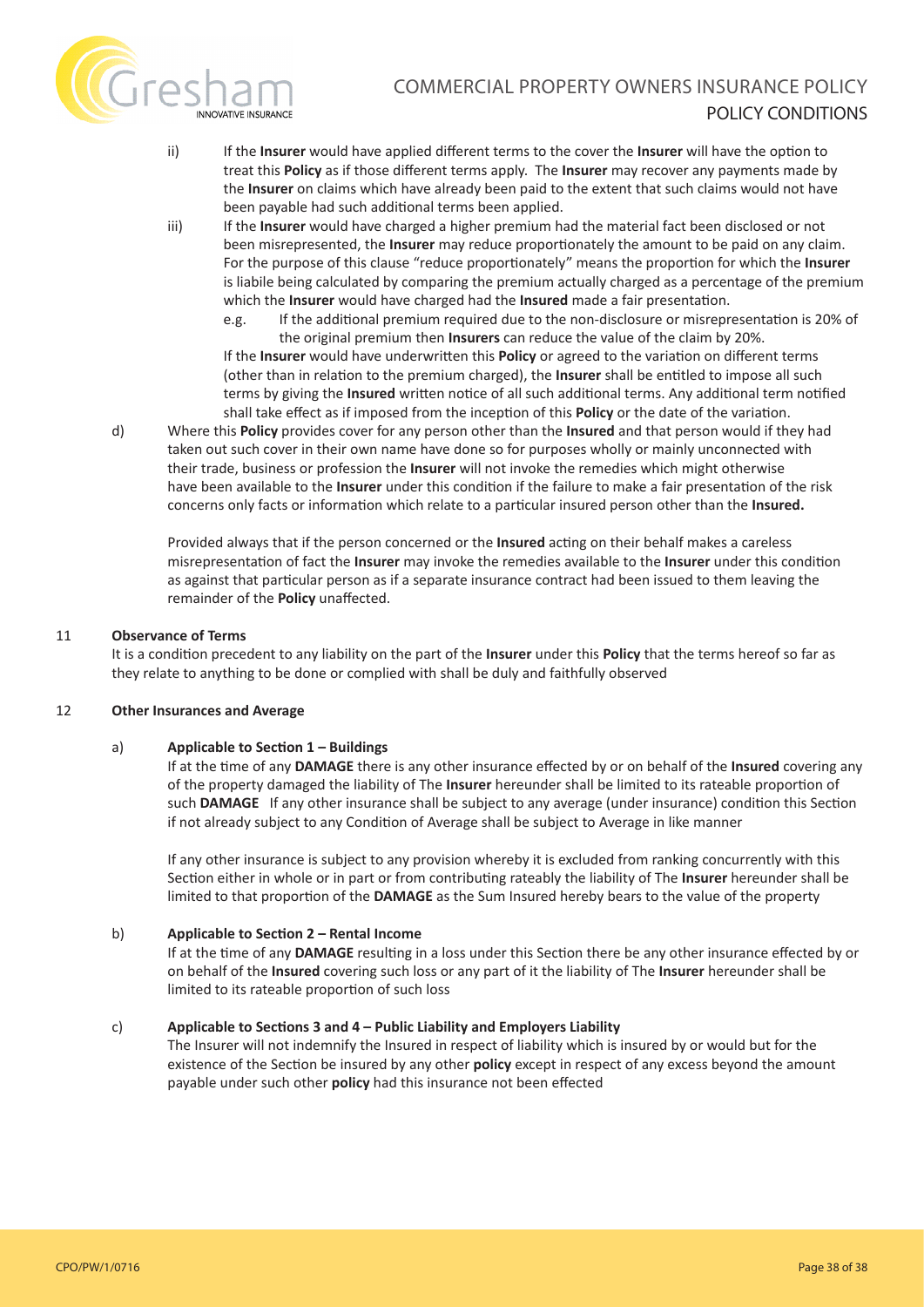

#### 13 **Reasonable Precautions**

#### The **Insured** shall

- a) take all reasonable precautions to prevent occurrences which may give rise to **DAMAGE** or accidents
- b) take all reasonable steps to comply with statutory requirements obligations and regulations imposed by any authority
- c) take immediate steps to make good or remedy any defect or danger which becomes apparent or take such additional precautions as circumstances may require

#### 14 **Reinstatement**

If any property insured by Section 1 is to be reinstated or replaced by The **Insurer** the **Insured** shall at their own expense provide all such plans documents books and information as may be reasonably required The **Insurer** shall not be bound to reinstate exactly but only as circumstances permit and in a reasonably sufficient manner and shall not in any case be bound to expend in respect of any one of the items insured more than its Sum Insured

#### 15 **Subrogation**

Any claimant under this **Policy** shall at the request and at the expense of The **Insurer** take and permit to be taken all necessary steps for enforcing rights against any other party in the name of the **Insured** before or after any payment is made by The **Insurer**

The **Insurer** shall be entitled to take over and conduct in the name of the **Insured** the defence or settlement of any claim or to prosecute in the name of the **Insured** at its own expense and for its own benefit any claim for indemnity or damages or otherwise

#### 16 **Warranties**

Every warranty to which Section 1 or any item thereof is or may be subject shall from the time of the warranty attaching apply and continue to be in force during the whole currency of Section 1 and non-compliance with any such warranty insofar as it increases the risk of **DAMAGE** shall be a bar to any claim in respect of such **DAMAGE** provided that whenever this **Policy** is renewed a claim in respect of **DAMAGE** occurring during the renewal period shall not be barred by reason of a warranty not having been complied with at any time before the commencement of such period

#### 17 **Fees**

Gresham Underwriting Limited may charge a policy fee which will be shown on the schedule and quotation documents.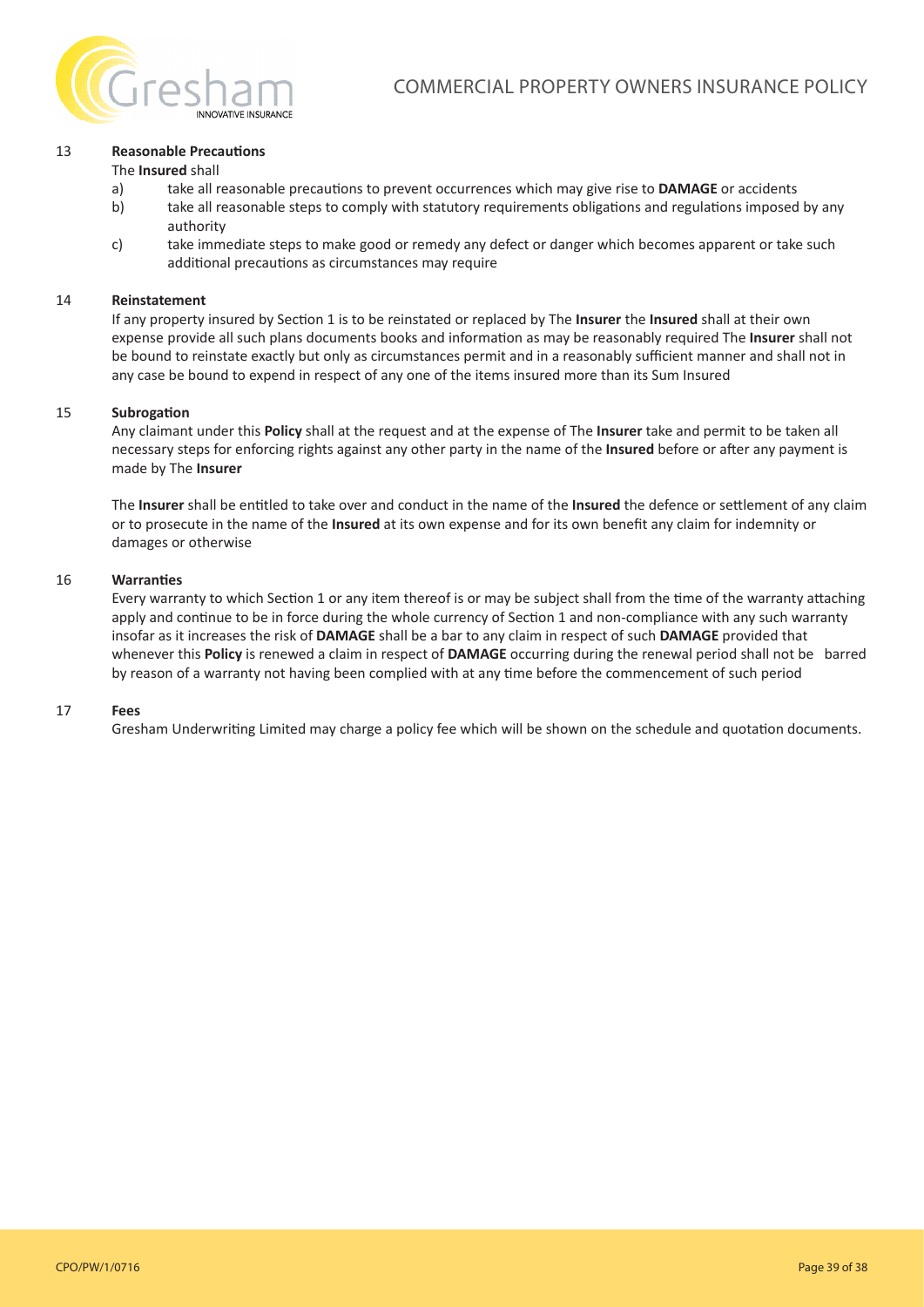